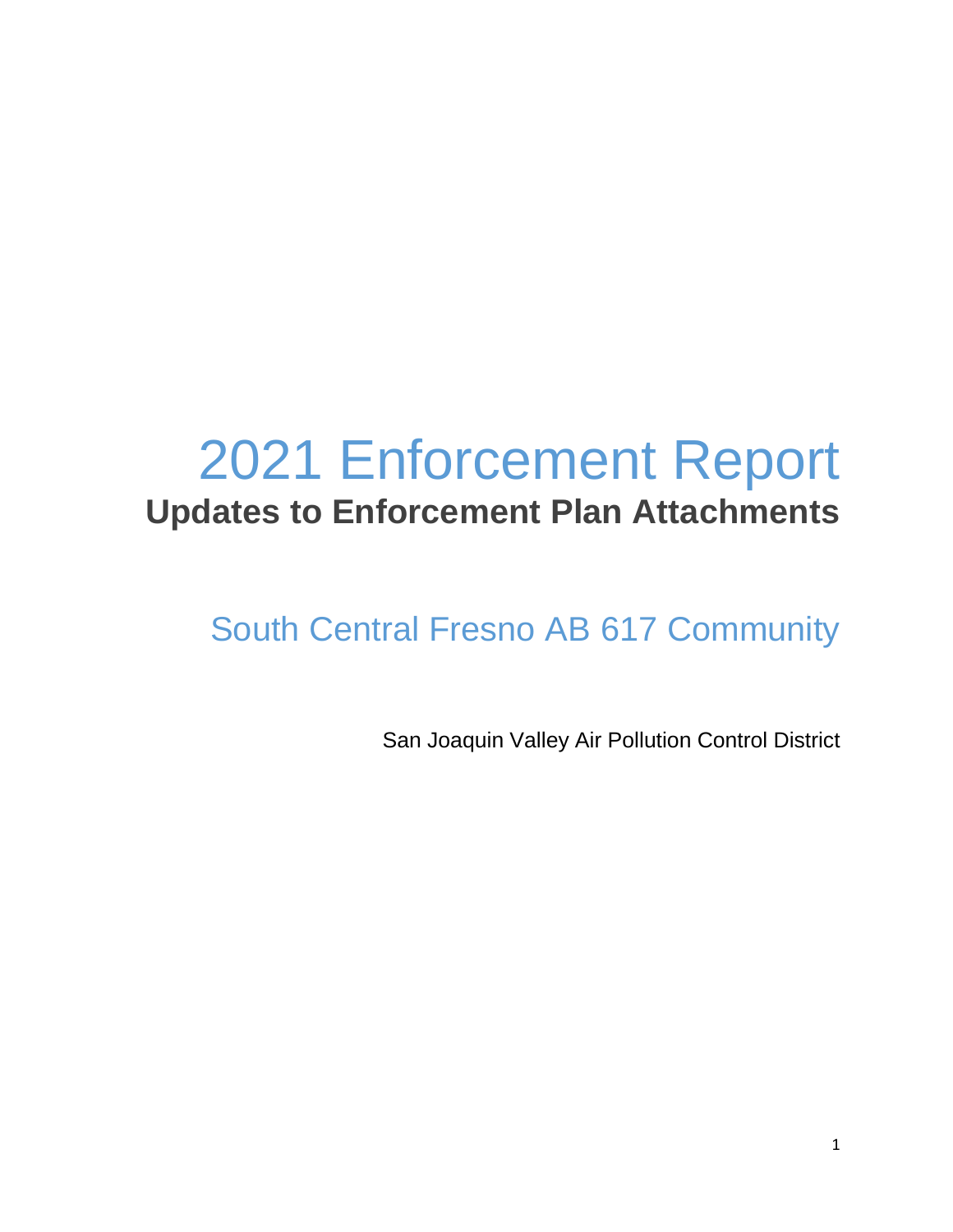#### **Enforcement Plan**  List of Permitted Facilities

The Valley Air District has some of the most stringent regulations in the country for limiting emissions from businesses and other stationary sources of air contaminants. There are numerous types of equipment as well as industrial and commercial processes that require a Permit to Operate with the District. The following is a current listing of all facilities located within the South Central Fresno Community which have active Permits to Operate with the District as of June 2021. A previous listing was provided in  $\Delta$ ppendix F of the South Central Fresno Community Emissions Reduction Program (CERP) and in the 2020 annual report.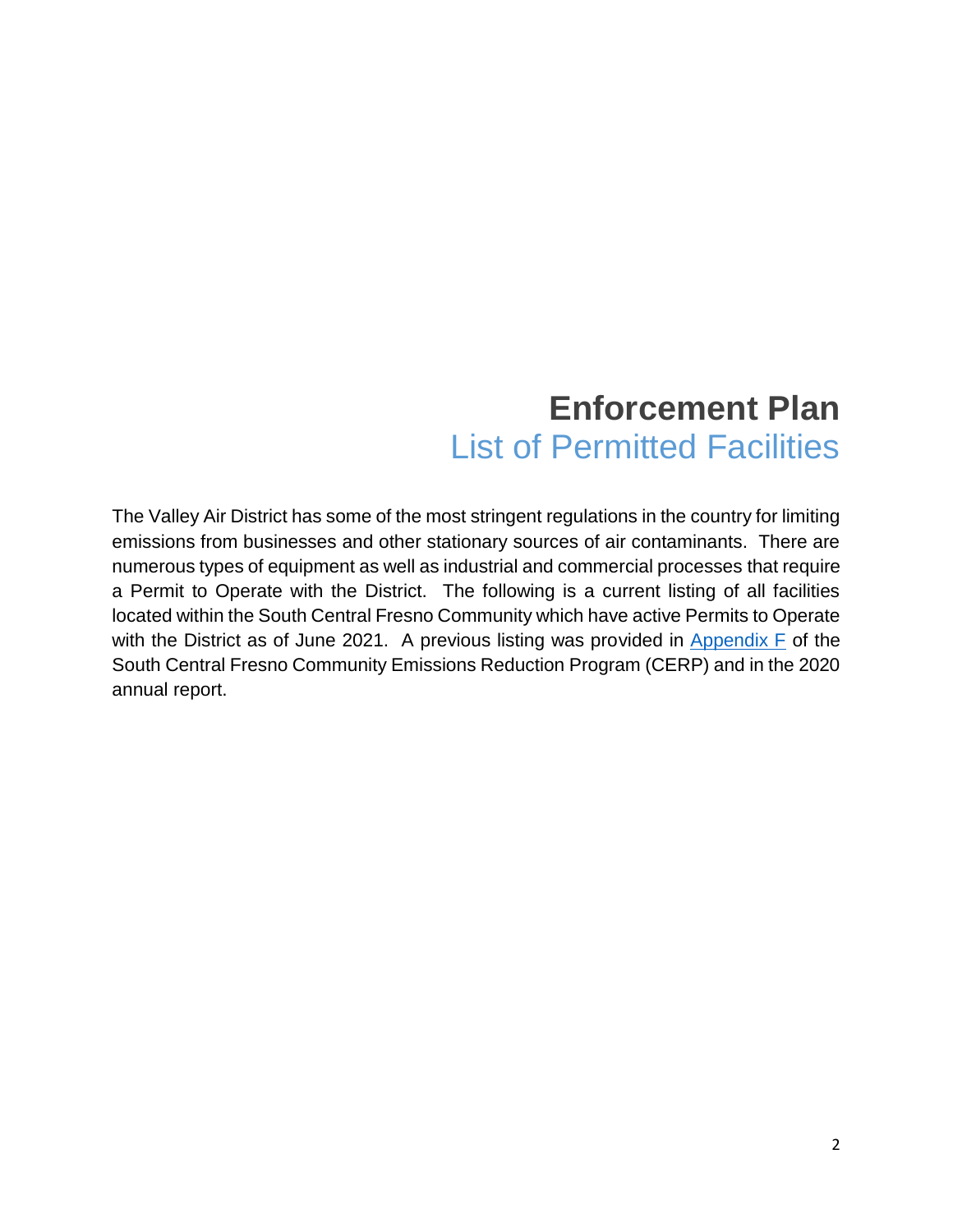| <b>Facility Name</b>                        | <b>Facility ID</b> | <b>Facility Address</b> | <b>Facility Description</b>                                     |  |
|---------------------------------------------|--------------------|-------------------------|-----------------------------------------------------------------|--|
| 1060 FULTON MALL LLC                        | C-7389             | 1058-1060 FULTON MALL   | <b>DEPARTMENT STORE</b>                                         |  |
| 1626 FRESNO, MRP, LLC C/O WHITESTAR ADVI    | $C-521$            | 1626 E ST               | NEWSPAPER                                                       |  |
| 21ST DIST. AGRICULTURAL ASSOC.              | $C-3170$           | 1121 S CHANCE AVE       | OPERATION OF AGRICULTURAL FAIRS                                 |  |
| 2925 S MAPLE PARTNERS LLC                   | $C-2892$           | 2925 S MAPLE AVE        | AGRICULTURAL PRODUCTS                                           |  |
| 5TH APPELLATE COURT OF CALIFORNIA           | $C-7421$           | 2424 VENTURA ST         | <b>GOVERNMENT SERVICES</b>                                      |  |
| <b>ABBY ARCO</b>                            | $C-46$             | 1460 P ST               | <b>GASOLINE DISPENSING</b>                                      |  |
| <b>AFFINITY TRUCK CENTER</b>                | $C-1239$           | 2787 S EAST AVE         | <b>AUTO BODY SPRAY COATING</b>                                  |  |
| AGRICULTURAL MANUFACTURING                  | C-8861             | 4106 S CEDAR AVE        | METAL PARTS AND PRODUCTS COATING                                |  |
| AHERN RENTALS INC                           | $C-7365$           | 3591 E DATE AVE         | HEAVY CONSTRUCTION EQUIPMENT RENTAL AND LEASING                 |  |
| AMAZON .COM SERVICES, LLC - FAT1            | $C-9237$           | 3575 S ORANGE AVE       | <b>DISTRIBUTION CENTER</b>                                      |  |
| AMERICAN CARRIER EQUIP TRAILER SALES LLC    | $C-1675$           | 2285 E DATE AVE         | AUTO BODY SPRAY COATING                                         |  |
| AMERICAN MEDICAL SERVICES                   | $C-1547$           | 4555 E HAMILTON AVE     | <b>DOCTORS OFFICE</b>                                           |  |
| AMERICAN PAVING CO                          | $C-2699$           | 315 N THORNE AVE        | <b>ASPHALT PAVING MIXTURES</b>                                  |  |
| <b>AMERIPRIDE UNIFORM SERVICES</b>          | $C-2108$           | 1050 W WHITESBRIDGE AVE | <b>INDUSTRIAL LAUNDERERS</b>                                    |  |
| AMROS WHOLESALES (KAMAL DAUD SUBOH)         | C-6990             | 2040 E HOME AVE         | <b>AUTO BODY SPRAY COATING</b>                                  |  |
| ANDERSON WOODWORKING                        | $C-8354$           | 1820 MONTEREY STREET    | WOOD PRODUCTS MANUFACTURING                                     |  |
| ANGELICA                                    | $C-859$            | 422 S FRUIT AVE         | INDUSTRIAL LAUNDERERS                                           |  |
| AP GILL INC. DBA ZOO LIQUOR & GAS           | $C-4073$           | 1025 W BELMONT AVE      | <b>GASOLINE DISPENSING</b>                                      |  |
| <b>ARROW ELECTRIC</b>                       | $C-61$             | 645 BROADWAY            | <b>ELECTRICAL REPAIR</b>                                        |  |
| <b>ART'S AUTO BODY &amp; PAINT</b>          | $C-63$             | 1560 N BLACKSTONE AVE   | <b>AUTO BODY SPRAY COATING</b>                                  |  |
| <b>B P PRECISION</b>                        | C-4048             | 3385 S CHESTNUT AVE     | <b>METAL FABRICATION</b>                                        |  |
| <b>BASQUE FRENCH BAKERY</b>                 | $C-3271$           | 2625 INYO ST            | <b>BAKERY</b>                                                   |  |
| BEAL DEVELOPMENT LLC-CHEVRON FOOD MART      | C-7994             | 1350 FRESNO ST          | <b>GASOLINE DISPENSING</b>                                      |  |
| <b>BETTS COMPANY</b>                        | $C-119$            | 2843 S MAPLE AVE        | <b>METAL PARTS PRODUCTION</b>                                   |  |
| <b>BIMBO BAKERIES USA</b>                   | C-9005             | 3292 S WILLOW AVE       | <b>BAKERY</b>                                                   |  |
| <b>BRANDT CONSOLIDATED, INC</b>             | $C-8287$           | 3744 E WAWONA AVE       | AGRICULTURAL CHEMICALS                                          |  |
| BRANDT CONSOLIDATED, INC.                   | $C-3951$           | 3594 E WAWONA ST        | AGRICULTURAL CHEMICAL/FERTILIZERS                               |  |
| <b>BRIGHT PATH LIGHTING INC</b>             | $C-7850$           | 2910 E HEATON AVE STE B | METAL PARTS & PRODUCTS COATING                                  |  |
| BUNNELL & ALMANN'S PETROLEUM INC            | $C-38$             | 2590 S CHERRY AVE       | <b>GASOLINE DISPENSING</b>                                      |  |
| <b>BUREAU OF RECLAMATION</b>                | $C-3715$           | 1243 N ST               | AIR AND WATER RESOURCE AND SOLID WASTE MANAGEMENT               |  |
| BURGER KING #12875/I DOUBLE ON NINE INC     | $C-4107$           | 1233 FRESNO ST          | RESTAURANT - FAST FOOD                                          |  |
| C & C AUTOBODY                              | $C-1850$           | 2008 E WEBSTER AVE      | <b>AUTO BODY SPRAY COATING</b>                                  |  |
| <b>C&amp;B ARCO DBA H&amp;R ENTERPRISES</b> | $C-50$             | 4210 E BUTLER AVE       | <b>GASOLINE DISPENSING</b>                                      |  |
| CALAVERAS MATERIALS INC                     | $C-1186$           | 410 N THORNE AVE        | <b>CONCRETE PRODUCTS</b>                                        |  |
| <b>CALAVERAS MATERIALS INC</b>              | $C-2696$           | 2095 E CENTRAL AVE      | <b>ASPHALT PAVING MIXTURES</b>                                  |  |
| <b>CALI AUTO BODY SHOP</b>                  | $C-630$            | 4678 E BELMONT AVE      | <b>AUTO BODY SPRAY COATING</b>                                  |  |
| <b>CALIBER COLLISION CENTER</b>             | $C-1081$           | 1567 N THESTA ST        | <b>AUTO BODY SPRAY COATING</b>                                  |  |
| <b>CALIBER COLLISION CENTER</b>             | $C-1247$           | 1861 BROADWAY ST        | <b>AUTO BODY SPRAY COATING</b>                                  |  |
| CALIFORNIA DAIRIES, INC.                    | $C-402$            | 755 F ST                | <b>MILK PROCESSING</b>                                          |  |
| CALIFORNIA DEPT OF TRANSPORTATION           | $C-7674$           | 1283 N WEST AVE         | <b>REGULATION AND ADMINISTRATION OF TRANSPORTATION PROGRAMS</b> |  |
| <b>CALIFORNIA HIGHWAY PATROL</b>            | C-9034             | 1380 E FORTUNE AVE      | POLICE PROTECTION                                               |  |
| CALIFORNIA HIGHWAY PATROL #435              | $C-189$            | 1382 W OLIVE AVE        | <b>POLICE PROTECTION</b>                                        |  |
| CALIFORNIA-FRESNO OIL CO                    | $C-1917$           | 1585 N WEST AVE         | <b>GASOLINE DISPENSING</b>                                      |  |
| CALIFORNIA-FRESNO OIL CO                    | $C-2368$           | 2585 S EAST AVE         | <b>GASOLINE DISPENSING</b>                                      |  |
| <b>CARDLOCK FUELS SYSTEM INC</b>            | C-2880             | 3220 S PARKWAY DR       | <b>GASOLINE DISPENSING</b>                                      |  |
| <b>CARL'S JR #7545</b>                      | $C-4121$           | 2590 S EAST AVE         | <b>RESTAURANT - FAST FOOD</b>                                   |  |
| CARL'S JR.                                  | $C-4114$           | 217 N ABBY ST           | RESTAURANT - FAST FOOD                                          |  |
| CARL'S JR.                                  | $C-4116$           | 1588 N FIRST ST         | <b>RESTAURANT - FAST FOOD</b>                                   |  |
| CARO NUT COMPANY, INC                       | C-8490             | 2904 S ANGUS AVE        | <b>NUT ROASTING</b>                                             |  |

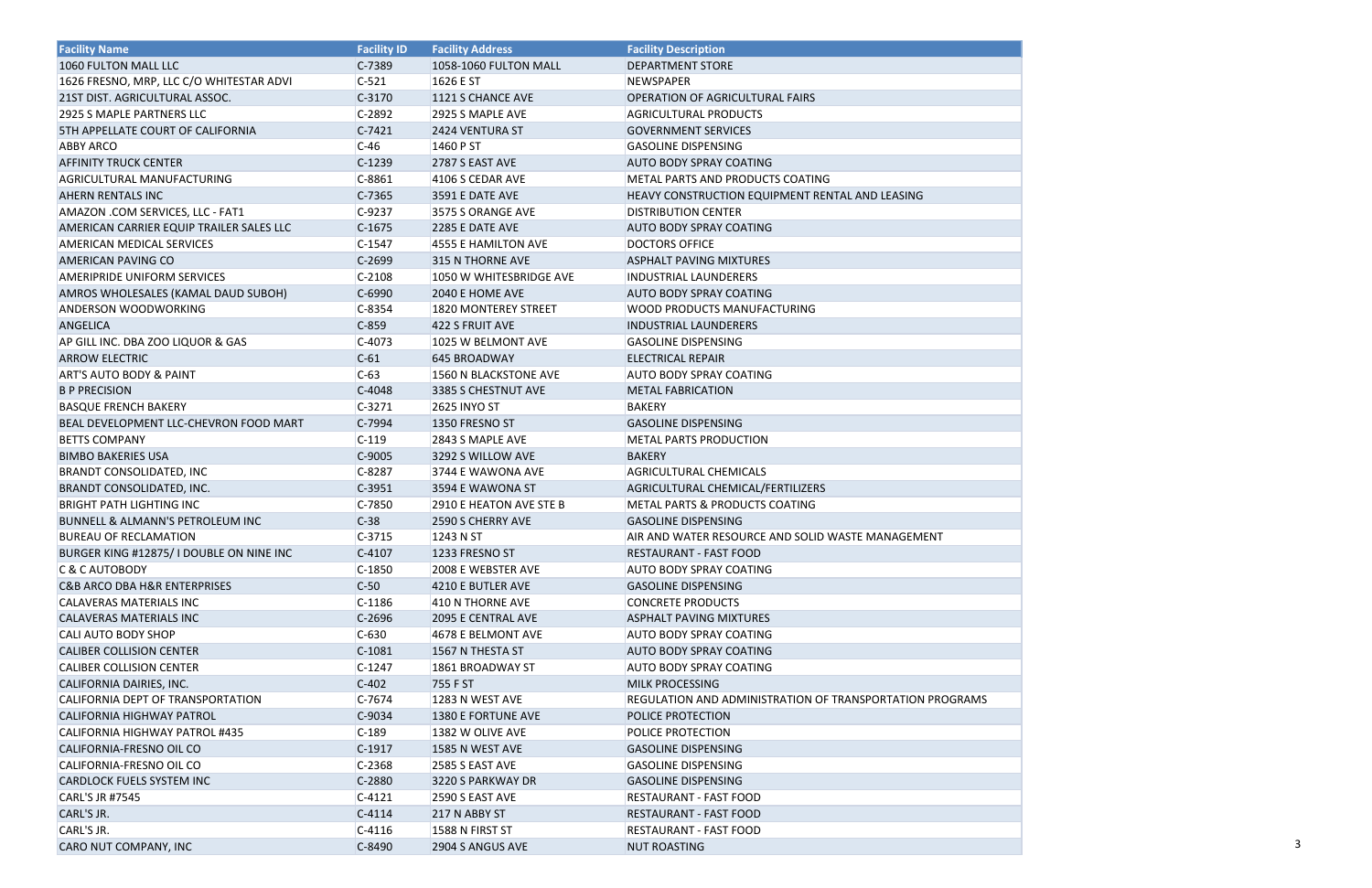| CASTLE B INC DBA PARKSIDE CHEVRON        | $C-805$  | 1459 W OLIVE AVE              | GASOLINE DISPENSING                    |
|------------------------------------------|----------|-------------------------------|----------------------------------------|
| <b>CAVALIER FOOD</b>                     | $C-4141$ | 2588 S MAPLE AVE              | <b>GASOLINE DISPENSING</b>             |
| CEDAR AVE RECYCLING AND TRANSFER STATION | $C-5979$ | 3457 S CEDAR AVE              | <b>WASTE TRANSFER STATION</b>          |
| <b>CEMEX - SOUTH FRESNO</b>              | $C-4339$ | 3427 S CHESTNUT AVE           | <b>READY-MIX CONCRETE</b>              |
| <b>CENTRAL CALIFORNIA SPCA</b>           | $C-7703$ | 103 S HUGHES AVE              | <b>CREMATORY</b>                       |
| <b>CENTRAL FOOD MART</b>                 | $C-694$  | 2990 E CENTRAL                | <b>GASOLINE DISPENSING</b>             |
| <b>CENTRAL VALLEY TRAILER</b>            | $C-253$  | 2974 S EAST AVE               | REPAIR SHOPS AND RELATED SERVICES, NEC |
| <b>CIRCLE D FOOD &amp; LIQUOR</b>        | $C-2313$ | 2520 E OLIVE AVE              | <b>GASOLINE DISPENSING</b>             |
| <b>CIRCLE K STORES INC</b>               | $C-2325$ | 247 E OLIVE AVE               | <b>GASOLINE DISPENSING</b>             |
| <b>CITY OF FRESNO</b>                    | $C-3615$ | 2425 FRESNO ST                | <b>GOVERNMENT SERVICES</b>             |
| <b>CITY OF FRESNO</b>                    | $C-331$  | 2101 G ST (BLDGS T & F)       | <b>GOVERNMENT SERVICES</b>             |
| <b>CITY OF FRESNO</b>                    | $C-4020$ | 1800 TULARE ST                | <b>GOVERNMENT SERVICES</b>             |
| <b>CITY OF FRESNO</b>                    | $C-7875$ | 3295 S CHERRY AVE             | <b>GOVERNMENT SERVICES</b>             |
| <b>CITY OF FRESNO</b>                    | $C-7368$ | 1802 E CALIFORNIA AVE         | <b>GOVERNMENT SERVICES</b>             |
| <b>CITY OF FRESNO</b>                    | $C-6969$ | 707 O ST                      | <b>GOVERNMENT SERVICES</b>             |
| CITY OF FRESNO (SOLID WASTE MGT DIV)     | $C-3852$ | 1325 E EL DORADO ST           | <b>GOVERNMENT SERVICES</b>             |
| <b>CITY OF FRESNO - WATER DIVISION</b>   | $C-8194$ | 1430 SANTA CLARA ST           | <b>WATER SUPPLY</b>                    |
| <b>CITY OF FRESNO - WATER DIVISION</b>   | $C-8195$ | 2061 S HAZELWOOD PUMP STATION | <b>GOVERNMENT SERVICES</b>             |
| <b>CITY OF FRESNO - WATER DIVISION</b>   | $C-8918$ | 401 HST                       | <b>CITY MUNICIPAL SERVICES</b>         |
| CITY OF FRESNO FIRE DEPARTMENT           | $C-7673$ | 911 "H" ST                    | <b>CITY MUNICIPAL SERVICES</b>         |
| <b>CITY OF FRESNO FLT MGT/CEDAR</b>      | $C-2477$ | 1617 S CEDAR AVE              | <b>PUBLIC WORKS</b>                    |
| CITY OF FRESNO WATER DIVISION            | $C-3203$ | 7229 N HOWARD ST              | <b>GOVERNMENT SERVICES</b>             |
| <b>CITY OF FRESNO WATER DIVISION</b>     | $C-3269$ | 1084 E ANNADALE               | <b>WATER SUPPLY</b>                    |
| <b>CITY OF FRESNO WATER DIVISION</b>     | $C-2079$ | 2011 E OLIVE AVE, #10-A       | <b>GOVERNMENT SERVICES</b>             |
| CITY OF FRESNO WATER DIVISION            | $C-3316$ | 315 N FIRST ST                | <b>WATER SUPPLY</b>                    |
| CITY OF FRESNO WATER DIVISION            | $C-3261$ | 4064 E TULARE AVE             | <b>GOVERNMENT SERVICES</b>             |
| <b>CITY OF FRESNO WATER DIVISION</b>     | $C-3257$ | 3905 E MONO                   | <b>WATER SUPPLY</b>                    |
| <b>CITY OF FRESNO WATER DIVISION</b>     | $C-3319$ | 1352 STANISLAUS ST            | <b>WATER SUPPLY</b>                    |
| <b>CITY OF FRESNO, CITY HALL</b>         | $C-7$    | 2600 FRESNO ST                | <b>GOVERNMENT SERVICES</b>             |
| CITY OF FRESNO, PARKING DIVISION         | C-9208   | 1077 VAN NESS BLVD            | <b>PARKS AND CAMPSITES</b>             |
| <b>CITY OF FRESNO, POLICE DEPT</b>       | $C-3885$ | 2323 MARIPOSA ST              | <b>POLICE PROTECTION</b>               |
| CITY OF FRESNO, TRAFFIC ENGINEERING      | C-3884   | 801 VAN NESS                  | <b>GOVERNMENT SERVICES</b>             |
| COAST TO COAST PETROLEUM                 | $C-4214$ | 2615 S ELM                    | <b>GASOLINE DISPENSING</b>             |
| <b>COLONIAL VAN &amp; STORAGE</b>        | $C-2862$ | 3363 GOLDEN STATE BLVD        | <b>LOCAL TRUCKING WITH STORAGE</b>     |
| COMCAST CABLE COMMUNICATIONS INC         | $C-3296$ | 2105 S VAN NESS AVE           | <b>CABLE TELEVISION SERVICES</b>       |
| <b>CONCEPT COATING</b>                   | C-5600   | 3160 E CALIFORNIA AVE         | METAL PARTS AND PRODUCTS COATING       |
| CONCEPT VEHICLE TECHNOLOGY INC           | $C-2256$ | 2695 S CHERRY, STE #120       | TRUCK AND TRAILER MANUFACTURING        |
| <b>COUNTY OF FRESNO</b>                  | $C-3920$ | 200 "H" ST                    | <b>GOVERNMENT SERVICES</b>             |
| COUNTY OF FRESNO                         | $C-3903$ | 1265 M ST                     | CORRECTIONAL INSTITUTION               |
| COUNTY OF FRESNO FACILITY SERVICES       | $C-1333$ | 445 S CEDAR AVE               | <b>HOSPITAL</b>                        |
| CROWN INDUSTRIES DBA CROWN SHORTLOAD CON | $C-8340$ | 3444 W WHITESBRIDGE           | <b>READY-MIX CONCRETE</b>              |
| <b>CROWN LIFT TRUCKS - FRESNO BRANCH</b> | C-9339   | 1355 E FORTUNE AVE            | AUTOMOTIVE COATING OPERATION           |
| <b>CUSTOM AG FORMULATORS, INC</b>        | $C-8744$ | 3430 S WILLOW AVE             | <b>FERTILIZER PRODUCTION</b>           |
| DARLING INGREDIENTS INC                  | $C-406$  | 795 W BELGRAVIA               | <b>RENDERING PLANT</b>                 |
| DELRAY TIRE AND RETREADING INC           | $C-2491$ | 3666 S BAGLEY AVE             | <b>TIRE REPAIR</b>                     |
| DEPARTMENT OF HOMELAND SECURITY DETENTIO | C-9037   | <b>2126 INYO ST</b>           | <b>GOVERNMENT AGENCY</b>               |
| <b>DONAGHY SALES</b>                     | $C-432$  | 4455 E CHURCH AVE             | DISTRIBUTION - WHOLESALE BEER AND ALE  |
| DUMONT PRINTING INC                      | $C-3130$ | 1333 G ST                     | <b>COMMERCIAL PRINTING</b>             |
| <b>E-S AUTO REPAIR &amp; AUTO BODY</b>   | $C-3923$ | 265 N VALENTINE AVE           | <b>AUTO BODY SPRAY COATING</b>         |
| <b>E-Z HAUL READY MIX</b>                | $C-473$  | 1538 N BLACKSTONE AVE         | <b>READY-MIX CONCRETE</b>              |

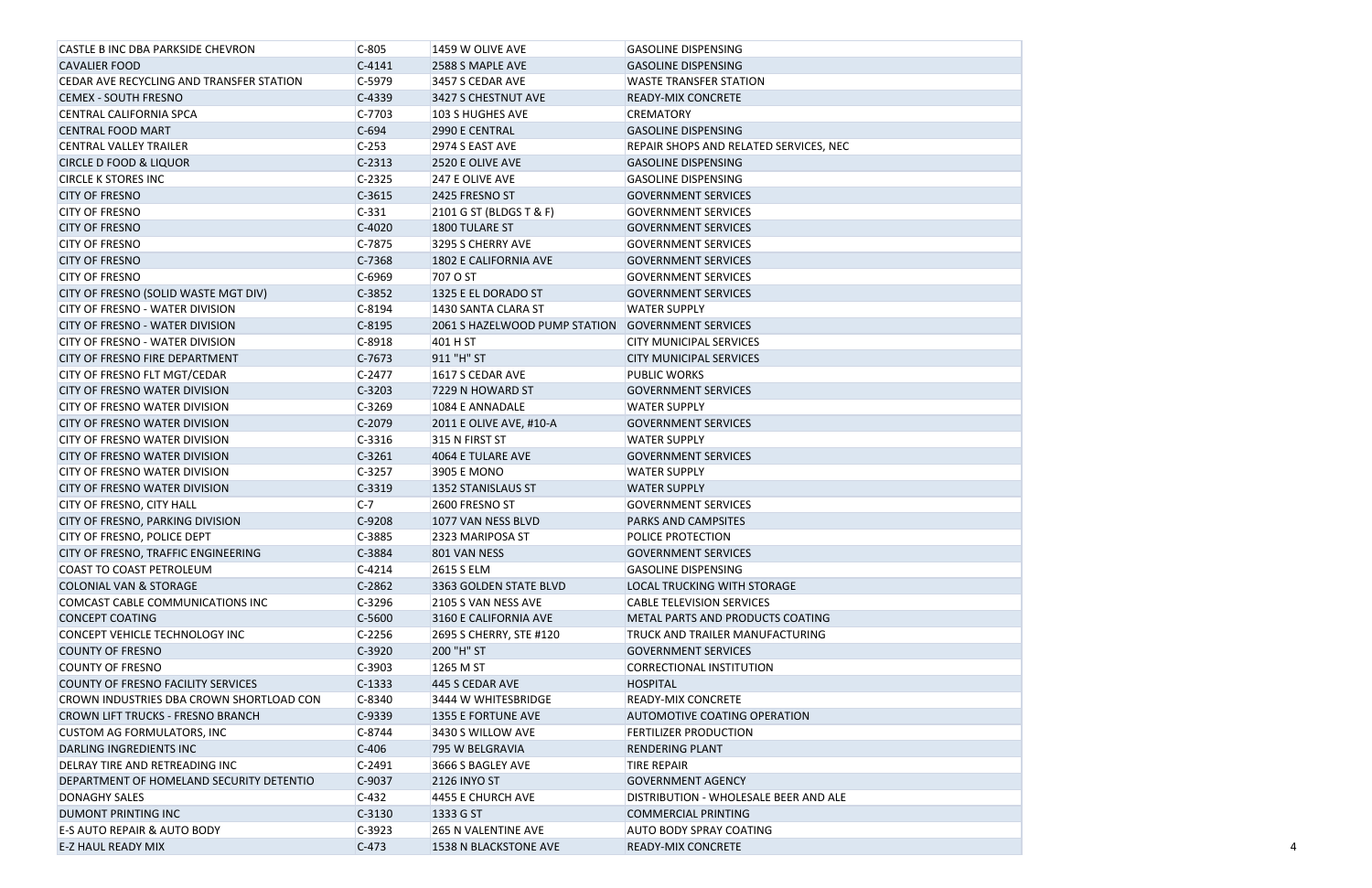| <b>EAGLE BUILDING MATERIALS</b>                     | $C-448$  | 1407 N CLARK ST                  | NONMETALLIC MINERALS                       |
|-----------------------------------------------------|----------|----------------------------------|--------------------------------------------|
| EAST BAY CLARK LIFT DBA GRAY LIFT                   | $C-591$  | 4646 E JENSEN AVE                | EQUIPMENT RENTAL AND LEASING               |
| ECONOMY FORMS CORPORATION                           | $C-451$  | 3340 E CHURCH AVE                | METAL PART AND PRODUCTS COATING            |
| ELECTRIC MOTOR SHOP INC.                            | $C-453$  | 253 FULTON ST                    | ELECTRIC MOTOR REBUILDING AND REPAIR       |
| ELECTRONICS RECYCLERS INTERNATIONAL INC             | $C-7719$ | 3243 S EAST AVE                  | <b>ELECTRONIC RECYCLING CENTER</b>         |
| ELI LILLY AND COMPANY                               | C-3944   | 3131 S WILLOW AVE                | DISTRIBUTION - PHARMACEUTICALS             |
| ELLIOT MANUFACTURING CO.                            | $C-454$  | 2664 S CHERRY AVE                | METAL PARTS AND PRODUCTS COATING           |
| <b>EVANS REBUILT PARTS</b>                          | $C-460$  | 4321 S CHESTNUT AVE              | ELECTRIC MOTOR REBUILDING AND REPAIR       |
| EVERGREEN CREMATION SERVICE OF CALIFORNI            | $C-3733$ | 920 S PARALLEL AVE               | FUNERAL SERVICE AND CREMATORIES            |
| EVOLUTION AUTOBODY REPAIR #2                        | $C-3273$ | 3554 E CENTRAL                   | AUTO BODY SPRAY COATING                    |
| EXTREME CAR CARE CENTER                             | $C-9863$ | 1505 N CLARK ST                  | <b>AUTO BODY COATING OPERATION</b>         |
| <b>FAENCAL TARTARIC PRODUCTS INC</b>                | $C-476$  | 2886 MAPLE AVE                   | CREAM OF TARTAR PRODUCTION                 |
| FAMILY EXPRESS FOOD & LIQUOR                        | $C-947$  | 4205 E BUTLER AVE                | <b>GASOLINE DISPENSING</b>                 |
| <b>FAMILY EXPRESS FOOD &amp; LIQUOR #2</b>          | C-987    | 1102 FRESNO ST                   | <b>GASOLINE DISPENSING</b>                 |
| <b>FAMILY EXPRESS FOOD AND DELI</b>                 | $C-8043$ | 1208 N FIRST ST                  | <b>GASOLINE DISPENSING</b>                 |
| FAST N ESY #21                                      | $C-1395$ | 225 NORTH H ST                   | <b>GASOLINE DISPENSING</b>                 |
| <b>FEDEX GROUND</b>                                 | $C-8894$ | 3151 S EAST AVE                  | <b>AIR COURIER SERVICES</b>                |
| FIFTH WHEEL TRUCK STOP INC.                         | $C-89$   | 3767 S GOLDEN STATE BLVD         | <b>GASOLINE DISPENSING</b>                 |
| <b>FIRST STUDENT INC</b>                            | $C-9279$ | <b>2805 S EAST AVE</b>           | <b>GASOLINE DISPENSING</b>                 |
| <b>FIVE STAR TRAILERS INC</b>                       | C-9198   | 221 M ST                         | MOTOR VEHICLE AND MOBILE EQUIPMENT COATING |
| <b>FMC CORPORATION</b>                              | $C-2651$ | 2501 S SUNLAND AVE               | <b>SANITARY SERVICES</b>                   |
| FOOD MAXX #456                                      | C-8327   | 1177 FRESNO ST                   | <b>GROCERY STORE</b>                       |
| <b>FOSTER FARMS</b>                                 | $C-507$  | 2960 S CHERRY AVE                | POULTRY SLAUGHTERING AND PROCESSING        |
| FOSTER FARMS, BELGRAVIA PLANT                       | $C-1406$ | 900 W BELGRAVIA AVE              | POULTRY SLAUGHTERING AND PROCESSING        |
| <b>FRANCIS CLASSIC CARS</b>                         | $C-515$  | 2420 E MCKINLEY AVE              | <b>AUTO BODY SPRAY COATING</b>             |
| <b>FRANK RUIZ AVIONICS</b>                          | $C-517$  | 970 W CHANDLER FIELD             | AIRPORTS AND AIRPORT TERMINAL SERVICES     |
| <b>FREDERICK ANTIQUE RESTORATIONS</b>               | $C-2104$ | 1946 E HOME AVE                  | REUPHOLSTERY AND FURNITURE REPAIR          |
| <b>FRESNO 99 INVESTMENTS LLC</b>                    | $C-1117$ | 1212 FRESNO ST                   | <b>GASOLINE DISPENSING</b>                 |
| <b>FRESNO AREA EXPRESS</b>                          | $C-528$  | 2223 G ST                        | <b>BUS LINE OPERATION</b>                  |
| <b>FRESNO CENTRAL MARKET</b>                        | $C-2797$ | 294 N FRESNO ST                  | <b>GASOLINE DISPENSING</b>                 |
| <b>FRESNO CITY COLLEGE</b>                          | $C-1988$ | 2930 E ANNADALE AVE              | <b>AUTOBODY SPRAY COATING</b>              |
| FRESNO COMMUNITY HOSPITAL                           | $C-540$  | 2823 FRESNO ST                   | <b>HOSPITALS</b>                           |
| <b>FRESNO CONVENTION &amp; ENTERTAINMT CTR, SMG</b> | $C-1934$ | 700 M ST                         | <b>CONVENTION CENTER</b>                   |
| <b>FRESNO COUNTY</b>                                | $C-1923$ | 4551 E HAMILTON AVE              | <b>GOVERNMENT SERVICES</b>                 |
| <b>FRESNO COUNTY BUILD MAINT DIV</b>                | $C-1614$ | 110 "M" ST (SATELLITE JAIL)      | <b>GOVERNMENT SERVICES</b>                 |
| FRESNO COUNTY BUILD MAINT DIV                       | $C-1622$ | 2200 FRESNO ST (SHERIFF'S ADMIN) | <b>GOVERNMENT SERVICES</b>                 |
| <b>FRESNO COUNTY BUILD MAINT DIV</b>                | $C-1624$ | 2204 FRESNO ST (S ANNEX JAIL)    | <b>GOVERNMENT SERVICES</b>                 |
| FRESNO COUNTY BUILD MAINT DIV                       | $C-1625$ | 2220 TULARE ST (PLAZA BLDG)      | <b>GOVERNMENT SERVICES</b>                 |
| <b>FRESNO COUNTY BUILD MAINT DIV</b>                | $C-1629$ | $1225$ M ST (MAIN JAIL)          | CORRECTIONAL INSTITUTION                   |
| FRESNO COUNTY BUILD MAINT DIV                       | $C-1627$ | 1221 FULTON MALL (BRIX-MERCER)   | <b>GOVERNMENT SERVICES</b>                 |
| <b>FRESNO COUNTY BUILDING MAINTENANCE</b>           | $C-4011$ | 1155 'M' ST (HALL OF RECORDS)    | <b>GOVERNMENT SERVICES</b>                 |
| <b>FRESNO COUNTY DEPT AGRICULTURE</b>               | $C-2021$ | 1730 S MAPLE AVE                 | <b>GOVERNMENT SERVICES</b>                 |
| <b>FRESNO COUNTY FLEET SERVICES</b>                 | $C-671$  | 1155 'M' ST (COURTHOUSE MP)      | <b>GOVERNMENT SERVICES</b>                 |
| <b>FRESNO COUNTY FLEET SERVICES</b>                 | $C-383$  | 500 S BARTON (BARTON MP)         | <b>GOVERNMENT SERVICES</b>                 |
| <b>FRESNO COUNTY SUPERINTENDENT OF SCHOOLS</b>      | $C-8947$ | 1111 VAN NESS AVE                | ADMINISTRATION OF EDUCATIONAL PROGRAMS     |
| <b>FRESNO IRRIGATION DISTRICT</b>                   | $C-2066$ | 2907 S MAPLE AVE                 | <b>IRRIGATION DISTRICT</b>                 |
| <b>FRESNO METROPOLITAN FLOOD CONTROL DIST</b>       | $C-3971$ | 305 N THORNE AVE                 | <b>GOVERNMENT SERVICES</b>                 |
| <b>FRESNO MOSQUITO &amp; VCD</b>                    | C-9222   | 2338 E MCKINLEY AVE              | MOSQUITO ABATEMENT DISTRICT                |
| <b>FRESNO PET CEMETERY</b>                          | $C-3537$ | 1501 W NIELSEN AVE               | <b>ANIMAL CEMETERY</b>                     |
| <b>FRESNO TRACTOR INC</b>                           | C-3084   | 2730 W WHITESBRIDGE RD           | FARM MACHINERY AND EQUIPMENT               |
|                                                     |          |                                  |                                            |

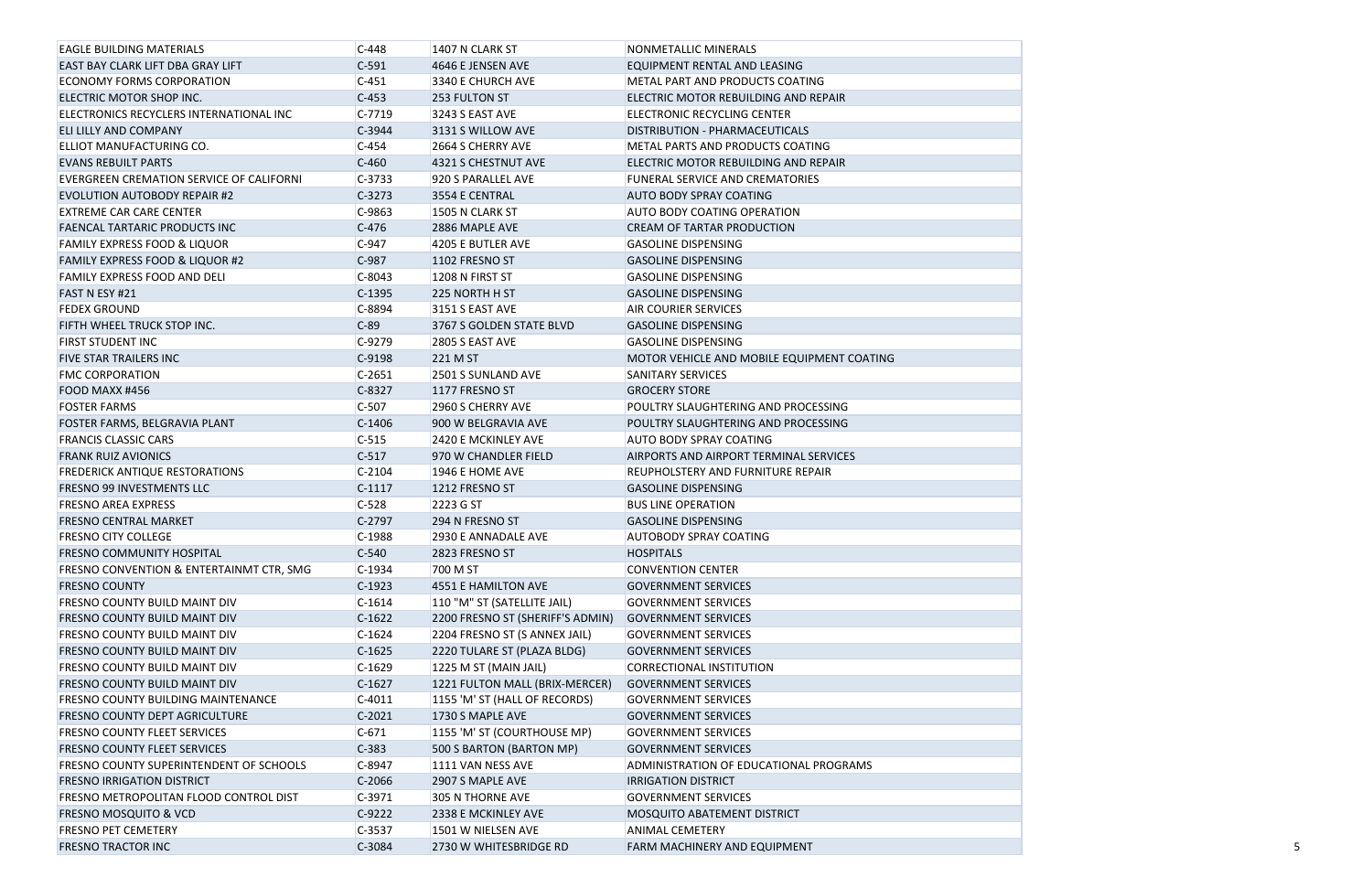| FRESNO UNIFIED SCHOOL DISTRICT           | $C-1623$ | 1020 S 10TH ST (ITSD)                               | <b>GOVERNMENT SERVICES</b>                                  |
|------------------------------------------|----------|-----------------------------------------------------|-------------------------------------------------------------|
| <b>FRESNO UNIFIED SCHOOL DISTRICT</b>    | C-3088   | 744 S 10TH ST (JUVENILE HALL)                       | <b>CORRECTIONAL INSTITUTION</b>                             |
| FRESNO UNIFIED SCHOOL DISTRICT           | $C-4167$ | 4250 E TULARE ST                                    | ELEMENTARY AND SECONDARY SCHOOLS                            |
| FRESNO UNIFIED SCHOOL DISTRICT           | C-7238   | 2309 TULARE AVE                                     | <b>SCHOOL DISTRICT</b>                                      |
| <b>FRESNO UNLIMITED</b>                  | $C-525$  | <b>1914 E HOME ST</b>                               | <b>AUTO BODY SPRAY COATING</b>                              |
| <b>GENERAL COATINGS, INC</b>             | $C-3919$ | 1220 E NORTH AVE                                    | <b>COATINGS AND FOAM MANUFACTURER</b>                       |
| GET-N-GO #4                              | $C-3619$ | 1389 S MAPLE AVE                                    | <b>GASOLINE DISPENSING</b>                                  |
| <b>GLAXO SMITH KLINE CONSUMER BRANDS</b> | $C-4245$ | 2020 E VINE AVE                                     | <b>WAREHOUSE</b>                                            |
| GLEIM-CROWN PUMP INC                     | $C-2408$ | 3087 S ELM AVE                                      | PUMP MANUFACTURING                                          |
| <b>GOLDEN BOY MARKET</b>                 | $C-1541$ | 3110 E BELMONT AVE                                  | <b>GASOLINE DISPENSING</b>                                  |
| GOLDEN STATE CREMATORY INC               | $C-7218$ | 1103 "E" ST                                         | NONCLASSIFIABLE ESTABLISHMENTS                              |
| <b>GOLDEN WORK FINISH</b>                | $C-3812$ | 3951 E VENTURA AVE                                  | <b>GENERAL AUTOMOTIVE REPAIR SHOP</b>                       |
| <b>GOULDS PUMPS</b>                      | $C-3743$ | 3878 S WILLOW AVE #104                              | <b>INDUSTRIAL EQUIPMENT SALES</b>                           |
| <b>GREENWAY AUTOBODY</b>                 | $C-3224$ | 1497 N BLACKSTONE AVE                               | <b>AUTO BODY SPRAY COATING</b>                              |
| <b>GRUMA CORPORATION</b>                 | $C-845$  | 2849 E EDGAR AVE                                    | <b>FOOD PREPARATIONS</b>                                    |
| <b>GSA PACIFIC RIM REGION</b>            | $C-4228$ | 2500 TULARE ST                                      | <b>GOVERNMENT SERVICES</b>                                  |
| GUSMER ENTERPRISES INC                   | $C-248$  | 124 M ST                                            | <b>CONVERTED PAPER PRODUCTS NEC</b>                         |
| <b>HANDI STOP MARKET</b>                 | $C-613$  | 4415 E JENSEN AVE                                   | <b>GASOLINE DISPENSING</b>                                  |
| HARMON STAR MART #2 (AVTAR SINGH)        | $C-2312$ | 1564 N BLACKSTONE AVE                               | <b>GASOLINE DISPENSING</b>                                  |
| HARRIS MANUFACTURING, INC.               | $C-2090$ | 4775 E VINE AVE                                     | <b>METAL FABRICATION</b>                                    |
| <b>HEALTH COMP</b>                       | $C-7445$ | 621 SANTA FE                                        | <b>ACCIDENT AND HEALTH INSURANCE</b>                        |
| HEALTHCARE CENTER OF FRESNO              | C-8827   | 1665 M ST                                           | <b>HEALTH CARE SERVICES</b>                                 |
| HERTZ EQUIPMENT RENTAL CORP              | $C-7174$ | 3057 S GOLDEN STATE FRONTAGE RD GASOLINE DISPENSING |                                                             |
| HI FRESNO HOSPITALITY LLC, DBA RADISSON  | $C-7642$ | 1055 VAN NESS AVE                                   | <b>HOTEL</b>                                                |
| <b>HOWARD AUTO BODY</b>                  | $C-2643$ | 1534 N THESTA ST                                    | <b>AUTO BODY SPRAY COATING</b>                              |
| <b>IFCO SYSTEMS NA</b>                   | C-8747   | <b>2855 S ELM AVE</b>                               | PLASTIC PALLET RECYCLING                                    |
| <b>INLAND STAR WAREHOUSE</b>             | $C-3623$ | 3146 S CHESTNUT                                     | <b>AGRICULTURAL PRODUCTS</b>                                |
| <b>INTER STATE OIL CO</b>                | C-8805   | 3609 S BAGLEY AVE                                   | <b>BULK PLANT</b>                                           |
| IPT, INC.                                | $C-8447$ | 150 SANTA FE                                        | MOBILE EQUIPMENT MANUFACTURING - TRAILERS                   |
| <b>IPULL-U-PULL AUTO PARTS</b>           | $C-7222$ | 2274 E MUSCAT AVE                                   | MOTOR VEHICLE PARTS, USED                                   |
| J D CLASSICS                             | $C-1561$ | 2010 E LEWIS AVE                                    | <b>AUTO BODY SPRAY COATING</b>                              |
| J M EQUIPMENT CO INC                     | $C-4137$ | 3751 E CALWA AVE                                    | <b>AUTO BODY SPRAY COATING</b>                              |
| J&B AUTO BODY REPAIR                     | $C-567$  | 1902 E MCKINLEY                                     | <b>AUTOBODY SPRAY COATING</b>                               |
| <b>JACK'S GAS</b>                        | $C-3293$ | 1736 E BELMONT AVE                                  | <b>GASOLINE DISPENSING</b>                                  |
| JACK'S TIRE & OIL OF CALIFORNIA INC      | $C-3618$ | 2830 S CHERRY AVE                                   | TIRE RE-MANUFACTURER, RETREADING                            |
| JAIN IRRIGATION INC                      | $C-2708$ | 2851 E FLORENCE AVE                                 | PLASTIC MATERIAL & RESINS                                   |
| JENSEN SHELL                             | $C-1053$ | 2595 S EAST AVE                                     | <b>GASOLINE DISPENSING</b>                                  |
| JKR VENTURES INC DBA R & S MINI MART     | $C-3483$ | 1334 N FIRST ST                                     | <b>GASOLINE DISPENSING</b>                                  |
| JOHN'S BODY SHOP                         | $C-692$  | 2435 S ELM AVE                                      | <b>AUTO BODY SPRAY COATING</b>                              |
| JUDICIAL COUNCIL OF CALIFORNIA - AOC     | $C-1626$ | 1100 VAN NESS AVE (COURTHOUSE)                      | <b>GOVERNMENT SERVICES</b>                                  |
| KASCO FAB, INC                           | $C-711$  | 4529 S CHESTNUT AVE                                 | <b>FABRICATED STRUCTURAL METAL</b>                          |
| KDR PET TREATS, LLC                      | C-8436   | 2676 S MAPLE                                        | DOG AND CAT FOOD                                            |
| <b>KEARNEYS' BRASS WORKS INC</b>         | $C-2003$ | 2660 S DEARING AVE                                  | <b>WOODWORKING OPERATION</b>                                |
| <b>KEARNEYS' MACHINE WORKS</b>           | $C-2004$ | 2660 S DEARING AVE                                  | <b>METAL FABRICATION</b>                                    |
| KEARNEYS' MANUFACTURING                  | $C-712$  | 2660 S DEARING AVE                                  | <b>FOUNDRY</b>                                              |
| KEISER SPORTS HEALTH EQUIPMENT           | $C-2457$ | 2470 S CHERRY AVE                                   | SPORTING AND ATHLETIC GOODS                                 |
| KFSN-TV CAPITAL CITIES/ABC INC           | $C-2873$ | $ 1777 \text{ G }$ ST                               | TELEVISION BROADCASTING                                     |
| KING INDUSTRIAL HARD CHROME              | $C-2494$ | 1259 S CHANNING AVE                                 | ELECTROPLATING, PLATING, POLISHING, ANODIZING, AND COLORING |
| <b>KRAFT HEINZ FOODS COMPANY</b>         | $C-234$  | 2494 S ORANGE AVE                                   | AGRICULTURAL PRODUCTS PROCESSING                            |
| KRAFT HEINZ FOODS COMPANY (CORNNUTS)     | $C-375$  | 4343 E FLORENCE AVE                                 | SALTED AND ROASTED NUTS AND SEEDS                           |

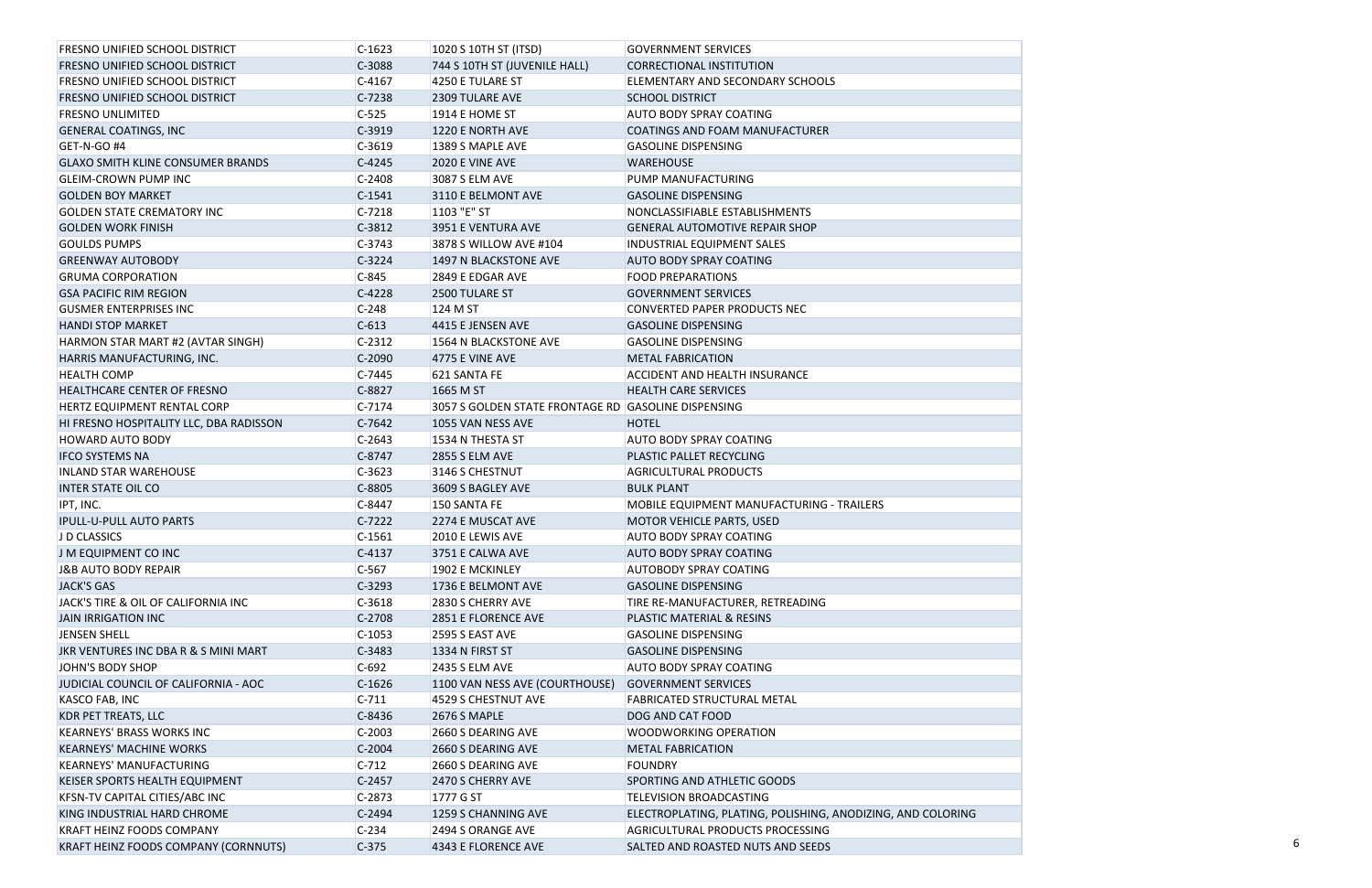| KROEKER, INC.                            | $C-3216$ | 4627 S CHESTNUT                | <b>HEAVY CONSTRUCTION - DEMO AND RECYCLING</b> |
|------------------------------------------|----------|--------------------------------|------------------------------------------------|
| <b>KWIK SERV</b>                         | $C-92$   | 4594 E TULARE ST               | <b>GASOLINE DISPENSING</b>                     |
| LA TAPATIA TORTILLERIA INC               | $C-3252$ | 104 E BELMONT AVE              | <b>FOOD MANUFACTURING</b>                      |
| LEHIGH SOUTHWEST CEMENT COMPANY          | $C-708$  | 3440 S WILLOW AVE              | <b>CONCRETE PRODUCTS</b>                       |
| LEVEL 3 COMMUNICATIONS LLC               | $C-3706$ | 305 W NAPA AVE                 | <b>TELECOMMUNICATIONS</b>                      |
| LG PALLET SREVICES, INC                  | $C-7441$ | 3210 S EAST AVE                | <b>WOOD CONTAINERS</b>                         |
| LIFTCO CAPS SANDBLASTING                 | $C-782$  | 4460 S CHESTNUT AVE            | METAL PARTS AND PRODUCTS COATING               |
| LIGHTNING SOURCE INC.                    | C-8589   | 3145 S NORTHPOINTE DR, STE 103 | <b>EMERGENCY IC ENGINE</b>                     |
| <b>LOS DOS AMIGOS AUTOBODY</b>           | $C-788$  | 3686 S FRONT ST                | AUTO BODY SPRAY COATING                        |
| LOTUS COMMUNICATIONS, CORP               | $C-2404$ | 1110 E OLIVE AVE               | <b>TELECOMMUNICATIONS</b>                      |
| LYONS MAGNUS                             | $C-2323$ | 1636 S 2ND ST                  | <b>POWER GENERATION</b>                        |
| <b>LYONS MAGNUS</b>                      | C-8829   | 3158 E HAMILTON                | FOOD PROCESSING & PACKAGING                    |
| LYONS MAGNUS                             | $C-7348$ | 1636 S 2ND ST                  | <b>FOOD PREPARATIONS</b>                       |
| M. L. STREET PROPERTIES, A JOINT VENTURE | $C-4198$ | 855 M ST                       | OPERATORS OF NONRESIDENTIAL BUILDINGS          |
| <b>MALAGA COUNTY WATER DISTRICT</b>      | $C-8403$ | S MAPLE AVE BETWEEN E MALAGA   | MUNICIPAL WATER SUPPLIER                       |
| <b>MALAGA COUNTY WATER DISTRICT</b>      | $C-2254$ | 3390 E CENTRAL AVE             | <b>WATER SUPPLY</b>                            |
| MALAGA COUNTY WATER DISTRICT             | $C-2875$ | E CHESTNUT AVE/S CENTRAL AVE   | <b>WATER SUPPLY</b>                            |
| MALAGA COUNTY WATER DISTRICT             | $C-2876$ | 3749 S MAPLE AVE               | <b>WATER SUPPLY</b>                            |
| MALAGA POWER, LLC                        | $C-4305$ | 2611 E NORTH AVE               | <b>POWER GENERATION</b>                        |
| <b>MANDO'S COLLISION &amp; PAINT</b>     | $C-6327$ | 1560 N EFFIE ST                | <b>AUTO BODY SPRAY COATING</b>                 |
| MANHEIM CENTRAL CA/TRA-CENTRAL CA        | $C-1868$ | 278 N MARKS AVE                | <b>AUTOMOBILE AUCTION WHOLESALE</b>            |
| <b>MARTIN GARCIA (GARNOL)</b>            | $C-1544$ | 1454 H ST                      | <b>FURNITURE AND FIXTURES</b>                  |
| MB TECHNOLOGY                            | $C-817$  | 188 S TEILMAN AVE              | <b>ASPHALT FELTS AND COATING</b>               |
| MCI                                      | C-3008   | 1315 VAN NESS, STE 101         | <b>TELECOMMUNICATIONS</b>                      |
| MGA LIQUOR 3                             | $C-992$  | $ 471$ N EFFIE                 | <b>GASOLINE DISPENSING</b>                     |
| MICHAEL R GRAHAM                         | C-9224   | 3554 E CENTRAL AVE             | <b>AUTO BODY SPRAY COATING</b>                 |
| MICHELSEN PACKAGING CO., OF CA           | $C-831$  | 4165 S CHERRY AVE              | CONVERTED PAPER PRODUCTS NEC                   |
| <b>MIKE'S AUTOBODY</b>                   | $C-838$  | 2017 SANTA CLARA ST            | AUTO BODY SPRAY COATING                        |
| MILLER MILLING COMPANY                   | $C-2197$ | 2908 S MAPLE AVE               | AGRICULTURAL PRODUCT PROCESSING - WHEAT        |
| MISSION UNIFORM & LINEN SERVICE          | $C-844$  | 2555 S ORANGE AVE              | <b>INDUSTRIAL LAUNDERS</b>                     |
| MORAN'S AUTO FRAME & BODY REPAIR         | $C-4314$ | <b>2330 E DATE AVE</b>         | <b>AUTO BODY SPRAY COATING</b>                 |
| NEW CINGULAR WIRELESS, PCS DBA AT&T      | $C-9215$ | 2115-2127 SOUTH G ST           | RADIOTELEPHONE COMMUNICATIONS                  |
| NEW ENGLAND SHEET METAL & MECHANICAL CO  | $C-3855$ | 2731 S CHERRY AVE              | SHEET METAL WORK                               |
| <b>NEW WORLD PASTA</b>                   | $C-626$  | 2704 S MAPLE AVE               | <b>FOOD PROCESSING</b>                         |
| NEWSTAR WAREHOUSE & PACKAGING            | $C-8850$ | 2035 E ANNADALE AVE            | <b>WOOD COATING OPERATION</b>                  |
| NICHOLAS J. BUSICK                       | C-8630   | 4574 S MAPLE AVE               | <b>FREIGHT TRANSPORT</b>                       |
| NIRMAL SINGH SHOP N QUICK INC            | $C-1141$ | 3564 E BELMONT AVE             | <b>GASOLINE DISPENSING</b>                     |
| NUTRIEN AG SOLUTIONS                     | $C-1270$ | 2819 S MAPLE AVE               | <b>FERTILIZER PRODUCTION</b>                   |
| NUTRIEN AG SOLUTIONS                     | $C-1271$ | 3173 S CHESTNUT AVE            | AGRICULTURAL CHEMICALS                         |
| ORANGE AVENUE DISPOSAL                   | $C-2425$ | 3510 S ORANGE AVE              | <b>WASTE DISPOSAL</b>                          |
| P C AUTO BODY                            | $C-1067$ | 3330 E BELMONT AVE             | <b>AUTO BODY SPRAY COATING</b>                 |
| PACIFIC BELL TELEPHONE CO (DBA AT&T CA)  | $C-1669$ | 4781 E TULARE ST               | <b>TELECOMMUNICATIONS</b>                      |
| PACIFIC BELL TELEPHONE CO (DBA AT&T CA)  | $C-898$  | 1445 VAN NESS AVE              | TELECOMMUNICATIONS                             |
| PACIFIC CHOICE BRANDS, LLC               | $C-906$  | 4667 E DATE AVE                | <b>FOOD PREPARATIONS</b>                       |
| PACIFIC GAS & ELECTRIC (BLDG B)          | $C-7089$ | 3580 E CALIFORNIA AVE          | <b>PUBLIC UTILITIES</b>                        |
| PACIFIC GAS & ELECTRIC CO                | $C-899$  | 2221 S ORANGE                  | PUBLIC UTILITY                                 |
| PACIFIC GAS & ELECTRIC CO                | $C-2886$ | 650 O ST                       | <b>POWER GENERATION</b>                        |
| PACIFIC GAS & ELECTRIC CO                | $C-933$  | 705 P ST                       | <b>PUBLIC UTILITY</b>                          |
| PACIFIC GAS & ELECTRIC CO                | $C-930$  | 3530 E CALIFORNIA AVE          | <b>PUBLIC UTILITIES</b>                        |
| PACIFIC GAS & ELECTRIC COMPANY           | C-5884   | 2141 S ORANGE AVE              | <b>PUBLIC UTILITIES</b>                        |

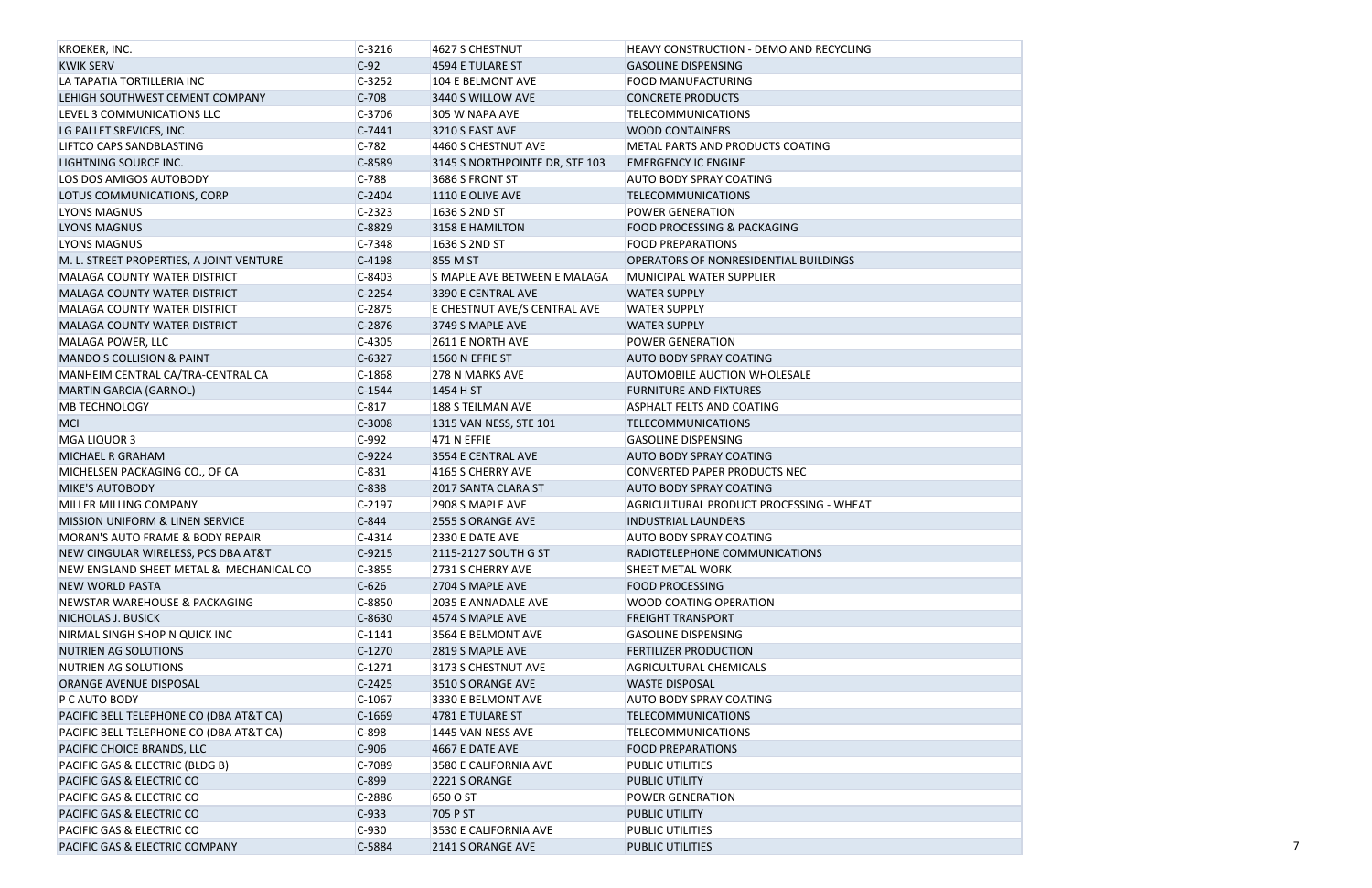| PACIFIC GAS AND ELECTRIC COMPANY         | $C-9288$ | 211 N THORNE AVE         | PUBLIC UTILITY                                              |  |
|------------------------------------------|----------|--------------------------|-------------------------------------------------------------|--|
| PACIFIC GRAIN & FOODS LLC                | C-9188   | 4539 E ANNADALE          | <b>GRAIN AND BEANS WHOLESALE</b>                            |  |
| <b>PAINT INNOVATIONS</b>                 | $C-8664$ | $1469$ N THESTA          | MOTOR VEHICLE & MOBILE EQUIPMENT COATING                    |  |
| PAPER, PULP & FILM                       | $C-4351$ | 4525 E COMMERCE          | PAPER MANUFACTURING                                         |  |
| <b>PATRICK W GEIGER</b>                  | $C-8523$ | 3632 S BAGLEY            | MOTOR VEHICLE AND MOBILE EQUIPMENT COATING                  |  |
| <b>PATTON SHEET METAL</b>                | $C-916$  | 272 N PALM AVE           | PLUMBING, HEATING AND AIR CONDITIONING                      |  |
| PAUL EVERT'S RV COUNTRY, INC.            | $C-2063$ | 3633 S MAPLE AVE         | RECREATIONAL VEHICLE DEALERSHIP                             |  |
| <b>PDM STEEL</b>                         | C-9209   | 4005 E CHURCH AVE        | <b>METAL FABRICATION</b>                                    |  |
| <b>PEACOCK AUTO BODY</b>                 | $C-4371$ | 3269 E NORTH AVE         | <b>AUTO BODY SPRAY COATING</b>                              |  |
| <b>PENNY WISE</b>                        | $C-923$  | 1536 E BELMONT AVE       | <b>GASOLINE DISPENSING</b>                                  |  |
| PENNY-NEWMAN GRAIN COMPANY               | $C-2252$ | 2691 S CEDAR AVE         | AGRICULTURAL PRODUCTS PROCESSING - FRUITS/VEGETABLE         |  |
| PEPSI COLA BOTTLING COMPANY              | $C-926$  | 1150 E NORTH AVE         | <b>SOFT DRINK MANUFACTURER</b>                              |  |
| PIC 'N' GO #2                            | $C-1184$ | 138 N MAPLE AVE          | <b>GASOLINE DISPENSING</b>                                  |  |
| PLAZA CONCRETE INC.                      | C-8256   | 3121 E MALAGA AVE        | READY-MIX CONCRETE                                          |  |
| <b>PRAXAIR DISTRIBUTION INC.</b>         | $C-3162$ | 2771 S MAPLE AVE         | <b>INDUSTRIAL GASES-WHOLESALE</b>                           |  |
| <b>PRESTIGE PRINTING</b>                 | $C-3118$ | <b>1804 S MARY</b>       | <b>COMMERCIAL PRINTING</b>                                  |  |
| <b>PRODUCERS DAIRY FOODS, INC</b>        | $C-3058$ | <b>250 E BELMONT AVE</b> | <b>FLUID MILK</b>                                           |  |
| PRUDENTIAL OVERALL SUPPLY                | $C-980$  | 1260 E NORTH AVE         | <b>INDUSTRIAL LAUNDERS</b>                                  |  |
| <b>QUALITY CONCRETE</b>                  | $C-8984$ | 157 E NORTH AVE          | <b>CONCRETE PRODUCTION</b>                                  |  |
| <b>QUICK FOOD STORE</b>                  | $C-693$  | 249 E BELMONT AVE        | <b>GASOLINE DISPENSING</b>                                  |  |
| <b>QUICK PICK &amp; DELI</b>             | $C-1139$ | 3121 E TULARE ST         | <b>GASOLINE DISPENSING</b>                                  |  |
| QUIKSERVE ENTERPRISES BURGER KING #3160  | $C-4145$ | 4610 E KINGS CANYON      | <b>RESTAURANT - FAST FOOD</b>                               |  |
| QUINN RENTAL SERVICES                    | $C-4204$ | 3594 S BAGLEY AVE        | EQUIPMENT RENTAL                                            |  |
| QWEST COMMUNICATIONS CO LLC/CENTURYLINK  | $C-3327$ | 1458 H ST                | <b>TELECOMMUNICATIONS</b>                                   |  |
| R & L CARRIERS INC                       | $C-7403$ | 4477 S CHESTNUT AVE      | LOCAL TRUCKING WITHOUT STORAGE                              |  |
| R & R CUSTOMS                            | $C-4356$ | 180 N FRUIT AVE, #A      | AUTO BODY SPRAY COATING                                     |  |
| R M KING CO                              | $C-1029$ | 315 N MARKS AVE          | METAL PARTS AND PRODUCTS COATING                            |  |
| R P M PLANING MILL                       | $C-1045$ | <b>1925 E TYLER</b>      | <b>MILL WORK</b>                                            |  |
| <b>RANI FOOD &amp; LIQUOR INC.</b>       | $C-2261$ | 2111 VENTURA AVE         | <b>GASOLINE DISPENSING</b>                                  |  |
| RANSOME MANUFACTURING                    | $C-1873$ | 3495 S MAPLE AVE         | <b>FABRICATED PLATE WORK (BOILER SHOPS)</b>                 |  |
| <b>RED TRIANGLE</b>                      | $C-1003$ | 2809 S CHESTNUT AVE      | <b>BULK PLANT</b>                                           |  |
| <b>RENEW AUTO BODY &amp; PAINT</b>       | $C-551$  | 1567 N EFFIE ST          | <b>AUTO BODY SPRAY COATING</b>                              |  |
| <b>RIO BRAVO FRESNO</b>                  | $C-1820$ | 3350 S WILLOW AVE        | ELECTRICAL SERVICES COGENERATION                            |  |
| ROBERT V. JENSEN, INC                    | $C-1031$ | 4021 S MAPLE AVE         | <b>GASOLINE DISPENSING</b>                                  |  |
| <b>RUTTER ARMEY</b>                      | $C-1049$ | 2684 S CHERRY AVE        | ELECTROPLATING, PLATING, POLISHING, ANODIZING, AND COLORING |  |
| SAF-T-CAB                                | $C-1057$ | 3241 S PARKWAY DR        | CONSTRUCTION MACHINERY AND EQUIPMENT                        |  |
| <b>SAL'S AUTOBODY SHOP</b>               | $C-1061$ | 1445 N THESTA AVE        | AUTO BODY SPRAY COATING                                     |  |
| SALVATION ARMY DBA SILVERCREST RET.      | C-9230   | 1824 FULTON ST           | HOUSING PROGRAMS - HOUSING AUTHORITY                        |  |
| <b>SAN JOAQUIN STAIRS INC</b>            | $C-7318$ | 2998 S ANGUS AVE         | <b>SPECIALTY TRADE CONTRACTORS</b>                          |  |
| SANGER BOATS, INC.                       | $C-1074$ | 3316 E ANNADALE AVE      | <b>BOAT MANUFACTURING</b>                                   |  |
| <b>SCELZI ENTERPRISES INC</b>            | $C-1080$ | 2772 S CHERRY AVE        | <b>AUTO BODY SPRAY COATING</b>                              |  |
| SFPP, L.P.                               | $C-1077$ | 4149 S MAPLE AVE         | PETROLEUM TRANSPORTATION                                    |  |
| SILVAS OIL COMPANY, INC.                 | $C-393$  | 3217 E LORENA AVE        | <b>BULK PLANT</b>                                           |  |
| SINCLAIR SYSTEMS INTERNATIONAL, LLC      | C-4068   | 3115 S WILLOW AVE        | <b>COMMERCIAL PRINTING</b>                                  |  |
| <b>SPECIALTY SALES LLC</b>               | $C-7865$ | 4672 E DRUMMOND AVE      | AGRICULTURAL CHEMICAL SERVICE                               |  |
| SPRINT/UNITED MANAGEMENT COMPANY         | $C-4018$ | 233 W VOORMAN AVE        | <b>TELECOMMUNICATIONS</b>                                   |  |
| STATE OF CA, JUDICIAL COUNCIL OF CA, ADM | $C-3891$ | 1130 O ST                | <b>GOVERNMENT SERVICES</b>                                  |  |
| <b>STATE OF CALIFORNIA</b>               | C-8628   | 2550 MARIPOSA MALL       | <b>GOVERNMENT SERVICES</b>                                  |  |
| STATE OF CALIFORNIA DEPT OF TRANSPORTATI | $C-8186$ | 1352 W OLIVE AVE         | <b>GOVERNMENTAL SERVICES</b>                                |  |
| STORAGE SYSTEMS, INC                     | $C-7130$ | 2910 E HEATON AVE        | <b>WOOD PRODUCTS</b>                                        |  |
|                                          |          |                          |                                                             |  |

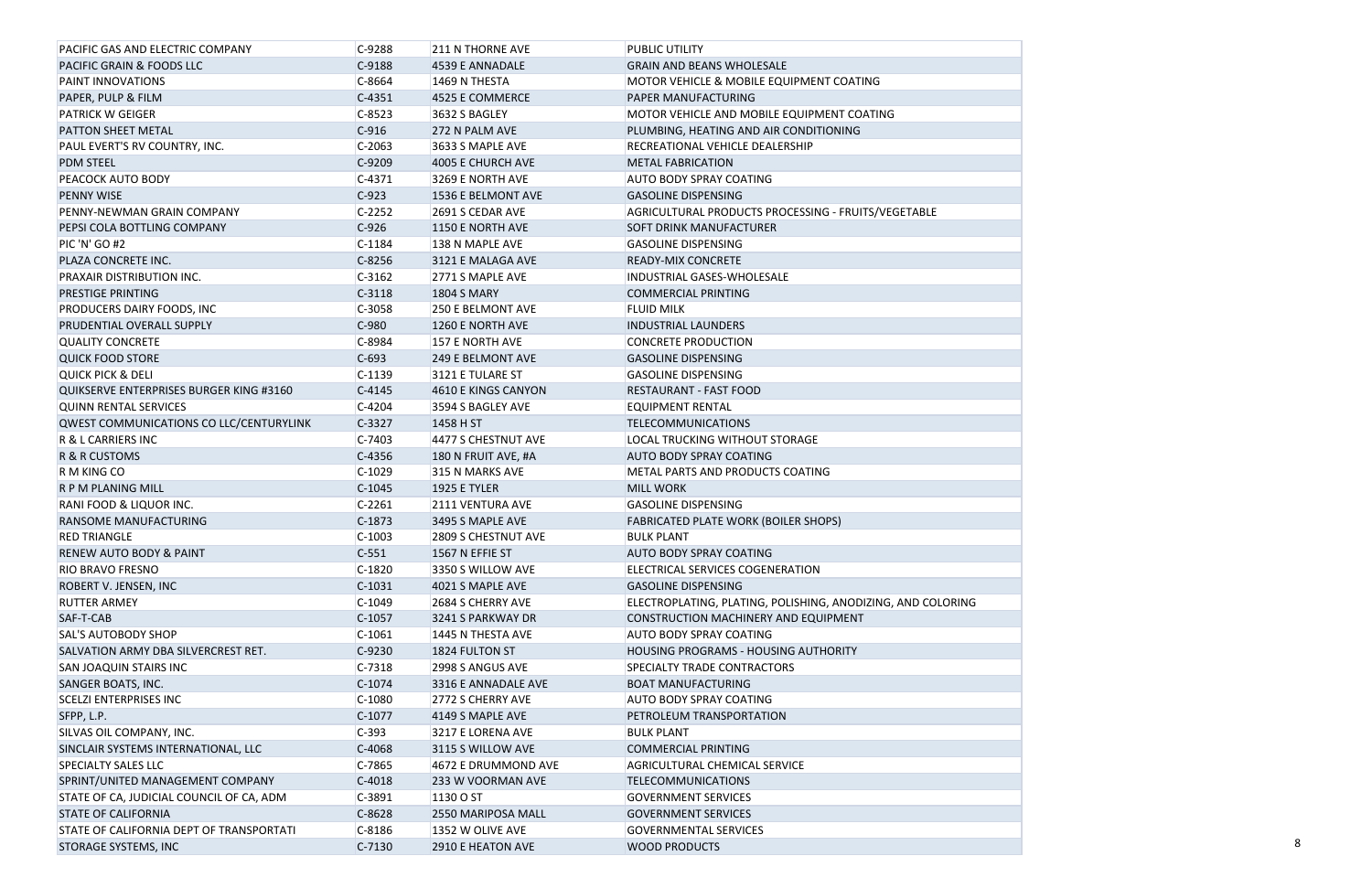| <b>STRATAS FOODS, LLC</b>                 | $C-903$  | 3390 S CHESTNUT AVE           | VEGETABLE OIL MILLS, EXCEPT CORN, COTTONSEED, AND SOYBEAN |
|-------------------------------------------|----------|-------------------------------|-----------------------------------------------------------|
| <b>STURDY PRODUCTS</b>                    | $C-1193$ | 2030 S SARAH ST               | METAL PARTS AND PRODUCTS COATING                          |
| <b>STURDY SAFE</b>                        | $C-2471$ | 2053 S SARAH                  | METAL PARTS AND PRODUCTS COATING                          |
| SUNNYLAND BULGUR WHEAT, INC.              | $C-1968$ | 4469 E ANNADALE AVE           | FLOUR AND OTHER GRAIN MILL PRODUCTS                       |
| <b>SUPER 1 FOOD STORE</b>                 | $C-1201$ | 3701 E TULARE ST              | <b>GASOLINE DISPENSING</b>                                |
| SUPER-7                                   | $C-733$  | 4594 E BELMONT AVE            | <b>GASOLINE DISPENSING</b>                                |
| <b>SUPERIOR AUTO ENTERPRISES INC</b>      | $C-8423$ | 703 N ABBY ST                 | <b>AUTO BODY SPRAY COATING</b>                            |
| <b>TAYLOR COMMUNICATIONS-FRESNO</b>       | $C-2783$ | 3225 S ORANGE AVE             | <b>COMMERCIAL PRINTING</b>                                |
| THE BURLINGTON NORTHERN SANTA FE RAILWAY  | $C-6189$ | 3901 E VINE ST                | RAILROAD COMPANY                                          |
| THE CABINETMAKER                          | $C-4367$ | <b>2435 S ELM AVE</b>         | <b>WOOD KITCHEN CABINETS</b>                              |
| THE PAPE GROUP-DAN RADONSKI               | $C-7992$ | 2892 E JENSEN AVE             | MOTOR VEHICLE AND MOBILE EQUIPMENT COATING                |
| <b>TINKLER MISSION CHAPEL</b>             | $C-1241$ | 475 N BROADWAY ST             | FUNERAL SERVICE AND CREMATORIES                           |
| TJ FOOD N LIQUOR (ERIC S. TANG)           | $C-2241$ | 4602 E CHURCH AVE             | <b>GASOLINE DISPENSING</b>                                |
| TONY'S 1 STOP SHOP                        | $C-4217$ | 3464 E VENTURA AVE            | <b>GASOLINE DISPENSING</b>                                |
| <b>TOWER GAS &amp; MINI MART</b>          | $C-1245$ | 394 E OLIVE AVE               | <b>GASOLINE DISPENSING</b>                                |
| TRILLIUM PUMPS USA, INC.                  | $C-920$  | 2494 S RAILROAD AVE           | PUMP MANUFACTURING                                        |
| TRIPLE A RADIATOR & AUTO                  | $C-177$  | 418 N FRESNO ST               | <b>AUTO BODY SPRAY COATING</b>                            |
| TRMC RETAIL LLC-SPEEDWAY NO. 1482         | $C-240$  | 2619 S EAST AVE               | <b>GASOLINE DISPENSING</b>                                |
| TULARE ARCO (SAI ROJA INC)                | $C-3793$ | 3060 E TULARE ST              | <b>GASOLINE DISPENSING</b>                                |
| <b>UNITED AUTO BODY</b>                   | $C-1568$ | 405 E BELMONT                 | <b>AUTO BODY SPRAY COATING</b>                            |
| UNITED PARCEL SERVICE                     | $C-1268$ | 1601 W MCKINLEY AVE           | <b>AIR COURIER SERVICES</b>                               |
| UNITED SECURITY BANK                      | $C-7175$ | 2126 INYO ST                  | <b>FINANCIAL INSTITUTION</b>                              |
| UNITED STATES COLD STORAGE OF CALIFORNIA  | C-7384   | 2519 E NORTH AVE              | <b>AGRICULTURAL PRODUCTS</b>                              |
| UNIVAR SOLUTIONS USA INC.                 | $C-1337$ | 4465 E FLORENCE AVE           | <b>INDUSTRIAL GASES-WHOLESALE</b>                         |
| UNIVAR USA INC                            | $C-7753$ | <b>FRESNO ST</b>              | SOIL AND GROUNDWATER REMEDIATION                          |
| UPTOWN INVESTMENTS LP                     | C-8478   | 1401 FULTON STREET, SUITE 210 | REAL ESTATE INVESTMENTS                                   |
| USGP FRESNO IRS LLC C/O MANCO ABBOTT INC  | $C-4223$ | 1325 BROADWAY PLAZA           | OPERATORS OF NONRESIDENTIAL BUILDINGS                     |
| UTILITY TRAILER SALES COMPANY             | $C-1317$ | 2680 S EAST AVE               | TRUCK AND TRAILER COATING                                 |
| <b>VALLEY FIG GROWERS</b>                 | $C-1326$ | 2028 S THIRD ST               | AGRICULTURAL PRODUCTS PROCESSING - FIGS                   |
| VALLEY GAS AND MINI MART (AJITPAL SINGH)  | $C-84$   | 2139 S ELM AVE                | <b>GASOLINE DISPENSING</b>                                |
| <b>VALLEY IRON INC</b>                    | $C-7259$ | 3158 S CHERRY AVE             | PLASMA CUTTING OPERATION                                  |
| VALLEY LAVOSH BAKING COMPANY              | C-3087   | 502 M ST                      | <b>BAKERY</b>                                             |
| <b>VALLEY PACIFIC PETROLEUM SERVICES</b>  | $C-9123$ | 4073 S MAPLE AVE              | PETROLEUM TRANSPORTATION                                  |
| VALLEY PUBLIC TELEVISION INC              | $C-7147$ | 1544 VAN NESS AVE             | <b>TELEVISION BROADCASTING</b>                            |
| <b>VALLEY WRECKER SALES</b>               | $C-1322$ | 1556 N CLARK                  | <b>AUTOMOBILE SALES</b>                                   |
| <b>VEIR CORP</b>                          | C-8965   | 2696 S MAPLE AVE              | <b>SOIL REMEDIATION</b>                                   |
| <b>VERIZON WIRELESS - CALWA</b>           | $C-367$  | 1293 E CENTRAL AVE            | <b>TELECOMMUNICATIONS</b>                                 |
| VERIZON WIRELESS- JENSEN AVENUE           | $C-8452$ | 2148 S MAPLE                  | <b>TELECOMMUNICATIONS</b>                                 |
| <b>VERIZON WIRELESS-1ST &amp; BELMONT</b> | $C-8051$ | 720 N 1ST ST                  | <b>TELECOMMUNICATIONS</b>                                 |
| <b>VERIZON WIRELESS:EFFIE</b>             | $C-8745$ | 1573 N EFFIE ST               | <b>TELECOMMUNICATIONS</b>                                 |
| VETERANS HOME OF CALIFORNIA, FRESNO       | $C-8176$ | 2811 W CALIFORNIA             | NURSING AND PERSONAL CARE FACILITY                        |
| <b>VISA PETROLEUM INC</b>                 | $C-578$  | 2414 MONTEREY                 | <b>GASOLINE DISPENSING FACILITY</b>                       |
| <b>VITRO FLAT GLASS LLC</b>               | $C-948$  | 3333 S PEACH AVE              | <b>GLASS MANUFACTURING</b>                                |
| <b>WAWONA FROZEN FOODS</b>                | $C-2781$ | 2202 S CEDAR AVE              | PACKAGED FROZEN FOODS                                     |
| <b>WCR INCORPORATED</b>                   | $C-6926$ | 4636 E DRUMMOND AVE           | HEATING EQUIPMENT, EXCEPT ELECTRIC AND WARM AIR FURNACES  |
| <b>WECO SUPPLY</b>                        | C-8392   | 3735 E VENTURA AVE            | MOTOR VEHICLE AND METAL PARTS COATING OPERATION           |
| WESTERN CO-GEN, LLC                       | $C-4161$ | 2202 S CEDAR AVE              | POWER GENERATION                                          |
| <b>WESTROCK CONVERTING LLC</b>            | C-3589   | 1854 E HOME AVE               | <b>BOX MANUFACTURING</b>                                  |
| <b>WESTROCK CP, LLC</b>                   | $C-7165$ | 3366 E MUSCAT AVE             | CORRUGATED CARDBOARD BOX MANUFACTURER                     |
| WHOLESALE EQUIPMENT OF FRESNO             | $C-2675$ | 3183 S GOLDEN STATE BLVD      | <b>AUTO BODY SPRAY COATING</b>                            |

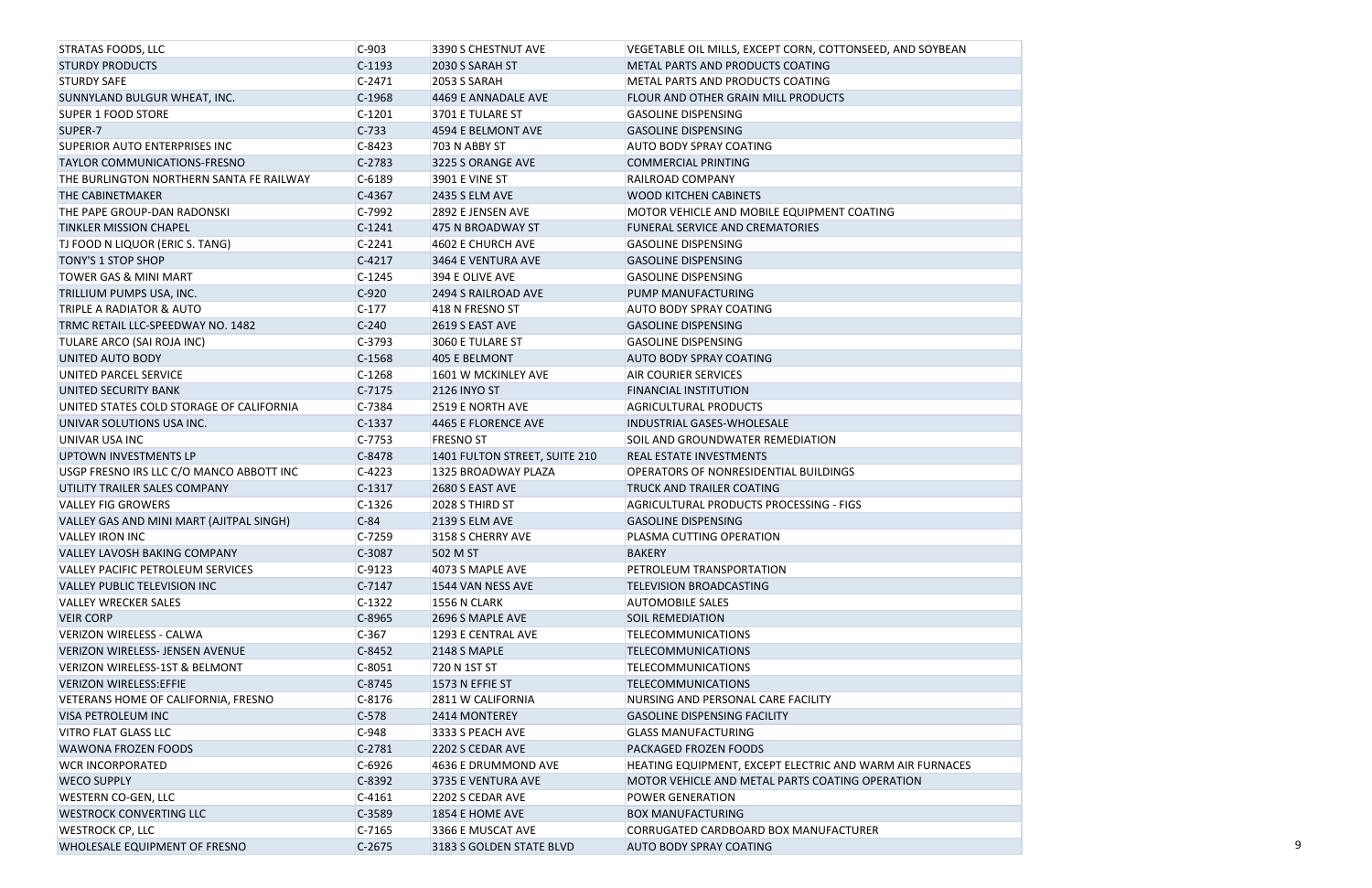| <b>WILBUR-ELLIS COMPANY</b> | C-1398  | 2903 S CEDAR AVE       | <b>FERTILIZER PRODUCTION</b>                    |
|-----------------------------|---------|------------------------|-------------------------------------------------|
| WILLIAMS SCOTSMAN           | C-9398  | 12829 S. CHESTNUT AVE. | <b>TRAILER MANUFACTURING &amp; RETAIL SALES</b> |
| <b>WKM ASSOCIATES INC</b>   | $C-287$ | 4161 E VENTURA AVE     | <b>GASOLINE DISPENSING</b>                      |

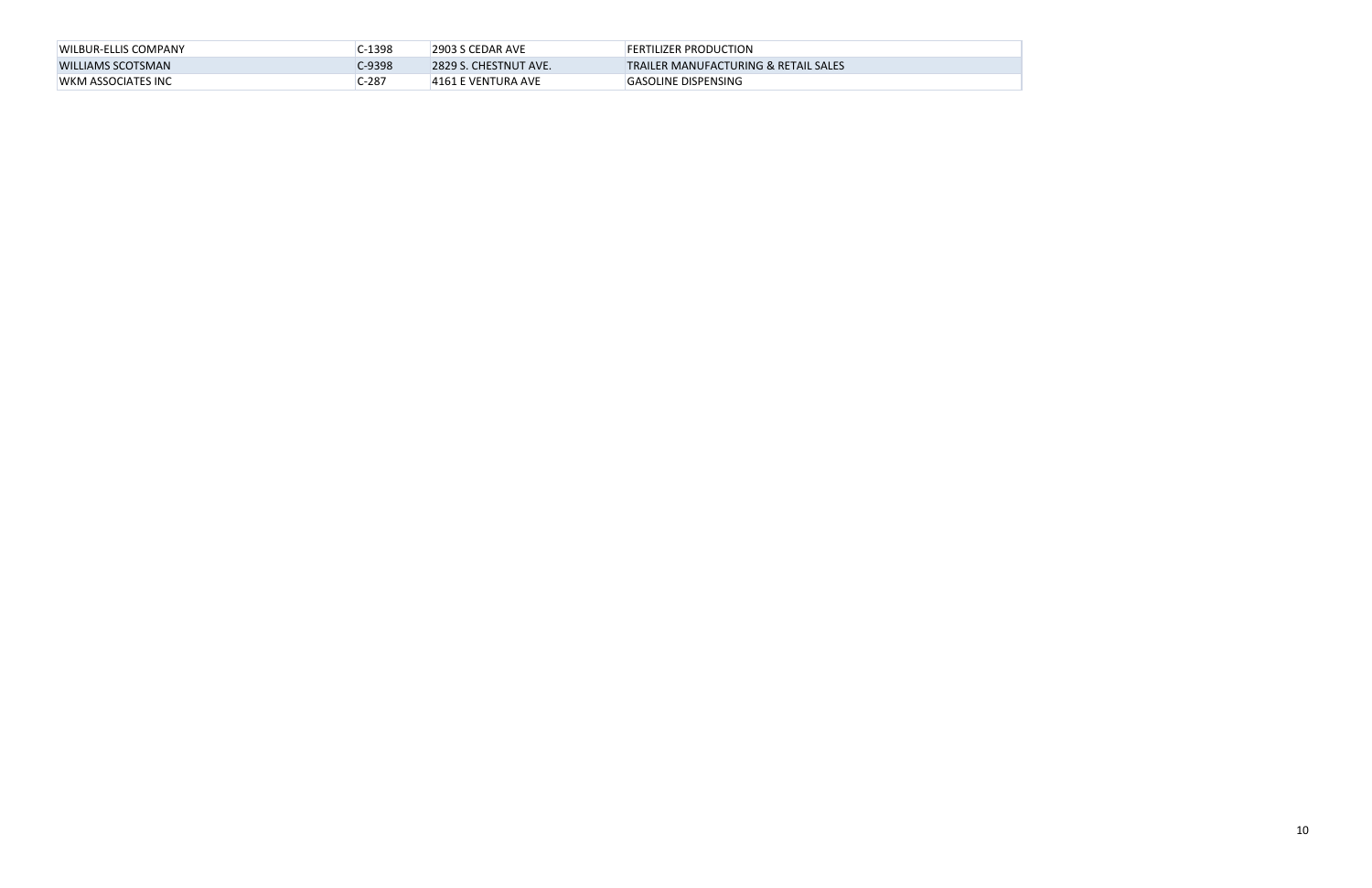## **Enforcement Plan**  Facility Inspections

Facilities that have permits with the Valley Air District are inspected on a regular basis by District Compliance staff to ensure all permit requirements are being followed. New and modified equipment is also inspected before commencing operation. District inspection staff also observes stack emission testing (known as source testing) for certain types of equipment to ensure that proper testing procedures and protocols are followed by the third-party testing company. They also conduct inspections when unforeseen equipment breakdowns occur which may affect a facility's ability to comply with all permit requirements.

In addition to the numerous inspections already conducted by the District each year at permitted facilities throughout the valley, the District committed in the South Central Fresno CERP to increase the frequency of periodic compliance inspections to once every six months at facilities that have had an emissions related violation within the last three years. The following is a listing of all District inspection activities at permitted facilities within the South Central Fresno Community from July 2020 through June 2021. A previous listing of inspections can be found in [Appendix F](http://community.valleyair.org/media/1507/12-scfresno_appf_enforcementplan.pdf) of the South Central Fresno CERP and in the 2020 annual report.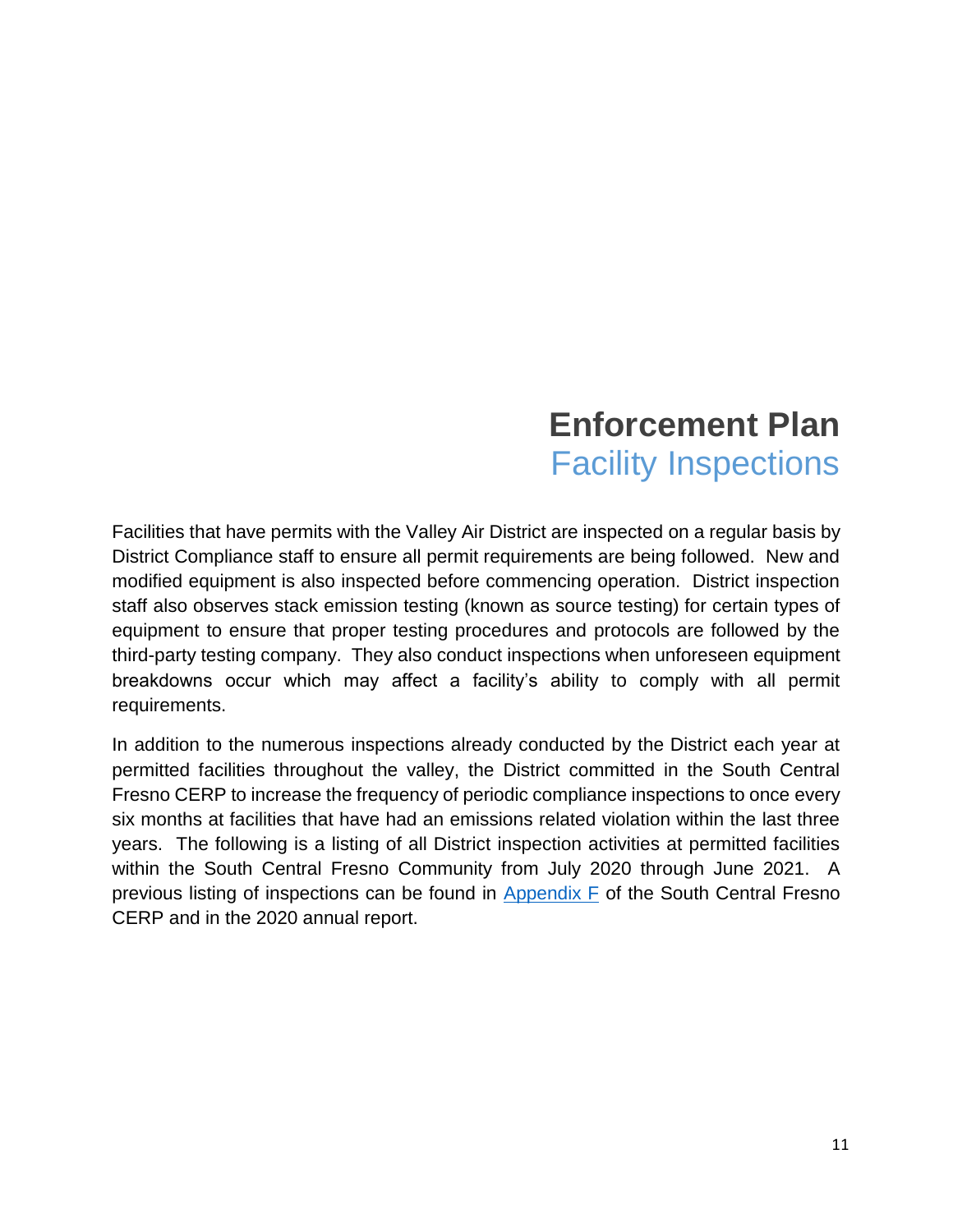| <b>Facility Name</b>                        | <b>Facility ID</b> | <b>Facility Address</b>         | <b>Date</b> | <b>Inspection Type</b>                    |
|---------------------------------------------|--------------------|---------------------------------|-------------|-------------------------------------------|
| <b>WESTERN CO-GEN, LLC</b>                  | $C-4161$           | 2202 S CEDAR AVE                | 7/1/2020    | One Day/First Day of Multi-Day Inspection |
| NIRMAL SINGH SHOP N QUICK INC               | $C-1141$           | 3564 E BELMONT AVE              | 7/2/2020    | One Day/First Day of Multi-Day Inspection |
| <b>ABBY ARCO</b>                            | $C-46$             | 1460 P ST                       | 7/2/2020    | One Day/First Day of Multi-Day Inspection |
| <b>GLAXO SMITH KLINE CONSUMER BRANDS</b>    | $C-4245$           | <b>2020 E VINE AVE</b>          | 7/2/2020    | One Day/First Day of Multi-Day Inspection |
| <b>CAVALIER FOOD</b>                        | $C-4141$           | 2588 S MAPLE AVE                | 7/2/2020    | Multi-Day, Ongoing Inspection             |
| <b>VISA PETROLEUM INC</b>                   | $C-578$            | 2414 MONTEREY                   | 7/2/2020    | Multi-Day, Ongoing Inspection             |
| <b>WESTROCK CP, LLC</b>                     | $C-7165$           | 3366 E MUSCAT AVE               | 7/2/2020    | Source Test Observation                   |
| <b>FRESNO IRRIGATION DISTRICT</b>           | $C-2066$           | 2907 S MAPLE AVE                | 7/6/2020    | Multi-Day, Ongoing Inspection             |
| <b>RED TRIANGLE</b>                         | $C-1003$           | 2809 S CHESTNUT AVE             | 7/6/2020    | Source Test Observation                   |
| NIRMAL SINGH SHOP N QUICK INC               | $C-1141$           | 3564 E BELMONT AVE              | 7/8/2020    | One Day/First Day of Multi-Day Inspection |
| KING INDUSTRIAL HARD CHROME                 | $C-2494$           | 1259 S CHANNING AVE             | 7/14/2020   | One Day/First Day of Multi-Day Inspection |
| <b>CENTRAL VALLEY TRAILER</b>               | $C-253$            | <b>2974 S EAST AVE</b>          | 7/16/2020   | One Day/First Day of Multi-Day Inspection |
| HARRIS MANUFACTURING, INC.                  | C-2090             | 4775 E VINE AVE                 | 7/20/2020   | One Day/First Day of Multi-Day Inspection |
| PIC 'N' GO #2                               | $C-1184$           | 138 N MAPLE AVE                 | 7/20/2020   | One Day/First Day of Multi-Day Inspection |
| ELECTRONICS RECYCLERS INTERNATIONAL INC     | $C-7719$           | 3243 S EAST AVE                 | 7/22/2020   | One Day/First Day of Multi-Day Inspection |
| <b>GOLDEN WORK FINISH</b>                   | $C-3812$           | 3951 E VENTURA AVE              | 7/24/2020   | One Day/First Day of Multi-Day Inspection |
| <b>VITRO FLAT GLASS LLC</b>                 | $C-948$            | 3333 S PEACH AVE                | 8/3/2020    | Breakdown/Deviation Investigation         |
| TONY'S 1 STOP SHOP                          | $C-4217$           | 3464 E VENTURA AVE              | 8/13/2020   | One Day/First Day of Multi-Day Inspection |
| <b>VITRO FLAT GLASS LLC</b>                 | $C-948$            | 3333 S PEACH AVE                | 8/17/2020   | Breakdown/Deviation Investigation         |
| <b>GOLDEN BOY MARKET</b>                    | $C-1541$           | 3110 E BELMONT AVE              | 8/18/2020   | One Day/First Day of Multi-Day Inspection |
| <b>VITRO FLAT GLASS LLC</b>                 | $C-948$            | 3333 S PEACH AVE                | 8/24/2020   | Breakdown/Deviation Investigation         |
| VITRO FLAT GLASS LLC                        | $C-948$            | 3333 S PEACH AVE                | 8/26/2020   | Breakdown/Deviation Investigation         |
| <b>VITRO FLAT GLASS LLC</b>                 | $C-948$            | 3333 S PEACH AVE                | 8/31/2020   | Breakdown/Deviation Investigation         |
| <b>GREENWAY AUTOBODY</b>                    | $C-3224$           | 1497 N BLACKSTONE AVE           | 8/31/2020   | One Day/First Day of Multi-Day Inspection |
| ELECTRONICS RECYCLERS INTERNATIONAL INC     | $C-7719$           | 3243 S EAST AVE                 | 8/31/2020   | <b>Standalone Startup Inspection</b>      |
| VITRO FLAT GLASS LLC                        | $C-948$            | 3333 S PEACH AVE                | 9/3/2020    | Breakdown/Deviation Investigation         |
| FAST N ESY #21                              | $C-1395$           | 225 NORTH H ST                  | 9/3/2020    | One Day/First Day of Multi-Day Inspection |
| <b>VITRO FLAT GLASS LLC</b>                 | $C-948$            | 3333 S PEACH AVE                | 9/4/2020    | Breakdown/Deviation Investigation         |
| <b>VITRO FLAT GLASS LLC</b>                 | $C-948$            | 3333 S PEACH AVE                | 9/8/2020    | Breakdown/Deviation Investigation         |
| <b>FRESNO COUNTY</b>                        | $C-1923$           | 4551 E HAMILTON AVE             | 9/8/2020    | One Day/First Day of Multi-Day Inspection |
| <b>C&amp;B ARCO DBA H&amp;R ENTERPRISES</b> | $C-50$             | 4210 E BUTLER AVE               | 9/8/2020    | One Day/First Day of Multi-Day Inspection |
| <b>VITRO FLAT GLASS LLC</b>                 | $C-948$            | 3333 S PEACH AVE                | 9/9/2020    | Source Test Observation                   |
| <b>RED TRIANGLE</b>                         | $C-1003$           | 2809 S CHESTNUT AVE             | 9/10/2020   | One Day/First Day of Multi-Day Inspection |
| <b>BUNNELL &amp; ALMANN'S PETROLEUM INC</b> | $C-38$             | 2590 S CHERRY AVE               | 9/10/2020   | One Day/First Day of Multi-Day Inspection |
| <b>MALAGA COUNTY WATER DISTRICT</b>         | C-2875             | E CHESTNUT AVE/S CENTRAL AVE    | 9/10/2020   | One Day/First Day of Multi-Day Inspection |
| <b>VITRO FLAT GLASS LLC</b>                 | $C-948$            | 3333 S PEACH AVE                | 9/14/2020   | Breakdown/Deviation Investigation         |
| LG PALLET SREVICES, INC                     | $C-7441$           | 3210 S EAST AVE                 | 9/15/2020   | One Day/First Day of Multi-Day Inspection |
| <b>FRESNO 99 INVESTMENTS LLC</b>            | $C-1117$           | 1212 FRESNO ST                  | 9/15/2020   | One Day/First Day of Multi-Day Inspection |
| HERTZ EQUIPMENT RENTAL CORP                 | $C-7174$           | 3057 S GOLDEN STATE FRONTAGE RD | 9/16/2020   | One Day/First Day of Multi-Day Inspection |
| <b>VITRO FLAT GLASS LLC</b>                 | $C-948$            | 3333 S PEACH AVE                | 9/21/2020   | Breakdown/Deviation Investigation         |
| <b>WKM ASSOCIATES INC</b>                   | $C-287$            | 4161 E VENTURA AVE              | 9/21/2020   | One Day/First Day of Multi-Day Inspection |
| TJ FOOD N LIQUOR (ERIC S. TANG)             | $C-2241$           | 4602 E CHURCH AVE               | 9/21/2020   | One Day/First Day of Multi-Day Inspection |
| MALAGA COUNTY WATER DISTRICT                | $C-2876$           | 3749 S MAPLE AVE                | 9/22/2020   | One Day/First Day of Multi-Day Inspection |
| TRMC RETAIL LLC-SPEEDWAY NO. 1482           | $C-240$            | 2619 S EAST AVE                 | 9/28/2020   | One Day/First Day of Multi-Day Inspection |
| <b>PENNY WISE</b>                           | $C-923$            | 1536 E BELMONT AVE              | 9/29/2020   | One Day/First Day of Multi-Day Inspection |
|                                             |                    |                                 |             |                                           |
| <b>WESTERN CO-GEN, LLC</b>                  | $C-4161$           | 2202 S CEDAR AVE                | 9/29/2020   | One Day/First Day of Multi-Day Inspection |
| <b>WESTERN CO-GEN, LLC</b>                  | $C-4161$           | 2202 S CEDAR AVE                | 9/29/2020   | Source Test Observation                   |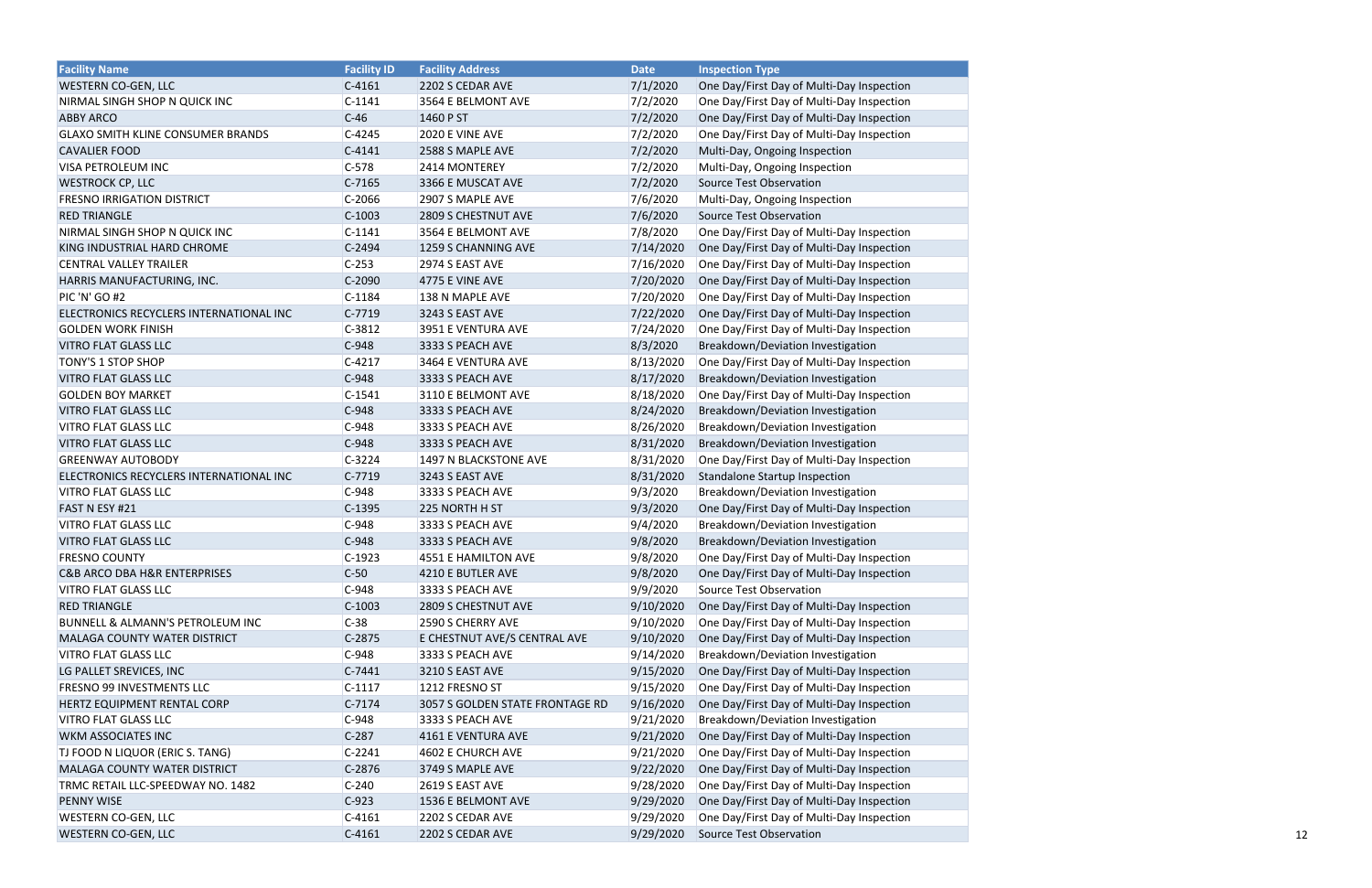| <b>WESTERN CO-GEN, LLC</b>                  | $C-4161$ | 2202 S CEDAR AVE         | 9/29/2020 Source Test Observation                      |
|---------------------------------------------|----------|--------------------------|--------------------------------------------------------|
| <b>ARROW ELECTRIC</b>                       | $C-61$   | 645 BROADWAY             | 10/7/2020 One Day/First Day of Multi-Day Inspection    |
| <b>DARLING INGREDIENTS INC</b>              | $C-406$  | 795 W BELGRAVIA          | 10/7/2020 Source Test Observation                      |
| <b>C&amp;B ARCO DBA H&amp;R ENTERPRISES</b> | $C-50$   | 4210 E BUTLER AVE        | 10/12/2020 One Day/First Day of Multi-Day Inspection   |
| ANGELICA                                    | $C-859$  | 422 S FRUIT AVE          | 10/12/2020 One Day/First Day of Multi-Day Inspection   |
| MORAN'S AUTO FRAME & BODY REPAIR            | $C-4314$ | 2330 E DATE AVE          | 10/13/2020 One Day/First Day of Multi-Day Inspection   |
| <b>WESTERN CO-GEN, LLC</b>                  | $C-4161$ | 2202 S CEDAR AVE         | 10/13/2020 Multi-Day, Ongoing Inspection               |
| <b>JENSEN SHELL</b>                         | $C-1053$ | 2595 S EAST AVE          | 10/14/2020 One Day/First Day of Multi-Day Inspection   |
| <b>WAWONA FROZEN FOODS</b>                  | $C-2781$ | 2202 S CEDAR AVE         | 10/14/2020 One Day/First Day of Multi-Day Inspection   |
| <b>MB TECHNOLOGY</b>                        | $C-817$  | 188 S TEILMAN AVE        | 10/14/2020 One Day/First Day of Multi-Day Inspection   |
| TRMC RETAIL LLC-SPEEDWAY NO. 1482           | $C-240$  | 2619 S EAST AVE          | 10/15/2020 One Day/First Day of Multi-Day Inspection   |
| TRILLIUM PUMPS USA, INC.                    | $C-920$  | 2494 S RAILROAD AVE      | 10/19/2020 One Day/First Day of Multi-Day Inspection   |
| <b>KWIK SERV</b>                            | $C-92$   | 4594 E TULARE ST         | 10/20/2020 One Day/First Day of Multi-Day Inspection   |
| <b>FAMILY EXPRESS FOOD &amp; LIQUOR #2</b>  | C-987    | 1102 FRESNO ST           | 10/20/2020 One Day/First Day of Multi-Day Inspection   |
| <b>FAMILY EXPRESS FOOD AND DELI</b>         | $C-8043$ | 1208 N FIRST ST          | 10/20/2020 One Day/First Day of Multi-Day Inspection   |
| <b>VITRO FLAT GLASS LLC</b>                 | C-948    | 3333 S PEACH AVE         | 10/21/2020 Breakdown/Deviation Investigation           |
| WHOLESALE EQUIPMENT OF FRESNO               | $C-2675$ | 3183 S GOLDEN STATE BLVD | 10/21/2020 One Day/First Day of Multi-Day Inspection   |
| <b>CALIBER COLLISION CENTER</b>             | $C-1081$ | 1567 N THESTA ST         | 10/21/2020 One Day/First Day of Multi-Day Inspection   |
| <b>RENEW AUTO BODY &amp; PAINT</b>          | $C-551$  | 1567 N EFFIE ST          | 10/21/2020 One Day/First Day of Multi-Day Inspection   |
| ART'S AUTO BODY & PAINT                     | $C-63$   | 1560 N BLACKSTONE AVE    | 10/21/2020 One Day/First Day of Multi-Day Inspection   |
| <b>MISSION UNIFORM &amp; LINEN SERVICE</b>  | $C-844$  | 2555 S ORANGE AVE        | 10/21/2020 One Day/First Day of Multi-Day Inspection   |
| ELI LILLY AND COMPANY                       | $C-3944$ | 3131 S WILLOW AVE        | 10/22/2020 One Day/First Day of Multi-Day Inspection   |
| <b>FRANCIS CLASSIC CARS</b>                 | $C-515$  | 2420 E MCKINLEY AVE      | 10/22/2020 One Day/First Day of Multi-Day Inspection   |
| <b>RUTTER ARMEY</b>                         | $C-1049$ | 2684 S CHERRY AVE        | 10/22/2020 One Day/First Day of Multi-Day Inspection   |
| <b>TAYLOR COMMUNICATIONS-FRESNO</b>         | $C-2783$ | 3225 S ORANGE AVE        | 10/26/2020 One Day/First Day of Multi-Day Inspection   |
| <b>LYONS MAGNUS</b>                         | C-7348   | 1636 S 2ND ST            | 10/26/2020 One Day/First Day of Multi-Day Inspection   |
| <b>B P PRECISION</b>                        | $C-4048$ | 3385 S CHESTNUT AVE      | 10/26/2020 One Day/First Day of Multi-Day Inspection   |
|                                             |          |                          |                                                        |
| <b>FRESNO UNIFIED SCHOOL DISTRICT</b>       | $C-1623$ | 1020 S 10TH ST (ITSD)    | 10/26/2020 One Day/First Day of Multi-Day Inspection   |
| J&B AUTO BODY REPAIR                        | $C-567$  | 1902 E MCKINLEY          | 10/26/2020 One Day/First Day of Multi-Day Inspection   |
| <b>CALAVERAS MATERIALS INC</b>              | $C-2696$ | 2095 E CENTRAL AVE       | 10/27/2020 One Day/First Day of Multi-Day Inspection   |
| <b>WECO SUPPLY</b>                          | $C-8392$ | 3735 E VENTURA AVE       | 10/27/2020 One Day/First Day of Multi-Day Inspection   |
| FRESNO COUNTY DEPT AGRICULTURE              | $C-2021$ | 1730 S MAPLE AVE         | 10/27/2020 One Day/First Day of Multi-Day Inspection   |
| ASR ENGINEERING INC                         | $C-8594$ | 4205 E BUTLER AVE        | 10/27/2020 One Day/First Day of Multi-Day Inspection   |
| AP GILL INC. DBA ZOO LIQUOR & GAS           | $C-4073$ | 1025 W BELMONT AVE       | 10/27/2020 Multi-Day, Ongoing Inspection               |
| <b>VITRO FLAT GLASS LLC</b>                 | $C-948$  | 3333 S PEACH AVE         | 10/28/2020 Breakdown/Deviation Investigation           |
| NEWSTAR WAREHOUSE & PACKAGING               | C-8850   | 2035 E ANNADALE AVE      | 10/28/2020 One Day/First Day of Multi-Day Inspection   |
| ORANGE AVENUE DISPOSAL                      | $C-2425$ | 3510 S ORANGE AVE        | 10/28/2020 One Day/First Day of Multi-Day Inspection   |
| <b>CALAVERAS MATERIALS INC</b>              | $C-1186$ | 410 N THORNE AVE         | 10/28/2020 One Day/First Day of Multi-Day Inspection   |
| <b>FOSTER FARMS</b>                         | $C-507$  | 2960 S CHERRY AVE        | 10/28/2020 One Day/First Day of Multi-Day Inspection   |
| KING INDUSTRIAL HARD CHROME                 | $C-2494$ | 1259 S CHANNING AVE      | 10/28/2020 One Day/First Day of Multi-Day Inspection   |
| J&B AUTO BODY REPAIR                        | $C-567$  | 1902 E MCKINLEY          | 10/28/2020 Multi-Day, Ongoing Inspection               |
| AMROS WHOLESALES (KAMAL DAUD SUBOH)         | C-6990   | 2040 E HOME AVE          | 10/29/2020 One Day/First Day of Multi-Day Inspection   |
| HARMON STAR MART #2 (AVTAR SINGH)           | $C-2312$ | 1564 N BLACKSTONE AVE    | 10/30/2020 One Day/First Day of Multi-Day Inspection   |
| <b>FIVE STAR TRAILERS INC</b>               | C-9198   | 221 M ST                 | 11/2/2020<br>One Day/First Day of Multi-Day Inspection |
| J M EQUIPMENT CO INC                        | $C-4137$ | 3751 E CALWA AVE         | 11/2/2020<br>One Day/First Day of Multi-Day Inspection |
| QUIKSERVE ENTERPRISES BURGER KING #3160     | $C-4145$ | 4610 E KINGS CANYON      | 11/2/2020 One Day/First Day of Multi-Day Inspection    |
| UNITED PARCEL SERVICE                       | $C-1268$ | 1601 W MCKINLEY AVE      | One Day/First Day of Multi-Day Inspection<br>11/2/2020 |
| <b>CALAVERAS MATERIALS INC</b>              | $C-2696$ | 2095 E CENTRAL AVE       | 11/2/2020 Source Test Observation                      |
|                                             |          |                          |                                                        |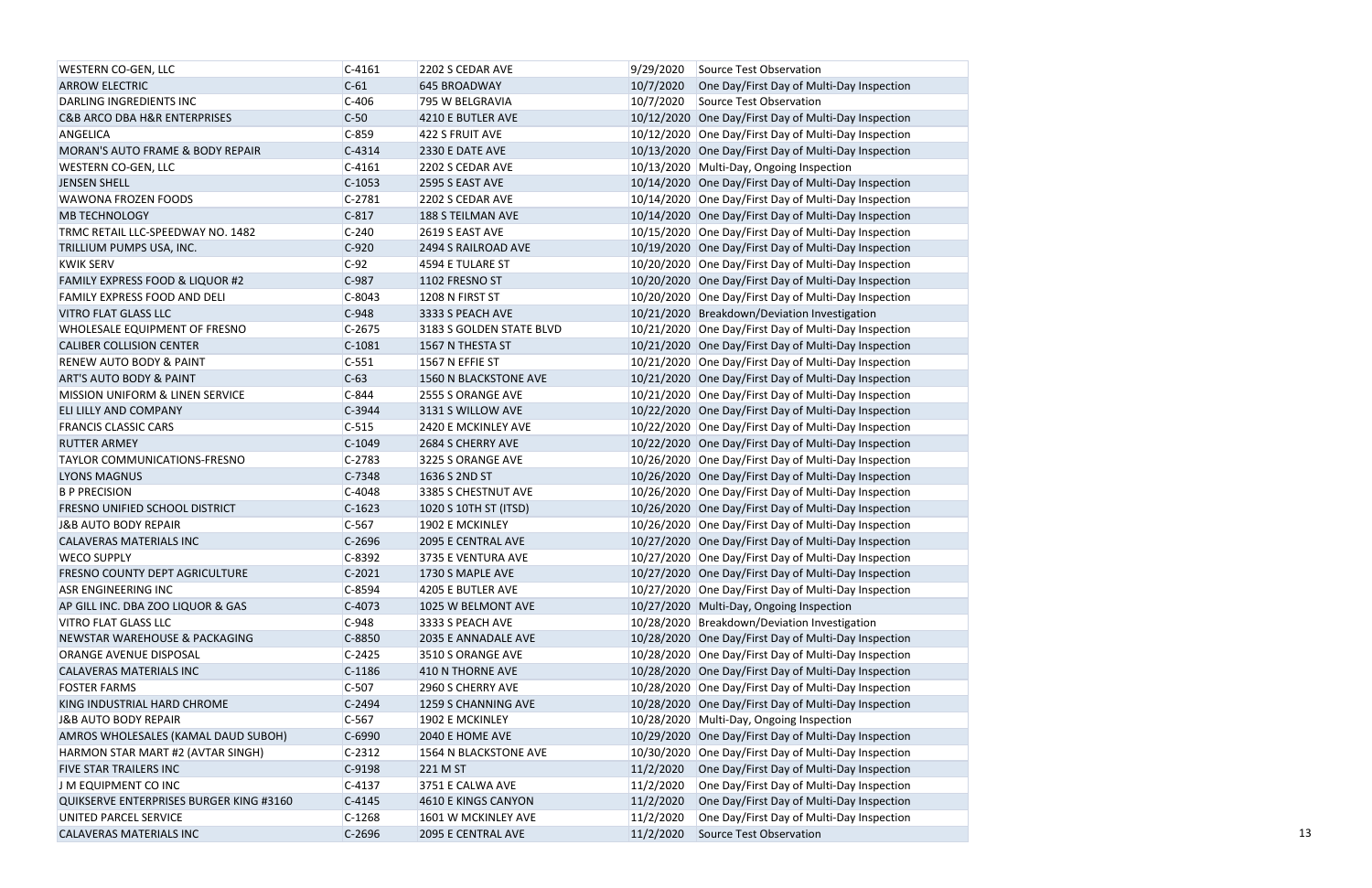| <b>WONG CORPORATION</b>                        | $C-2250$ | 4202 E KINGS CANYON RD | 11/3/2020 | One Day/First Day of Multi-Day Inspection               |
|------------------------------------------------|----------|------------------------|-----------|---------------------------------------------------------|
| <b>FRESNO TRACTOR INC</b>                      | C-3084   | 2730 W WHITESBRIDGE RD | 11/3/2020 | One Day/First Day of Multi-Day Inspection               |
| 21ST DIST. AGRICULTURAL ASSOC.                 | $C-3170$ | 1121 S CHANCE AVE      | 11/3/2020 | One Day/First Day of Multi-Day Inspection               |
| SUPER-7                                        | $C-733$  | 4594 E BELMONT AVE     | 11/3/2020 | One Day/First Day of Multi-Day Inspection               |
| <b>NEW CINGULAR WIRELESS, PCS DBA AT&amp;T</b> | $C-9215$ | 2115-2127 SOUTH G ST   | 11/4/2020 | One Day/First Day of Multi-Day Inspection               |
| SILVAS OIL COMPANY, INC.                       | $C-393$  | 3217 E LORENA AVE      | 11/4/2020 | One Day/First Day of Multi-Day Inspection               |
| AMROS WHOLESALES (KAMAL DAUD SUBOH)            | $C-6990$ | <b>2040 E HOME AVE</b> | 11/4/2020 | Multi-Day, Ongoing Inspection                           |
| <b>RIO BRAVO FRESNO</b>                        | $C-1820$ | 3350 S WILLOW AVE      | 11/4/2020 | Source Test Observation                                 |
| <b>VITRO FLAT GLASS LLC</b>                    | $C-948$  | 3333 S PEACH AVE       | 11/5/2020 | Breakdown/Deviation Investigation                       |
| UNIVAR SOLUTIONS USA INC.                      | $C-1337$ | 4465 E FLORENCE AVE    | 11/5/2020 | One Day/First Day of Multi-Day Inspection               |
| PACIFIC GAS AND ELECTRIC COMPANY               | $C-9288$ | 211 N THORNE AVE       | 11/5/2020 | One Day/First Day of Multi-Day Inspection               |
| <b>VALLEY WRECKER SALES</b>                    | $C-1322$ | <b>1556 N CLARK</b>    | 11/5/2020 | One Day/First Day of Multi-Day Inspection               |
| GET-N-GO #4                                    | $C-3619$ | 1389 S MAPLE AVE       | 11/5/2020 | One Day/First Day of Multi-Day Inspection               |
| <b>KROEKER, INC.</b>                           | $C-3216$ | 4627 S CHESTNUT        | 11/5/2020 | Follow-Up/Compliance Verification Inspection            |
| <b>VITRO FLAT GLASS LLC</b>                    | $C-948$  | 3333 S PEACH AVE       | 11/9/2020 | Breakdown/Deviation Investigation                       |
| <b>KWIK SERV</b>                               | $C-92$   | 4594 E TULARE ST       | 11/9/2020 | One Day/First Day of Multi-Day Inspection               |
| <b>TRIPLE A RADIATOR &amp; AUTO</b>            | $C-177$  | 418 N FRESNO ST        | 11/9/2020 | One Day/First Day of Multi-Day Inspection               |
| MANHEIM CENTRAL CA/TRA-CENTRAL CA              | C-1868   | 278 N MARKS AVE        | 11/9/2020 | One Day/First Day of Multi-Day Inspection               |
| <b>VITRO FLAT GLASS LLC</b>                    | $C-948$  | 3333 S PEACH AVE       |           | 11/10/2020 Breakdown/Deviation Investigation            |
| SUNNYLAND BULGUR WHEAT, INC.                   | C-1968   | 4469 E ANNADALE AVE    |           | 11/10/2020 One Day/First Day of Multi-Day Inspection    |
| <b>E-Z HAUL READY MIX</b>                      | $C-473$  | 1538 N BLACKSTONE AVE  |           | 11/10/2020 One Day/First Day of Multi-Day Inspection    |
| <b>CALIBER COLLISION CENTER</b>                | $C-1247$ | 1861 BROADWAY ST       |           | 11/10/2020 One Day/First Day of Multi-Day Inspection    |
| <b>KDR PET TREATS, LLC</b>                     | $C-8436$ | <b>2676 S MAPLE</b>    |           | 11/10/2020 One Day/First Day of Multi-Day Inspection    |
| STORAGE SYSTEMS, INC                           | $C-7130$ | 2910 E HEATON AVE      |           | 11/10/2020 One Day/First Day of Multi-Day Inspection    |
| <b>HOWARD AUTO BODY</b>                        | $C-2643$ | 1534 N THESTA ST       |           | 11/10/2020 One Day/First Day of Multi-Day Inspection    |
| EVERGREEN CREMATION SERVICE OF CALIFORNI       | $C-3733$ | 920 S PARALLEL AVE     |           | 11/12/2020 One Day/First Day of Multi-Day Inspection    |
| <b>KEARNEYS' MANUFACTURING</b>                 | $C-712$  | 2660 S DEARING AVE     |           | 11/16/2020 One Day/First Day of Multi-Day Inspection    |
| <b>KEARNEYS' MACHINE WORKS</b>                 | $C-2004$ | 2660 S DEARING AVE     |           | 11/16/2020 One Day/First Day of Multi-Day Inspection    |
| AP GILL INC. DBA ZOO LIQUOR & GAS              | $C-4073$ | 1025 W BELMONT AVE     |           | 11/16/2020 One Day/First Day of Multi-Day Inspection    |
| R P M PLANING MILL                             | $C-1045$ | <b>1925 E TYLER</b>    |           | 11/17/2020 One Day/First Day of Multi-Day Inspection    |
| <b>SUPERIOR AUTO ENTERPRISES INC</b>           | $C-8423$ | 703 N ABBY ST          |           | 11/17/2020 One Day/First Day of Multi-Day Inspection    |
| <b>NUTRIEN AG SOLUTIONS</b>                    | $C-1271$ | 3173 S CHESTNUT AVE    |           | 11/17/2020 One Day/First Day of Multi-Day Inspection    |
| <b>NUTRIEN AG SOLUTIONS</b>                    | $C-1270$ | 2819 S MAPLE AVE       |           | 11/17/2020 One Day/First Day of Multi-Day Inspection    |
| MILLER MILLING COMPANY                         | $C-2197$ | 2908 S MAPLE AVE       |           | 11/17/2020 One Day/First Day of Multi-Day Inspection    |
| P C AUTO BODY                                  | $C-1067$ | 3330 E BELMONT AVE     |           | 11/17/2020 One Day/First Day of Multi-Day Inspection    |
| <b>MANDO'S COLLISION &amp; PAINT</b>           | $C-6327$ | 1560 N EFFIE ST        |           | 11/17/2020 One Day/First Day of Multi-Day Inspection    |
| <b>WCR INCORPORATED</b>                        | $C-6926$ | 4636 E DRUMMOND AVE    |           | 11/18/2020 One Day/First Day of Multi-Day Inspection    |
| <b>SAL'S AUTOBODY SHOP</b>                     | $C-1061$ | 1445 N THESTA AVE      |           | 11/18/2020 One Day/First Day of Multi-Day Inspection    |
| C & C AUTOBODY                                 | $C-1850$ | 2008 E WEBSTER AVE     |           | 11/18/2020 One Day/First Day of Multi-Day Inspection    |
| 21ST DIST. AGRICULTURAL ASSOC.                 | $C-3170$ | 1121 S CHANCE AVE      |           | 11/18/2020 Follow-Up/Compliance Verification Inspection |
| <b>EVOLUTION AUTOBODY REPAIR #2</b>            | $C-3273$ | 3554 E CENTRAL         |           | 11/19/2020 One Day/First Day of Multi-Day Inspection    |
| <b>NEW WORLD PASTA</b>                         | $C-626$  | 2704 S MAPLE AVE       |           | 11/19/2020 One Day/First Day of Multi-Day Inspection    |
| PENNY-NEWMAN GRAIN COMPANY                     | $C-2252$ | 2691 S CEDAR AVE       |           | 11/19/2020 One Day/First Day of Multi-Day Inspection    |
| <b>VITRO FLAT GLASS LLC</b>                    | $C-948$  | 3333 S PEACH AVE       |           | 11/23/2020 Breakdown/Deviation Investigation            |
| GET-N-GO #4                                    | $C-3619$ | 1389 S MAPLE AVE       |           | 11/25/2020 One Day/First Day of Multi-Day Inspection    |
| CITY OF FRESNO, POLICE DEPT                    | C-3885   | 2323 MARIPOSA ST       |           | 12/1/2020 One Day/First Day of Multi-Day Inspection     |
|                                                |          |                        |           |                                                         |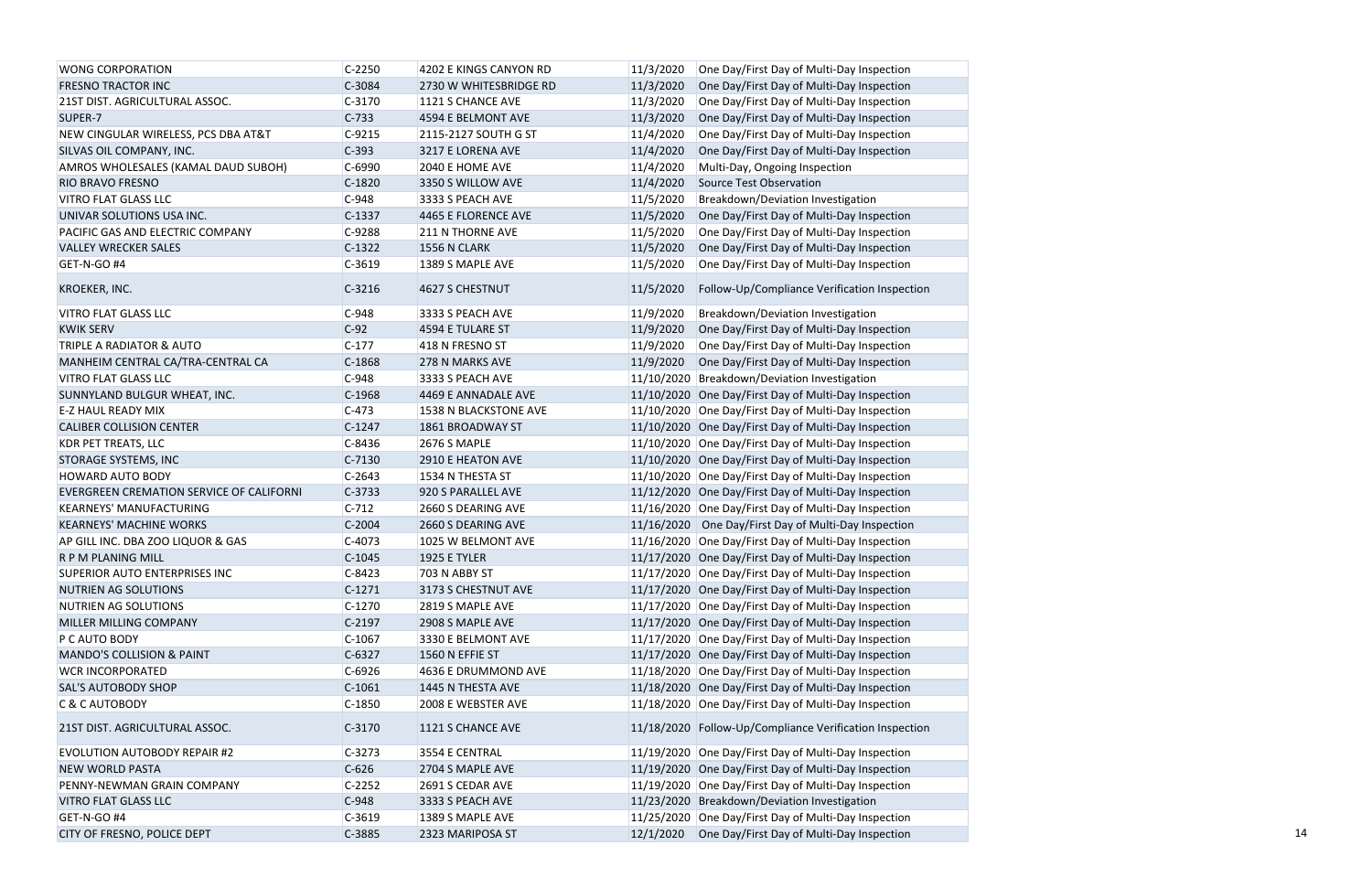| GET-N-GO #4                              | $C-3619$ | 1389 S MAPLE AVE         | 12/2/2020  | Multi-Day, Ongoing Inspection                        |
|------------------------------------------|----------|--------------------------|------------|------------------------------------------------------|
| <b>CIRCLE D FOOD &amp; LIQUOR</b>        | $C-2313$ | 2520 E OLIVE AVE         | 12/3/2020  | One Day/First Day of Multi-Day Inspection            |
| 5TH APPELLATE COURT OF CALIFORNIA        | $C-7421$ | 2424 VENTURA ST          | 12/7/2020  | One Day/First Day of Multi-Day Inspection            |
| <b>NEW WORLD PASTA</b>                   | $C-626$  | 2704 S MAPLE AVE         | 12/9/2020  | Multi-Day, Ongoing Inspection                        |
| MILLER MILLING COMPANY                   | $C-2197$ | 2908 S MAPLE AVE         |            | 12/10/2020   Multi-Day, Ongoing Inspection           |
| 1626 FRESNO, MRP, LLC C/O WHITESTAR ADVI | $C-521$  | 1626 E ST                |            | 12/14/2020 One Day/First Day of Multi-Day Inspection |
| <b>QUICK FOOD STORE</b>                  | $C-693$  | 249 E BELMONT AVE        |            | 12/14/2020 One Day/First Day of Multi-Day Inspection |
| HARMON STAR MART #2 (AVTAR SINGH)        | $C-2312$ | 1564 N BLACKSTONE AVE    |            | 12/14/2020 Multi-Day, Ongoing Inspection             |
| RIO BRAVO FRESNO                         | $C-1820$ | 3350 S WILLOW AVE        |            | 12/15/2020 Breakdown/Deviation Investigation         |
| <b>TOWER GAS &amp; MINI MART</b>         | $C-1245$ | 394 E OLIVE AVE          |            | 12/16/2020 One Day/First Day of Multi-Day Inspection |
| COUNTY OF FRESNO FACILITY SERVICES       | $C-1333$ | 445 S CEDAR AVE          |            | 12/22/2020 One Day/First Day of Multi-Day Inspection |
| KRAFT HEINZ FOODS COMPANY (CORNNUTS)     | $C-375$  | 4343 E FLORENCE AVE      | 12/22/2020 | One Day/First Day of Multi-Day Inspection            |
| TULARE ARCO (SAI ROJA INC)               | $C-3793$ | 3060 E TULARE ST         | 1/5/2021   | One Day/First Day of Multi-Day Inspection            |
| <b>FRESNO UNLIMITED</b>                  | $C-525$  | 1914 E HOME ST           | 1/5/2021   | One Day/First Day of Multi-Day Inspection            |
| <b>WESTROCK CONVERTING LLC</b>           | $C-3589$ | 1854 E HOME AVE          | 1/5/2021   | One Day/First Day of Multi-Day Inspection            |
| <b>EAGLE BUILDING MATERIALS</b>          | $C-448$  | 1407 N CLARK ST          | 1/5/2021   | One Day/First Day of Multi-Day Inspection            |
| FAENCAL TARTARIC PRODUCTS INC            | $C-476$  | 2886 MAPLE AVE           | 1/6/2021   | One Day/First Day of Multi-Day Inspection            |
| <b>DONAGHY SALES</b>                     | $C-432$  | 4455 E CHURCH AVE        | 1/6/2021   | One Day/First Day of Multi-Day Inspection            |
| PEACOCK AUTO BODY                        | $C-4371$ | 3269 E NORTH AVE         | 1/6/2021   | One Day/First Day of Multi-Day Inspection            |
| <b>CALI AUTO BODY SHOP</b>               | $C-630$  | 4678 E BELMONT AVE       | 1/7/2021   | One Day/First Day of Multi-Day Inspection            |
| PAPER, PULP & FILM                       | $C-4351$ | 4525 E COMMERCE          | 1/7/2021   | One Day/First Day of Multi-Day Inspection            |
| SINCLAIR SYSTEMS INTERNATIONAL, LLC      | C-4068   | 3115 S WILLOW AVE        | 1/7/2021   | One Day/First Day of Multi-Day Inspection            |
| RIO BRAVO FRESNO                         | $C-1820$ | 3350 S WILLOW AVE        | 1/8/2021   | Breakdown/Deviation Investigation                    |
| <b>VITRO FLAT GLASS LLC</b>              | $C-948$  | 3333 S PEACH AVE         | 1/11/2021  | Breakdown/Deviation Investigation                    |
| VITRO FLAT GLASS LLC                     | $C-948$  | 3333 S PEACH AVE         | 1/12/2021  | Breakdown/Deviation Investigation                    |
| <b>JACK'S GAS</b>                        | $C-3293$ | 1736 E BELMONT AVE       | 1/12/2021  | One Day/First Day of Multi-Day Inspection            |
| <b>QUICK PICK &amp; DELI</b>             | $C-1139$ | 3121 E TULARE ST         | 1/13/2021  | One Day/First Day of Multi-Day Inspection            |
| <b>VALLEY FIG GROWERS</b>                | $C-1326$ | 2028 S THIRD ST          | 1/13/2021  | One Day/First Day of Multi-Day Inspection            |
| <b>CIRCLE K STORES INC</b>               | $C-2325$ | 247 E OLIVE AVE          | 1/13/2021  | One Day/First Day of Multi-Day Inspection            |
| FRESNO UNIFIED SCHOOL DISTRICT           | $C-1623$ | 1020 S 10TH ST (ITSD)    | 1/13/2021  | Multi-Day, Ongoing Inspection                        |
| RANI FOOD & LIQUOR INC.                  | $C-2261$ | 2111 VENTURA AVE         | 1/14/2021  | One Day/First Day of Multi-Day Inspection            |
| FIFTH WHEEL TRUCK STOP INC.              | $C-89$   | 3767 S GOLDEN STATE BLVD | 1/14/2021  | One Day/First Day of Multi-Day Inspection            |
| CONCEPT VEHICLE TECHNOLOGY INC           | $C-2256$ | 2695 S CHERRY, STE #120  | 1/21/2021  | One Day/First Day of Multi-Day Inspection            |
| VITRO FLAT GLASS LLC                     | $C-948$  | 3333 S PEACH AVE         | 1/27/2021  | Breakdown/Deviation Investigation                    |
| PEACOCK AUTO BODY                        | $C-4371$ | 3269 E NORTH AVE         | 2/1/2021   | Multi-Day, Ongoing Inspection                        |
| SFPP, L.P.                               | $C-1077$ | 4149 S MAPLE AVE         | 2/3/2021   | One Day/First Day of Multi-Day Inspection            |
| CALIFORNIA DAIRIES, INC.                 | $C-402$  | 755 F ST                 | 2/3/2021   | One Day/First Day of Multi-Day Inspection            |
| <b>GENERAL COATINGS, INC</b>             | $C-3919$ | 1220 E NORTH AVE         | 2/4/2021   | One Day/First Day of Multi-Day Inspection            |
| <b>VALLEY FIG GROWERS</b>                | $C-1326$ | 2028 S THIRD ST          | 2/4/2021   | Multi-Day, Ongoing Inspection                        |
| SFPP, L.P.                               | $C-1077$ | 4149 S MAPLE AVE         | 2/5/2021   | Breakdown/Deviation Investigation                    |
| <b>SUPER 1 FOOD STORE</b>                | $C-1201$ | 3701 E TULARE ST         | 2/5/2021   | One Day/First Day of Multi-Day Inspection            |
| <b>MCI</b>                               | C-3008   | 1315 VAN NESS, STE 101   | 2/8/2021   | One Day/First Day of Multi-Day Inspection            |
| <b>VITRO FLAT GLASS LLC</b>              | $C-948$  | 3333 S PEACH AVE         | 2/10/2021  | Breakdown/Deviation Investigation                    |
| QWEST COMMUNICATIONS CO LLC/CENTURYLINK  | $C-3327$ | 1458 H ST                | 2/11/2021  | One Day/First Day of Multi-Day Inspection            |
| CEDAR AVE RECYCLING AND TRANSFER STATION | $C-5979$ | 3457 S CEDAR AVE         | 2/11/2021  | One Day/First Day of Multi-Day Inspection            |
| <b>GOLDEN BOY MARKET</b>                 | $C-1541$ | 3110 E BELMONT AVE       | 2/17/2021  | One Day/First Day of Multi-Day Inspection            |
| COAST TO COAST PETROLEUM                 | $C-4214$ | 2615 S ELM               | 2/18/2021  | One Day/First Day of Multi-Day Inspection            |
| TULARE ARCO (SAI ROJA INC)               | $C-3793$ | 3060 E TULARE ST         | 2/18/2021  | Multi-Day, Ongoing Inspection                        |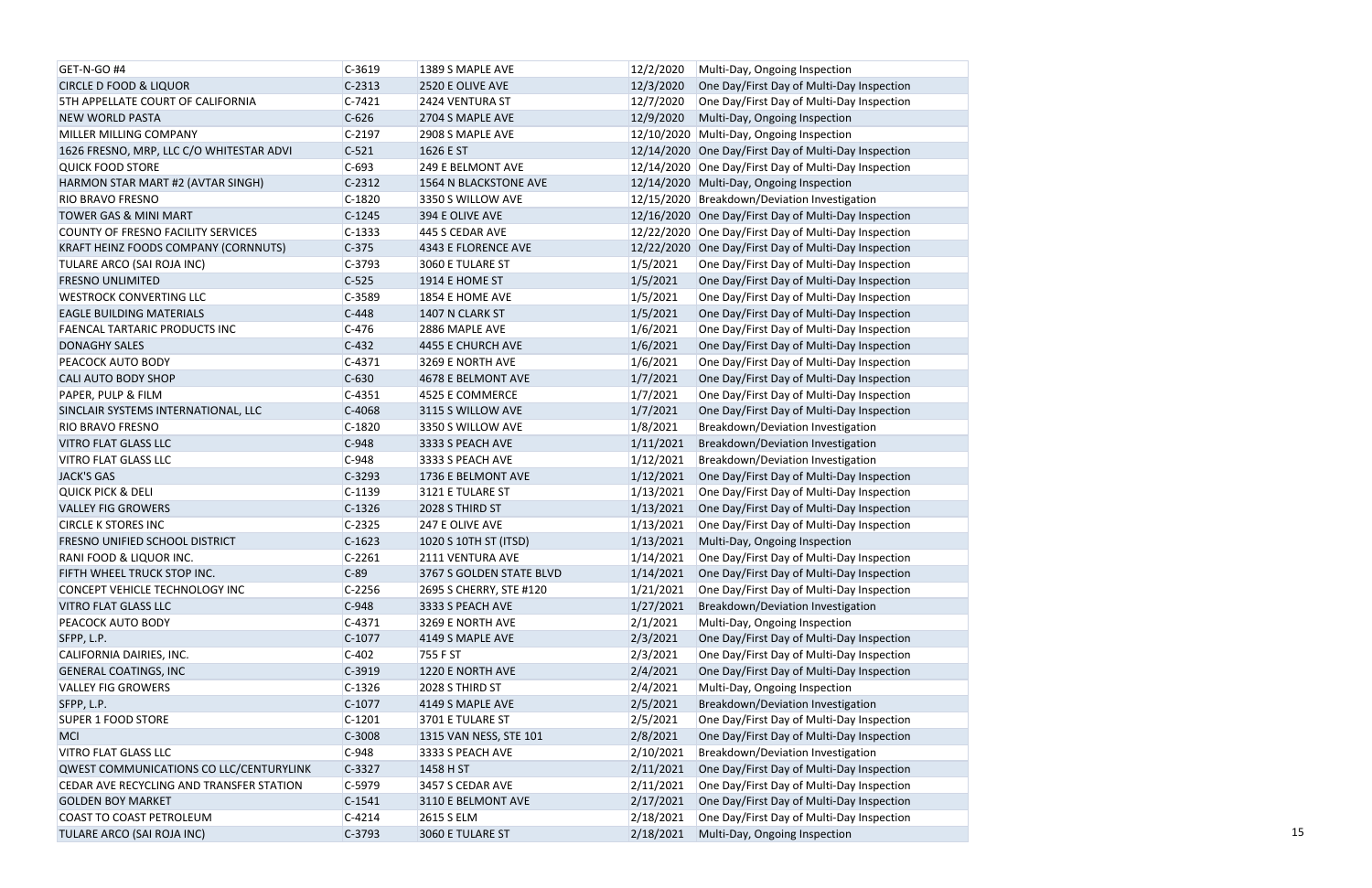| <b>SUPER 1 FOOD STORE</b>                   | $C-1201$ | 3701 E TULARE ST             | 2/22/2021 | One Day/First Day of Multi-Day Inspection           |
|---------------------------------------------|----------|------------------------------|-----------|-----------------------------------------------------|
| <b>SCELZI ENTERPRISES INC</b>               | $C-1080$ | 2772 S CHERRY AVE            | 2/23/2021 | One Day/First Day of Multi-Day Inspection           |
| PEACOCK AUTO BODY                           | $C-4371$ | 3269 E NORTH AVE             | 3/2/2021  | Follow-Up/Compliance Verification Inspection        |
| <b>CENTRAL FOOD MART</b>                    | $C-694$  | 2990 E CENTRAL               | 3/3/2021  | One Day/First Day of Multi-Day Inspection           |
| BEAL DEVELOPMENT LLC-CHEVRON FOOD MART      | C-7994   | 1350 FRESNO ST               | 3/3/2021  | One Day/First Day of Multi-Day Inspection           |
| SFPP, L.P.                                  | $C-1077$ | 4149 S MAPLE AVE             | 3/3/2021  | Source Test Observation                             |
| <b>CITY OF FRESNO</b>                       | $C-331$  | 2101 G ST (BLDGS T & F)      | 3/4/2021  | One Day/First Day of Multi-Day Inspection           |
| <b>RUTTER ARMEY</b>                         | $C-1049$ | 2684 S CHERRY AVE            | 3/4/2021  | One Day/First Day of Multi-Day Inspection           |
| CALAVERAS MATERIALS INC                     | $C-2696$ | 2095 E CENTRAL AVE           | 3/5/2021  | One Day/First Day of Multi-Day Inspection           |
| LG PALLET SREVICES, INC                     | $C-7441$ | 3210 S EAST AVE              | 3/5/2021  | One Day/First Day of Multi-Day Inspection           |
| SAF-T-CAB                                   | $C-1057$ | 3241 S PARKWAY DR            | 3/5/2021  | One Day/First Day of Multi-Day Inspection           |
| <b>FRANK RUIZ AVIONICS</b>                  | $C-517$  | 970 W CHANDLER FIELD         | 3/8/2021  | One Day/First Day of Multi-Day Inspection           |
| <b>RED TRIANGLE</b>                         | $C-1003$ | 2809 S CHESTNUT AVE          | 3/8/2021  | One Day/First Day of Multi-Day Inspection           |
| <b>MEMLEY AVIATION</b>                      | $C-3725$ | 524 W KEARNEY BLVD           | 3/8/2021  | One Day/First Day of Multi-Day Inspection           |
| FAST N ESY #21                              | $C-1395$ | 225 NORTH H ST               | 3/8/2021  | One Day/First Day of Multi-Day Inspection           |
| UNIVAR USA INC                              | $C-7753$ | <b>FRESNO ST</b>             | 3/8/2021  | One Day/First Day of Multi-Day Inspection           |
| <b>SUPER 1 FOOD STORE</b>                   | $C-1201$ | 3701 E TULARE ST             | 3/8/2021  | Follow-Up/Compliance Verification Inspection        |
| CITY OF FRESNO FLT MGT/CEDAR                | $C-2477$ | 1617 S CEDAR AVE             | 3/9/2021  | One Day/First Day of Multi-Day Inspection           |
| <b>VITRO FLAT GLASS LLC</b>                 | $C-948$  | 3333 S PEACH AVE             | 3/10/2021 | Breakdown/Deviation Investigation                   |
| KING INDUSTRIAL HARD CHROME                 | $C-2494$ | 1259 S CHANNING AVE          | 3/10/2021 | One Day/First Day of Multi-Day Inspection           |
| <b>BUNNELL &amp; ALMANN'S PETROLEUM INC</b> | $C-38$   | 2590 S CHERRY AVE            | 3/10/2021 | One Day/First Day of Multi-Day Inspection           |
| PACIFIC CHOICE BRANDS, LLC                  | $C-906$  | 4667 E DATE AVE              | 3/10/2021 | One Day/First Day of Multi-Day Inspection           |
| PACIFIC CHOICE BRANDS, LLC                  | $C-906$  | 4667 E DATE AVE              | 3/10/2021 | Source Test Observation                             |
| CALIFORNIA DEPT OF TRANSPORTATION           | $C-7674$ | 1283 N WEST AVE              | 3/11/2021 | One Day/First Day of Multi-Day Inspection           |
| <b>GLEIM-CROWN PUMP INC</b>                 | $C-2408$ | 3087 S ELM AVE               | 3/11/2021 | One Day/First Day of Multi-Day Inspection           |
| CALIFORNIA-FRESNO OIL CO                    | $C-2368$ | 2585 S EAST AVE              |           | 3/11/2021 One Day/First Day of Multi-Day Inspection |
| MILLER MILLING COMPANY                      | $C-2197$ | 2908 S MAPLE AVE             | 3/17/2021 | Standalone Startup Inspection                       |
| UTILITY TRAILER SALES COMPANY               | $C-1317$ | 2680 S EAST AVE              | 3/18/2021 | One Day/First Day of Multi-Day Inspection           |
| CALIFORNIA-FRESNO OIL CO                    | $C-1917$ | 1585 N WEST AVE              | 3/18/2021 | One Day/First Day of Multi-Day Inspection           |
| THE PAPE GROUP-DAN RADONSKI                 | C-7992   | 2892 E JENSEN AVE            | 3/18/2021 | One Day/First Day of Multi-Day Inspection           |
| MGA LIQUOR 3                                | $C-992$  | 471 N EFFIE                  | 3/19/2021 | One Day/First Day of Multi-Day Inspection           |
| WKM ASSOCIATES INC                          | $C-287$  | 4161 E VENTURA AVE           | 3/19/2021 | One Day/First Day of Multi-Day Inspection           |
| <b>VITRO FLAT GLASS LLC</b>                 | $C-948$  | 3333 S PEACH AVE             | 3/22/2021 | Breakdown/Deviation Investigation                   |
|                                             |          |                              |           |                                                     |
| <b>BASQUE FRENCH BAKERY</b>                 | $C-3271$ | <b>2625 INYO ST</b>          | 3/22/2021 | One Day/First Day of Multi-Day Inspection           |
| CITY OF FRESNO, CITY HALL                   | $C-7$    | 2600 FRESNO ST               | 3/22/2021 | One Day/First Day of Multi-Day Inspection           |
| MALAGA COUNTY WATER DISTRICT                | $C-2876$ | 3749 S MAPLE AVE             | 3/23/2021 | One Day/First Day of Multi-Day Inspection           |
| <b>MALAGA COUNTY WATER DISTRICT</b>         | $C-2875$ | E CHESTNUT AVE/S CENTRAL AVE | 3/23/2021 | One Day/First Day of Multi-Day Inspection           |
| E-S AUTO REPAIR & AUTO BODY                 | $C-3923$ | <b>265 N VALENTINE AVE</b>   | 3/23/2021 | One Day/First Day of Multi-Day Inspection           |
| R M KING CO                                 | $C-1029$ | 315 N MARKS AVE              | 3/23/2021 | One Day/First Day of Multi-Day Inspection           |
| DELRAY TIRE AND RETREADING INC              | $C-2491$ | 3666 S BAGLEY AVE            | 3/24/2021 | One Day/First Day of Multi-Day Inspection           |
| <b>COLONIAL VAN &amp; STORAGE</b>           | $C-2862$ | 3363 GOLDEN STATE BLVD       | 3/24/2021 | One Day/First Day of Multi-Day Inspection           |
| R & L CARRIERS INC                          | $C-7403$ | 4477 S CHESTNUT AVE          | 3/24/2021 | One Day/First Day of Multi-Day Inspection           |
| LOS DOS AMIGOS AUTOBODY                     | $C-788$  | 3686 S FRONT ST              | 3/24/2021 | One Day/First Day of Multi-Day Inspection           |
| <b>COUNTY OF FRESNO</b>                     | $C-3903$ | 1265 M ST                    | 3/24/2021 | <b>Standalone Startup Inspection</b>                |
| <b>VITRO FLAT GLASS LLC</b>                 | $C-948$  | 3333 S PEACH AVE             | 3/25/2021 | Breakdown/Deviation Investigation                   |
| <b>WESTROCK CP, LLC</b>                     | $C-7165$ | 3366 E MUSCAT AVE            | 3/25/2021 | One Day/First Day of Multi-Day Inspection           |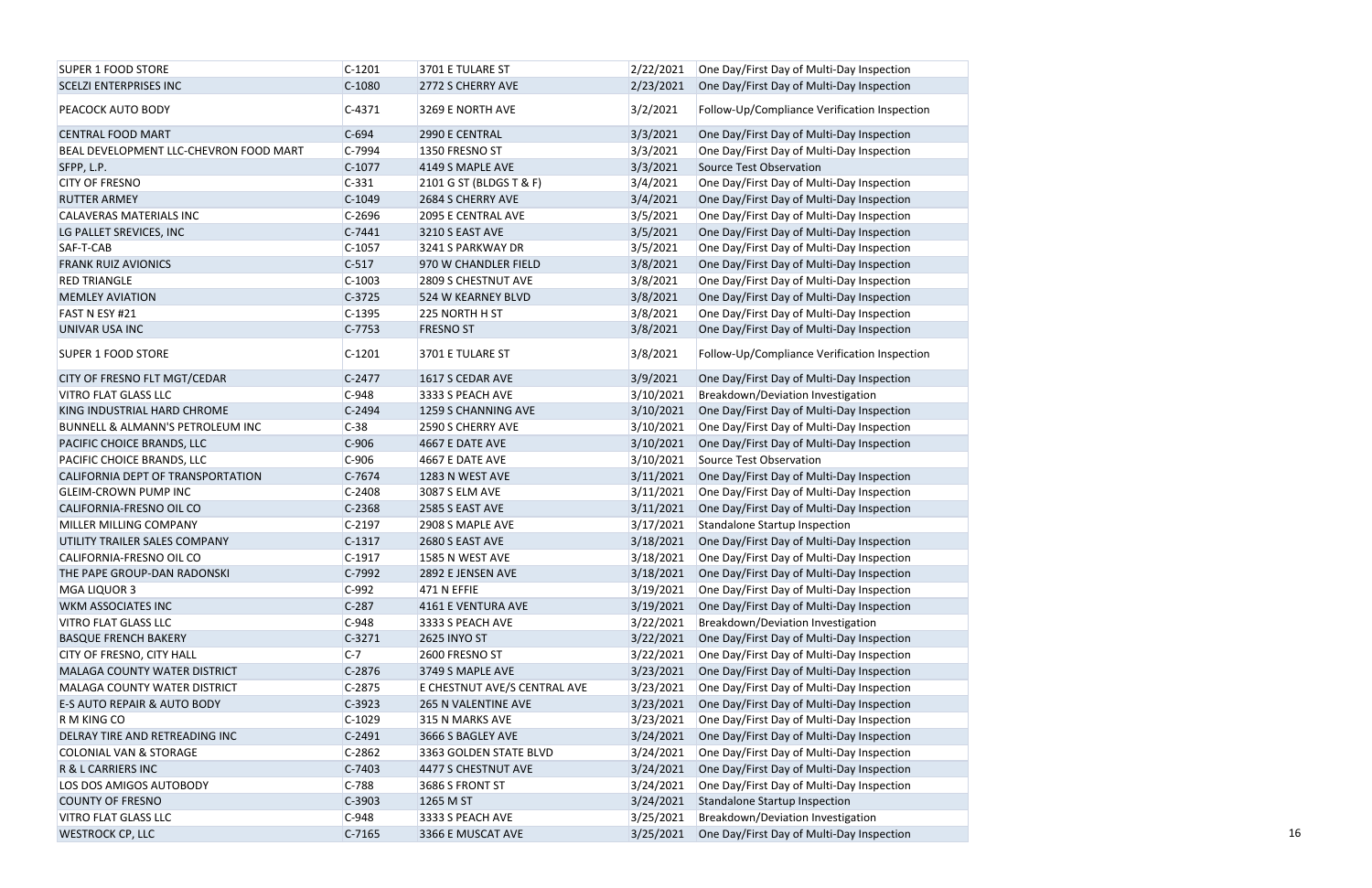| <b>FRESNO UNIFIED SCHOOL DISTRICT</b>    | $C-7238$ | 2309 TULARE AVE         | 3/25/2021 | One Day/First Day of Multi-Day Inspection           |
|------------------------------------------|----------|-------------------------|-----------|-----------------------------------------------------|
| <b>PENNY WISE</b>                        | $C-923$  | 1536 E BELMONT AVE      |           | 3/25/2021 One Day/First Day of Multi-Day Inspection |
| PAUL EVERT'S RV COUNTRY, INC.            | $C-2063$ | 3633 S MAPLE AVE        | 3/25/2021 | One Day/First Day of Multi-Day Inspection           |
| <b>VITRO FLAT GLASS LLC</b>              | $C-948$  | 3333 S PEACH AVE        | 3/29/2021 | Breakdown/Deviation Investigation                   |
| PAUL EVERT'S RV COUNTRY, INC.            | $C-2063$ | 3633 S MAPLE AVE        | 3/30/2021 | Multi-Day, Ongoing Inspection                       |
| CITY OF FRESNO WATER DIVISION            | C-2079   | 2011 E OLIVE AVE, #10-A | 3/31/2021 | One Day/First Day of Multi-Day Inspection           |
| CITY OF FRESNO, TRAFFIC ENGINEERING      | $C-3884$ | 801 VAN NESS            | 3/31/2021 | One Day/First Day of Multi-Day Inspection           |
| VITRO FLAT GLASS LLC                     | $C-948$  | 3333 S PEACH AVE        | 4/1/2021  | Breakdown/Deviation Investigation                   |
| <b>GLAXO SMITH KLINE CONSUMER BRANDS</b> | $C-4245$ | <b>2020 E VINE AVE</b>  | 4/1/2021  | Standalone Startup Inspection                       |
| FAMILY EXPRESS FOOD AND DELI             | C-8043   | 1208 N FIRST ST         | 4/5/2021  | One Day/First Day of Multi-Day Inspection           |
| <b>FAMILY EXPRESS FOOD &amp; LIQUOR</b>  | $C-947$  | 4205 E BUTLER AVE       | 4/5/2021  | One Day/First Day of Multi-Day Inspection           |
| VITRO FLAT GLASS LLC                     | $C-948$  | 3333 S PEACH AVE        | 4/6/2021  | Breakdown/Deviation Investigation                   |
| PACIFIC GAS & ELECTRIC CO                | $C-930$  | 3530 E CALIFORNIA AVE   | 4/6/2021  | One Day/First Day of Multi-Day Inspection           |
| <b>ABBY ARCO</b>                         | $C-46$   | 1460 P ST               | 4/6/2021  | One Day/First Day of Multi-Day Inspection           |
| PACIFIC GAS & ELECTRIC (BLDG B)          | $C-7089$ | 3580 E CALIFORNIA AVE   | 4/6/2021  | One Day/First Day of Multi-Day Inspection           |
| PAINT INNOVATIONS                        | C-8664   | 1469 N THESTA           | 4/7/2021  | One Day/First Day of Multi-Day Inspection           |
| <b>EVANS REBUILT PARTS</b>               | $C-460$  | 4321 S CHESTNUT AVE     | 4/7/2021  | One Day/First Day of Multi-Day Inspection           |
| <b>EXTREME CAR CARE CENTER</b>           | C-9863   | 1505 N CLARK ST         | 4/12/2021 | One Day/First Day of Multi-Day Inspection           |
| <b>RIO BRAVO FRESNO</b>                  | $C-1820$ | 3350 S WILLOW AVE       | 4/13/2021 | Breakdown/Deviation Investigation                   |
| TAYLOR COMMUNICATIONS-FRESNO             | $C-2783$ | 3225 S ORANGE AVE       | 4/13/2021 | One Day/First Day of Multi-Day Inspection           |
| <b>RIO BRAVO FRESNO</b>                  | $C-1820$ | 3350 S WILLOW AVE       | 4/16/2021 | Breakdown/Deviation Investigation                   |
| <b>CEMEX - SOUTH FRESNO</b>              | $C-4339$ | 3427 S CHESTNUT AVE     | 4/19/2021 | One Day/First Day of Multi-Day Inspection           |
| <b>SPECIALTY SALES LLC</b>               | $C-7865$ | 4672 E DRUMMOND AVE     | 4/19/2021 | One Day/First Day of Multi-Day Inspection           |
| <b>FRESNO CITY COLLEGE</b>               | C-1988   | 2930 E ANNADALE AVE     | 4/19/2021 | One Day/First Day of Multi-Day Inspection           |
| <b>AMERIPRIDE UNIFORM SERVICES</b>       | $C-2108$ | 1050 W WHITESBRIDGE AVE | 4/20/2021 | One Day/First Day of Multi-Day Inspection           |
| PLAZA CONCRETE INC.                      | C-8256   | 3121 E MALAGA AVE       |           | 4/20/2021 One Day/First Day of Multi-Day Inspection |
| <b>GOULDS PUMPS</b>                      | $C-3743$ | 3878 S WILLOW AVE #104  | 4/20/2021 | One Day/First Day of Multi-Day Inspection           |
| <b>STRATAS FOODS, LLC</b>                | $C-903$  | 3390 S CHESTNUT AVE     | 4/20/2021 | One Day/First Day of Multi-Day Inspection           |
| COMCAST CABLE COMMUNICATIONS INC         | $C-3296$ | 2105 S VAN NESS AVE     | 4/20/2021 | One Day/First Day of Multi-Day Inspection           |
| AGRICULTURAL MANUFACTURING               | C-8861   | 4106 S CEDAR AVE        | 4/20/2021 | One Day/First Day of Multi-Day Inspection           |
| <b>KASCO FAB, INC</b>                    | $C-711$  | 4529 S CHESTNUT AVE     | 4/21/2021 | One Day/First Day of Multi-Day Inspection           |
| <b>WILBUR-ELLIS COMPANY</b>              | $C-1398$ | 2903 S CEDAR AVE        | 4/21/2021 | One Day/First Day of Multi-Day Inspection           |
| <b>VITRO FLAT GLASS LLC</b>              | $C-948$  | 3333 S PEACH AVE        | 4/26/2021 | One Day/First Day of Multi-Day Inspection           |
| <b>FMC CORPORATION</b>                   | $C-2651$ | 2501 S SUNLAND AVE      | 4/27/2021 | One Day/First Day of Multi-Day Inspection           |
| PLAZA CONCRETE INC.                      | $C-8256$ | 3121 E MALAGA AVE       | 4/27/2021 | Multi-Day, Ongoing Inspection                       |
| JKR VENTURES INC DBA R & S MINI MART     | C-3483   | 1334 N FIRST ST         | 4/28/2021 | One Day/First Day of Multi-Day Inspection           |
| <b>CAVALIER FOOD</b>                     | $C-4141$ | 2588 S MAPLE AVE        | 4/28/2021 | One Day/First Day of Multi-Day Inspection           |
| VITRO FLAT GLASS LLC                     | $C-948$  | 3333 S PEACH AVE        | 4/28/2021 | Multi-Day, Ongoing Inspection                       |
| ORANGE AVENUE DISPOSAL                   | $C-2425$ | 3510 S ORANGE AVE       | 4/29/2021 | One Day/First Day of Multi-Day Inspection           |
| CEDAR AVE RECYCLING AND TRANSFER STATION | C-5979   | 3457 S CEDAR AVE        | 4/29/2021 | Standalone Startup Inspection                       |
| <b>VITRO FLAT GLASS LLC</b>              | $C-948$  | 3333 S PEACH AVE        | 5/3/2021  | Breakdown/Deviation Investigation                   |
| SPRINT/UNITED MANAGEMENT COMPANY         | $C-4018$ | 233 W VOORMAN AVE       | 5/3/2021  | One Day/First Day of Multi-Day Inspection           |
| TRIPLE A RADIATOR & AUTO                 | $C-177$  | 418 N FRESNO ST         | 5/5/2021  | One Day/First Day of Multi-Day Inspection           |
| VITRO FLAT GLASS LLC                     | $C-948$  | 3333 S PEACH AVE        | 5/6/2021  | Breakdown/Deviation Investigation                   |
| <b>JAIN IRRIGATION INC</b>               | $C-2708$ | 2851 E FLORENCE AVE     | 5/6/2021  | One Day/First Day of Multi-Day Inspection           |
| <b>FOSTER FARMS</b>                      | $C-507$  | 2960 S CHERRY AVE       | 5/6/2021  | One Day/First Day of Multi-Day Inspection           |
|                                          |          |                         |           |                                                     |
| <b>MANDO'S COLLISION &amp; PAINT</b>     | $C-6327$ | 1560 N EFFIE ST         | 5/11/2021 | Follow-Up/Compliance Verification Inspection        |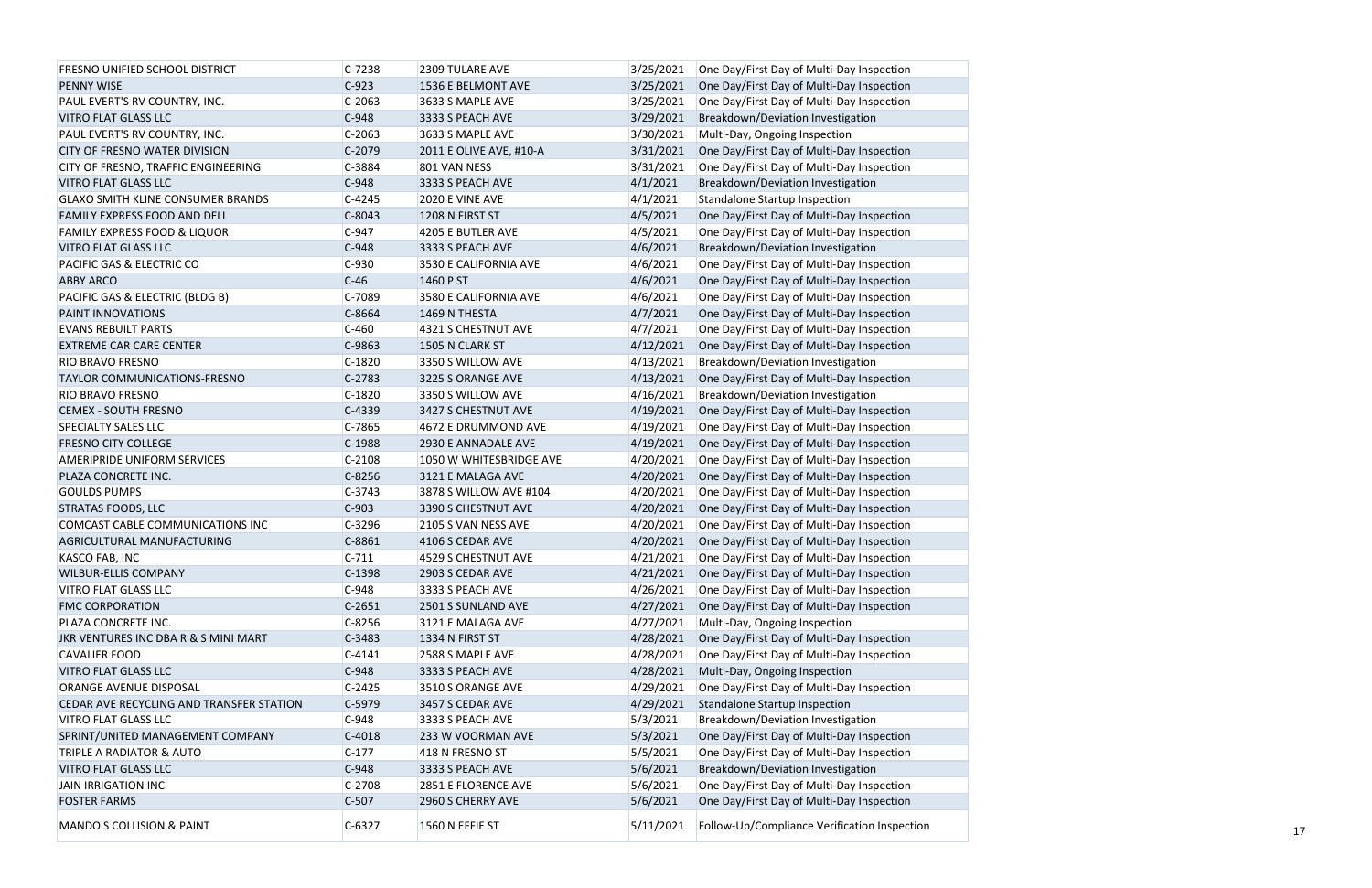| PACIFIC BELL TELEPHONE CO (DBA AT&T CA)    | $C-898$  | 1445 VAN NESS AVE           |           | 5/12/2021 One Day/First Day of Multi-Day Inspection |
|--------------------------------------------|----------|-----------------------------|-----------|-----------------------------------------------------|
| AP GILL INC. DBA ZOO LIQUOR & GAS          | $C-4073$ | 1025 W BELMONT AVE          | 5/12/2021 | One Day/First Day of Multi-Day Inspection           |
| SUPER-7                                    | $C-733$  | 4594 E BELMONT AVE          | 5/12/2021 | One Day/First Day of Multi-Day Inspection           |
| 21ST DIST. AGRICULTURAL ASSOC.             | $C-3170$ | 1121 S CHANCE AVE           | 5/12/2021 | One Day/First Day of Multi-Day Inspection           |
| <b>VISA PETROLEUM INC</b>                  | $C-578$  | 2414 MONTEREY               | 5/12/2021 | One Day/First Day of Multi-Day Inspection           |
| <b>CUSTOM AG FORMULATORS, INC</b>          | $C-8744$ | 3430 S WILLOW AVE           | 5/13/2021 | One Day/First Day of Multi-Day Inspection           |
| SILVAS OIL COMPANY, INC.                   | $C-393$  | 3217 E LORENA AVE           | 5/13/2021 | One Day/First Day of Multi-Day Inspection           |
| <b>CARDLOCK FUELS SYSTEM INC</b>           | $C-2880$ | 3220 S PARKWAY DR           | 5/17/2021 | One Day/First Day of Multi-Day Inspection           |
| MISSION UNIFORM & LINEN SERVICE            | $C-844$  | 2555 S ORANGE AVE           | 5/17/2021 | Standalone Startup Inspection                       |
| MALAGA POWER, LLC                          | $C-4305$ | 2611 E NORTH AVE            | 5/18/2021 | Breakdown/Deviation Investigation                   |
| <b>FRESNO COUNTY FLEET SERVICES</b>        | $C-671$  | 1155 'M' ST (COURTHOUSE MP) | 5/18/2021 | One Day/First Day of Multi-Day Inspection           |
| <b>VITRO FLAT GLASS LLC</b>                | $C-948$  | 3333 S PEACH AVE            | 5/19/2021 | Breakdown/Deviation Investigation                   |
| <b>SANGER BOATS, INC.</b>                  | $C-1074$ | 3316 E ANNADALE AVE         | 5/19/2021 | One Day/First Day of Multi-Day Inspection           |
| CASTLE B INC DBA PARKSIDE CHEVRON          | $C-805$  | 1459 W OLIVE AVE            | 5/19/2021 | One Day/First Day of Multi-Day Inspection           |
| FRESNO CENTRAL MARKET                      | $C-2797$ | 294 N FRESNO ST             | 5/20/2021 | One Day/First Day of Multi-Day Inspection           |
| SUPER-7                                    | $C-733$  | 4594 E BELMONT AVE          | 5/20/2021 | One Day/First Day of Multi-Day Inspection           |
| FRESNO UNIFIED SCHOOL DISTRICT             | $C-7238$ | 2309 TULARE AVE             | 5/20/2021 | Multi-Day, Ongoing Inspection                       |
| <b>RIO BRAVO FRESNO</b>                    | $C-1820$ | 3350 S WILLOW AVE           | 5/24/2021 | Breakdown/Deviation Investigation                   |
| RIO BRAVO FRESNO                           | $C-1820$ | 3350 S WILLOW AVE           | 5/25/2021 | Breakdown/Deviation Investigation                   |
| <b>VITRO FLAT GLASS LLC</b>                | $C-948$  | 3333 S PEACH AVE            | 5/26/2021 | Breakdown/Deviation Investigation                   |
| <b>QUALITY CONCRETE</b>                    | C-8984   | 157 E NORTH AVE             | 5/28/2021 | One Day/First Day of Multi-Day Inspection           |
| <b>VALLEY IRON INC</b>                     | $C-7259$ | 3158 S CHERRY AVE           | 5/28/2021 | One Day/First Day of Multi-Day Inspection           |
| CALAVERAS MATERIALS INC                    | $C-1186$ | 410 N THORNE AVE            | 6/1/2021  | One Day/First Day of Multi-Day Inspection           |
| <b>GSA PACIFIC RIM REGION</b>              | $C-4228$ | 2500 TULARE ST              | 6/2/2021  | One Day/First Day of Multi-Day Inspection           |
| <b>HANDI STOP MARKET</b>                   | $C-613$  | 4415 E JENSEN AVE           | 6/2/2021  | One Day/First Day of Multi-Day Inspection           |
| MALAGA POWER, LLC                          | $C-4305$ | 2611 E NORTH AVE            | 6/2/2021  | One Day/First Day of Multi-Day Inspection           |
| MALAGA POWER, LLC                          | $C-4305$ | 2611 E NORTH AVE            | 6/2/2021  | Source Test Observation                             |
| MALAGA POWER, LLC                          | $C-4305$ | 2611 E NORTH AVE            | 6/2/2021  | Source Test Observation                             |
| ELECTRONICS RECYCLERS INTERNATIONAL INC    | $C-7719$ | 3243 S EAST AVE             | 6/3/2021  | One Day/First Day of Multi-Day Inspection           |
| MALAGA POWER, LLC                          | $C-4305$ | 2611 E NORTH AVE            | 6/3/2021  | Multi-Day, Ongoing Inspection                       |
| MALAGA POWER, LLC                          | $C-4305$ | 2611 E NORTH AVE            | 6/3/2021  | Source Test Observation                             |
| MALAGA POWER, LLC                          | $C-4305$ | 2611 E NORTH AVE            | 6/3/2021  | Source Test Observation                             |
| AHERN RENTALS INC                          | $C-7365$ | 3591 E DATE AVE             | 6/7/2021  | One Day/First Day of Multi-Day Inspection           |
| ROBERT V. JENSEN, INC                      | $C-1031$ | 4021 S MAPLE AVE            | 6/7/2021  | One Day/First Day of Multi-Day Inspection           |
| FIRST STUDENT INC                          | C-9279   | 2805 S EAST AVE             | 6/8/2021  | One Day/First Day of Multi-Day Inspection           |
| KING INDUSTRIAL HARD CHROME                | $C-2494$ | 1259 S CHANNING AVE         | 6/8/2021  | One Day/First Day of Multi-Day Inspection           |
| FREDERICK ANTIQUE RESTORATIONS             | $C-2104$ | 1946 E HOME AVE             | 6/8/2021  | One Day/First Day of Multi-Day Inspection           |
| MICHELSEN PACKAGING CO., OF CA             | $C-831$  | 4165 S CHERRY AVE           | 6/9/2021  | One Day/First Day of Multi-Day Inspection           |
| VALLEY GAS AND MINI MART (AJITPAL SINGH)   | $C-84$   | <b>2139 S ELM AVE</b>       | 6/9/2021  | One Day/First Day of Multi-Day Inspection           |
| <b>FRESNO COUNTY FLEET SERVICES</b>        | $C-383$  | 500 S BARTON (BARTON MP)    | 6/9/2021  | One Day/First Day of Multi-Day Inspection           |
| CARO NUT COMPANY, INC                      | C-8490   | 2904 S ANGUS AVE            | 6/9/2021  | One Day/First Day of Multi-Day Inspection           |
| <b>CALIFORNIA HIGHWAY PATROL</b>           | $C-9034$ | 1380 E FORTUNE AVE          | 6/14/2021 | One Day/First Day of Multi-Day Inspection           |
|                                            |          |                             |           |                                                     |
| <b>TOWER GAS &amp; MINI MART</b>           | $C-1245$ | 394 E OLIVE AVE             | 6/15/2021 | One Day/First Day of Multi-Day Inspection           |
| <b>INTER STATE OIL CO</b>                  | $C-8805$ | 3609 S BAGLEY AVE           | 6/15/2021 | One Day/First Day of Multi-Day Inspection           |
| SAN JOAQUIN STAIRS INC                     | $C-7318$ | 2998 S ANGUS AVE            | 6/17/2021 | One Day/First Day of Multi-Day Inspection           |
| <b>RIO BRAVO FRESNO</b>                    | $C-1820$ | 3350 S WILLOW AVE           | 6/17/2021 | One Day/First Day of Multi-Day Inspection           |
| JKR VENTURES INC DBA R & S MINI MART       | $C-3483$ | 1334 N FIRST ST             | 6/21/2021 | One Day/First Day of Multi-Day Inspection           |
| <b>FAMILY EXPRESS FOOD &amp; LIQUOR #2</b> | $C-987$  | 1102 FRESNO ST              | 6/21/2021 | One Day/First Day of Multi-Day Inspection           |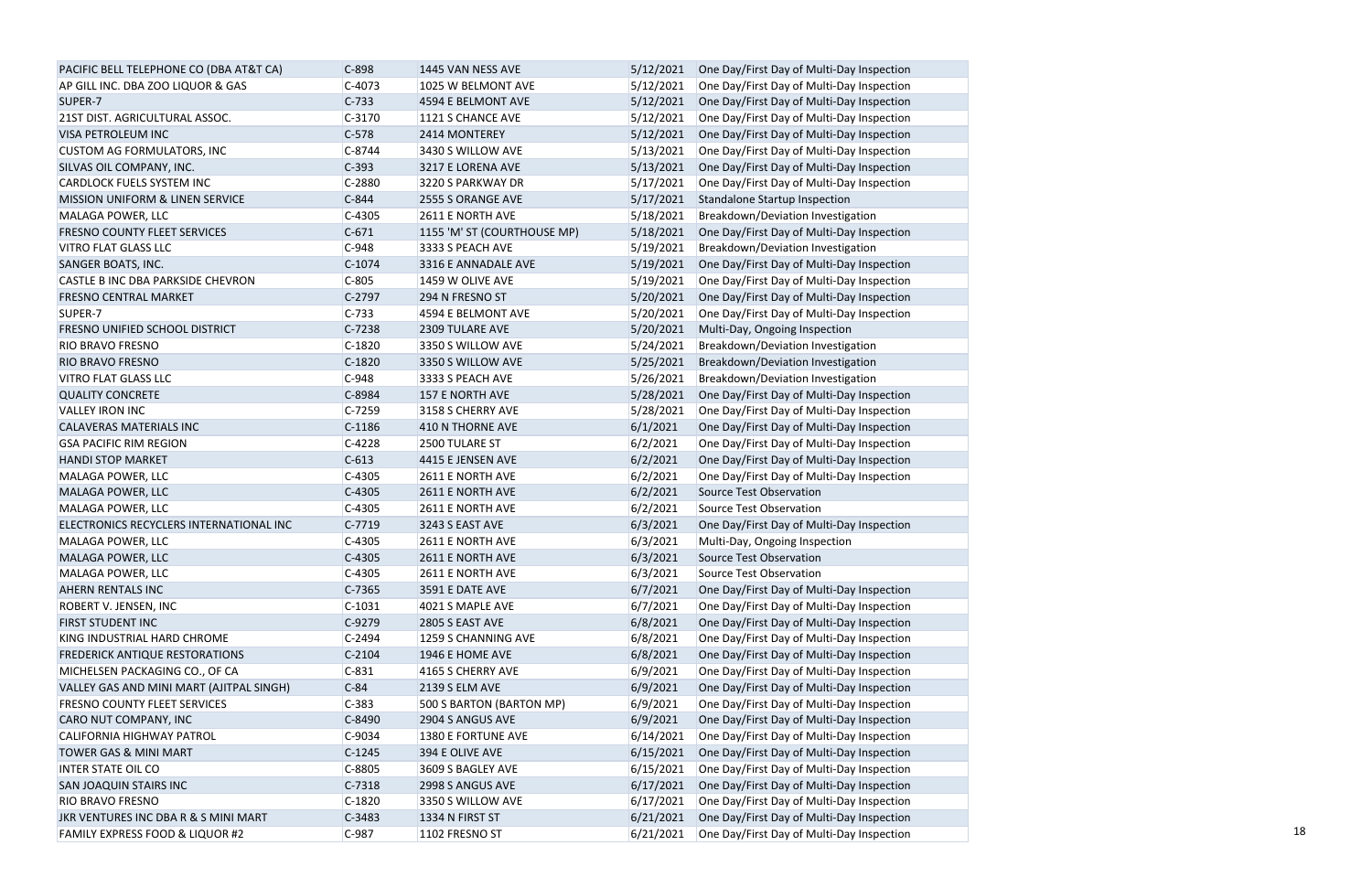| AHERN RENTALS INC                           | $C-7365$ | 3591 E DATE AVE     | 6/22/2021 | Multi-Day, Ongoing Inspection                |
|---------------------------------------------|----------|---------------------|-----------|----------------------------------------------|
| FIRST STUDENT INC                           | $C-9279$ | 2805 S EAST AVE     | 6/22/2021 | Follow-Up/Compliance Verification Inspection |
| SFPP, L.P.                                  | $C-1077$ | 4149 S MAPLE AVE    | 6/23/2021 | Breakdown/Deviation Investigation            |
| <b>KRAFT HEINZ FOODS COMPANY (CORNNUTS)</b> | $C-375$  | 4343 E FLORENCE AVE | 6/24/2021 | One Day/First Day of Multi-Day Inspection    |
| <b>BETTS COMPANY</b>                        | $C-119$  | 2843 S MAPLE AVE    | 6/24/2021 | One Day/First Day of Multi-Day Inspection    |
| <b>FRESNO IRRIGATION DISTRICT</b>           | $C-2066$ | 2907 S MAPLE AVE    | 6/28/2021 | One Day/First Day of Multi-Day Inspection    |
| <b>RUTTER ARMEY</b>                         | $C-1049$ | 2684 S CHERRY AVE   | 6/29/2021 | One Day/First Day of Multi-Day Inspection    |
| <b>FAMILY EXPRESS FOOD &amp; LIQUOR #2</b>  | $C-987$  | 1102 FRESNO ST      | 6/29/2021 | Multi-Day, Ongoing Inspection                |
| <b>PIC 'N' GO #2</b>                        | $C-1184$ | 138 N MAPLE AVE     | 6/30/2021 | One Day/First Day of Multi-Day Inspection    |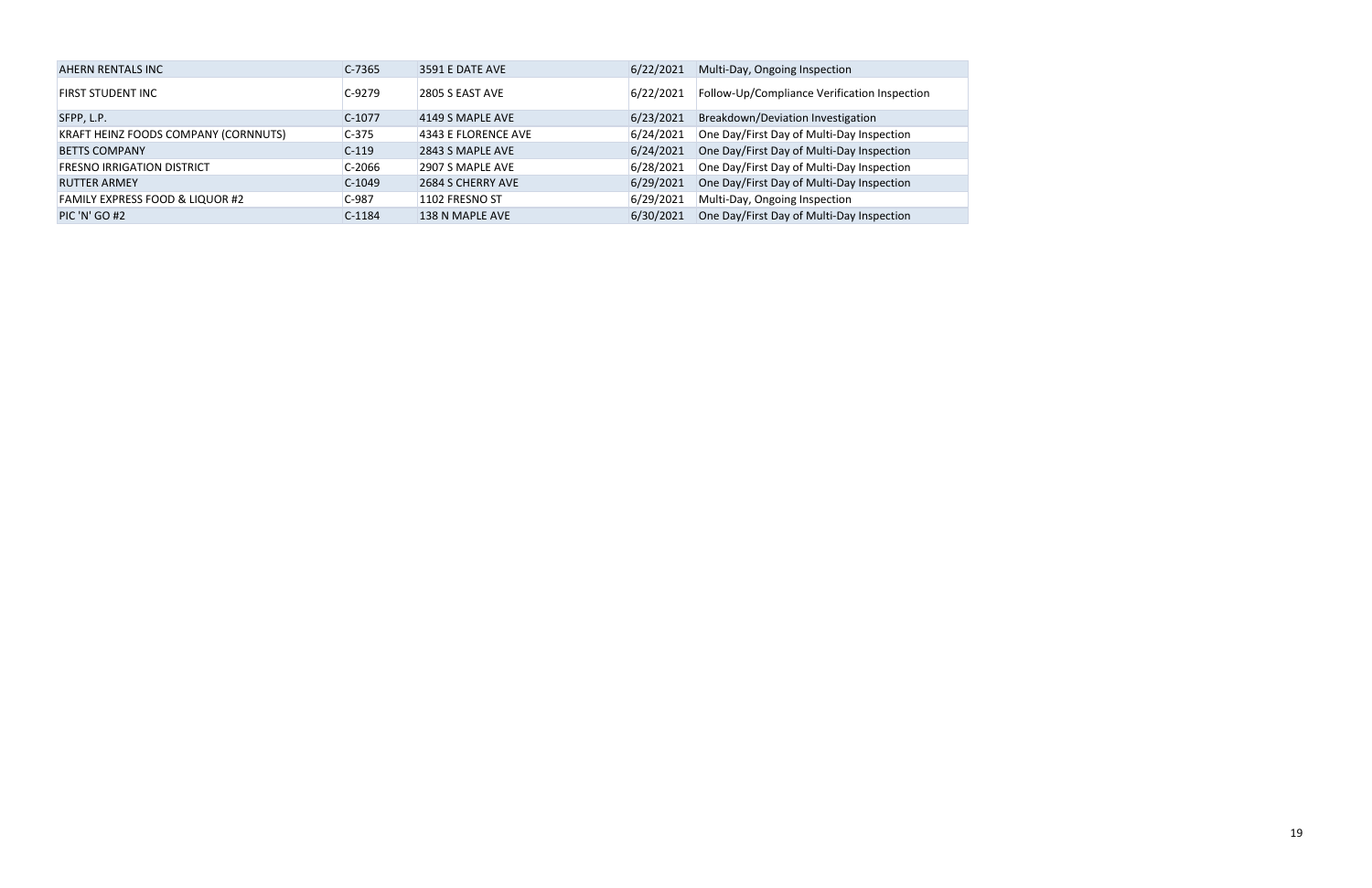## **Enforcement Plan**  Summary of Complaints

District inspectors respond to approximately 3,000 public air pollution complaints Districtwide each year. Some complaints are related to permitted facilities, however a majority of complaints received by the District are for other sources of pollution such as illegal open burning, fireplace burning, dust generating activities, and miscellaneous odors. The District responds to all public complaints received, and makes every effort to respond as quickly as possible. Most complaints are investigated the same day they are reported. The following is a summary of all public air pollution complaints received and responded to within the South Central Fresno Community from July 2020 through June 2021. A previous report of complaints can be found in [Appendix F](http://community.valleyair.org/media/1507/12-scfresno_appf_enforcementplan.pdf) of the South Central Fresno CERP and in the 2020 annual report.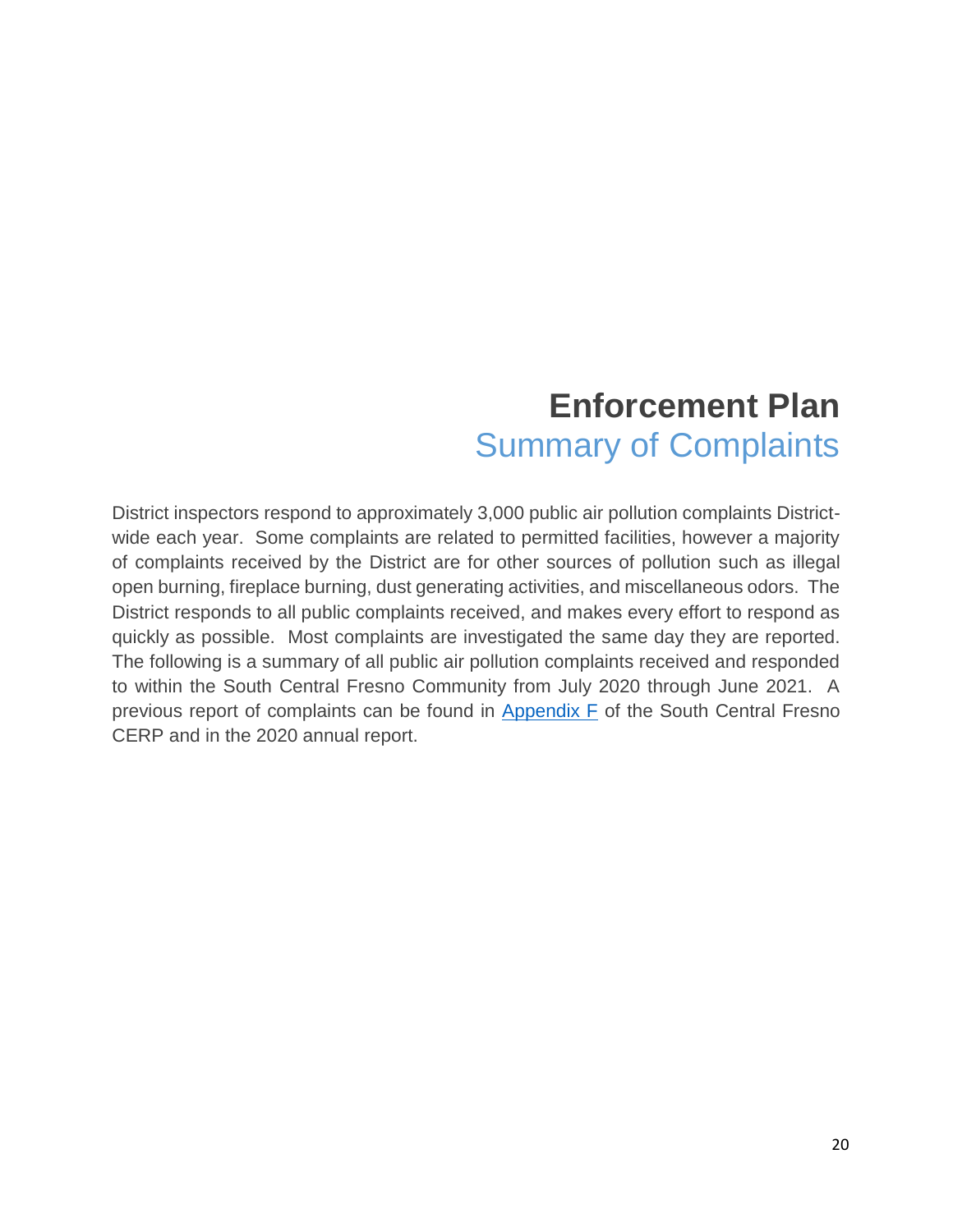| <b>Date/Time Received</b> | <b>Owner/Operator/Responsible</b><br>party | <b>Property Address</b>                      |                                           | <b>Complaint Type Complaint Description</b>                                                                                                                                                                                                                 | <b>Resolution</b>        | <b>Resolution Description</b>                                                                                                                                                                                                                                                                 |
|---------------------------|--------------------------------------------|----------------------------------------------|-------------------------------------------|-------------------------------------------------------------------------------------------------------------------------------------------------------------------------------------------------------------------------------------------------------------|--------------------------|-----------------------------------------------------------------------------------------------------------------------------------------------------------------------------------------------------------------------------------------------------------------------------------------------|
| 7/7/20 3:27 PM            |                                            | 623 W Floradora Ave, Fresno                  | Other                                     | Fabrication of metal, causing particles to fly into the air. Unable To Confirm                                                                                                                                                                              |                          | No activity occurring at time of investigation and unable<br>to make contact with anyone on the property.                                                                                                                                                                                     |
| 7/14/20 8:24 AM           | <b>Goodall Trucking</b>                    | 4891 E Annadale Ave, Fresno                  | <b>Fugitive Dust</b>                      | Goodall trucking is running a dirt shaker, causing tons<br>of dirt to be in the air. They are not wetting it down.<br>They have move the shaker to it is next to the road. My<br>daughter and I are not able to go outside while they are<br>shaking.       | Unable To Confirm        | No dust observed during investigation. Site appeared to<br>be recently watered.                                                                                                                                                                                                               |
| 7/15/20 1:04 PM           | Allan Company                              | 2607 E Woodward Ave, Fresno                  | <b>Fugitive Dust</b>                      | Allan Co Recycling Center - They compact paper and<br>cardboard at least 4 times a week all day long. The<br>paper shreds are released into the air and it looks like<br>it's snowing. It gets into workers lungs and gets all over<br>the cars and ground. | No Violation             | Staff observed minor visible emissions, less than 20%<br>opacity, coming from equipment. Most of the paper<br>shreds are larger pieces and not PM. A tarp was installed<br>over the drop point into the baler to contain the paper.                                                           |
| 7/15/20 5:18 PM           |                                            | 1110 N Echo Ave, Fresno                      | Residential Open<br>Burning               | Complaints of burning wood and other debris and is<br>currently burning at the moment.                                                                                                                                                                      | Unable To Confirm        | District investigated the following day; no evidence of<br>illegal burning observed.                                                                                                                                                                                                          |
| 8/4/20 10:36 AM           | <b>BHJ</b>                                 | 3902 E Calwa Ave, Fresno                     | Odor Nuisance                             | foul smelling odor throughout the day, on a daily basis. Confirmed                                                                                                                                                                                          |                          | Inspector found that a trailer had been filled that morning<br>with waste meat for pickup and the rendering company<br>that comes to pick it up was running late.                                                                                                                             |
| 8/7/20 7:18 AM            | Robin Hernandez                            | 4758 E Platt Ave, Fresno                     | Residential Open<br>Burning               | Our neighbors are burning something rubber (tires?) in NOV Issued<br>their back yard.                                                                                                                                                                       |                          | NOV #46997 issued for illegal burning in a burn barrel.                                                                                                                                                                                                                                       |
| 8/7/20 3:09 PM            | <b>BHJ</b>                                 | 3902 E Calwa Ave, Fresno                     | Odor Nuisance                             | Per RP, there is a bad odor (dead animal smell) coming Unable To Confirm<br>from the incident location. RP expressed concern,<br>mentioned several calls have been made to report the<br>complaint and happens on a daily basis                             |                          | Same location as the earlier odor complaint, but by this<br>time the trailer had been picked up and no odors were<br>observed in the area.                                                                                                                                                    |
| 8/20/20 1:06 PM           |                                            | 3050 S Cedar Ave, Fresno                     | <b>Fugitive Dust</b>                      | Large amount of dusty material coming from truck<br>transfering material into a tank. Large amout of<br>white/grey dust going into the air.                                                                                                                 | Unable To Confirm        | Upon investigation, no activity was occurring and no dust<br>was observed at the site. It appeared to be a storage<br>yeard, possibly used by high speed rail.                                                                                                                                |
| 8/20/20 3:10 PM           |                                            | NW of Annadale Ave and Willow Ave,<br>Fresno | <b>Fugitive Dust</b>                      | The trucking company at the Northwest corner of<br>Annadale and South Willow is creating excessive dust.                                                                                                                                                    | No Violation             | Determined the dust was coming from the harvesting of<br>almonds in the field next to the trucking company. On-<br>field agricultural operations are exempt from District<br>fugitive dust restrictions.                                                                                      |
| 8/24/20 6:22 PM           | RDM Auto Body                              | 108 N H St, Fresno                           | Other                                     | Business painting vehicles outside parking lot.                                                                                                                                                                                                             | <b>Unable to Confirm</b> | Shop was closed when inspector arrived. Shop previously<br>had a permit for a coating operation without a paint<br>booth and cancelled the permit because they were not<br>applying more than a quart a day. Inspector reviewed<br>records on a subsequent visit to verify their paint usage. |
| 9/3/20 12:49 PM           |                                            | 1110 N Blackstone Ave, Fresno                | <b>Fugitive Dust</b>                      | Commercial construction (Lyons Gate Construction)<br>taking place at location given is creating a lot of dust.<br>There is no water truck seen. Dust is more severe at<br>entrance where trucks are coming and going.                                       | <b>Unable To Confirm</b> | No visible dust observed. An existing building was<br>converted to a health clinic. No grading or earthwork was<br>occurring, mostly utility work and landscaping.                                                                                                                            |
| 9/10/20 8:59 AM           | Jessica I Salcedo                          | 2510 S Kirk Ave, Fresno                      | <b>Residential Open</b><br><b>Burning</b> | OP chopped a bunch of trees and yard waste and<br>burned them throughout the day                                                                                                                                                                            | NOV Issued               | NOV #5024647 issued for illegal open burning.                                                                                                                                                                                                                                                 |
| 9/24/20 6:59 AM           | Salvador Sanchez                           | 3633 S Peach Ave, Fresno                     | <b>Residential Open</b><br><b>Burning</b> | Neighbor burns rubber and plastic in a trash can every<br>day                                                                                                                                                                                               | NOV Issued               | NOV #5024698 issued for illigal burning of residential<br>waste in an outdoor wood burning device.                                                                                                                                                                                            |
| 9/24/20 8:38 AM           | Salvador Sanchez                           | 3633 S Peach Ave, Fresno                     | <b>Residential Open</b><br>Burning        | Complaints of burning trash and plastic in the backyard. NOV Issued                                                                                                                                                                                         |                          | NOV #5024698 issued for illigal burning of residential<br>waste in an outdoor wood burning device.                                                                                                                                                                                            |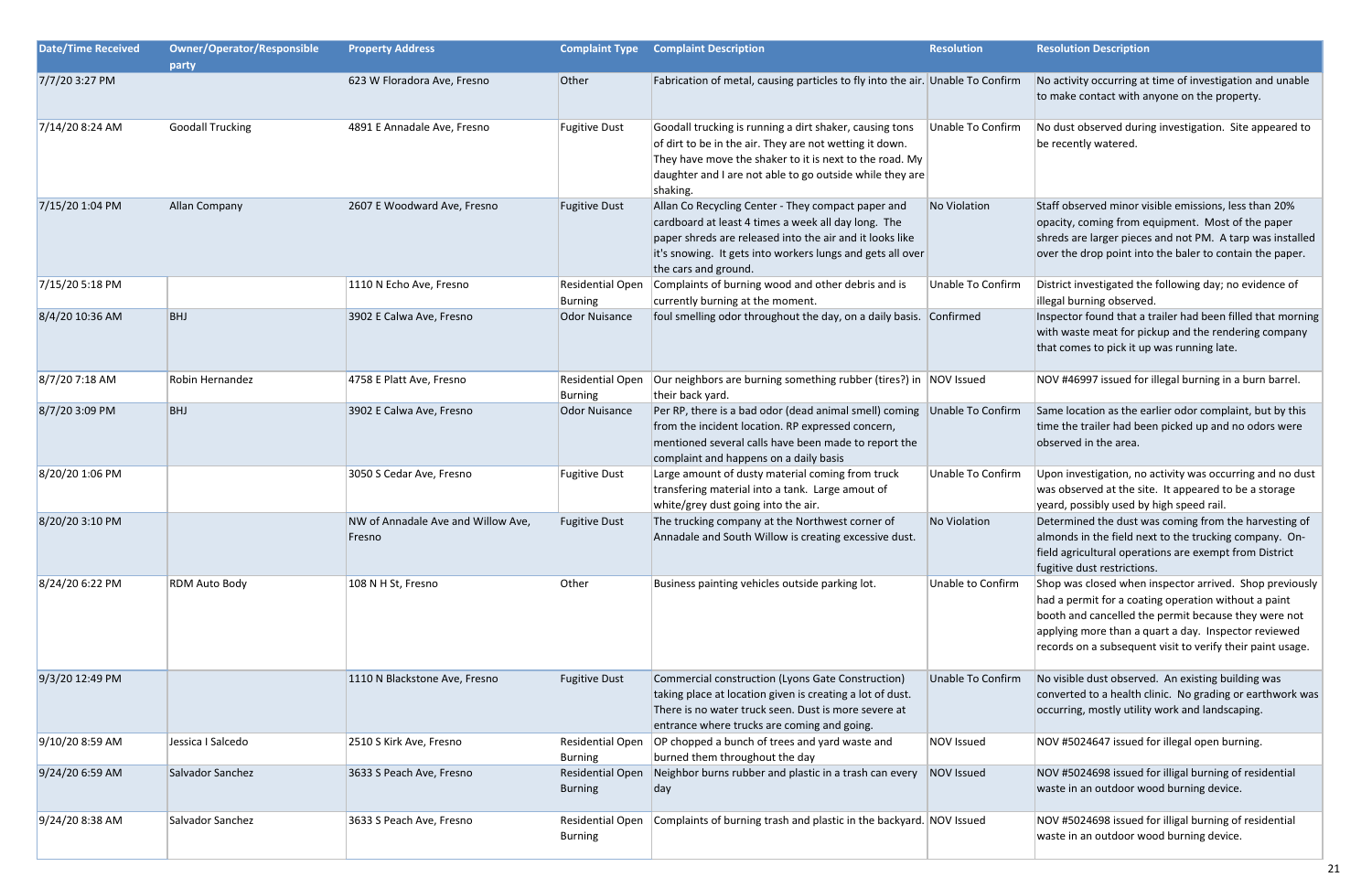| 9/25/20 2:15 AM   |                                   | 1105 E Englewood Ave, Fresno           | <b>Residential Open</b><br><b>Burning</b>                           | Neighbors keep burning sticks and leaves at 1am at<br>night causing really bad air that gets into my house<br>because of the AC. It happens at random and its not an<br>every night occurrence its really bad for me and my                                                                                                                                                                  | <b>Unable To Confirm</b> | Upon investigation, no signs of illegal burning observed.                                                                                                                                       |
|-------------------|-----------------------------------|----------------------------------------|---------------------------------------------------------------------|----------------------------------------------------------------------------------------------------------------------------------------------------------------------------------------------------------------------------------------------------------------------------------------------------------------------------------------------------------------------------------------------|--------------------------|-------------------------------------------------------------------------------------------------------------------------------------------------------------------------------------------------|
| 10/13/20 12:15 PM |                                   | 2526 S 11th St, Fresno                 | Residential Open<br>Burning                                         | daughters because we have asthma.<br>Smell of smoke from someone burning trash.                                                                                                                                                                                                                                                                                                              | Unable To Confirm        | Upon investigation, unable to access property. No signs<br>of burning observed.                                                                                                                 |
| 10/14/20 6:20 PM  | <b>FAST N ESY #21</b>             | 225 N "H" St, Fresno                   |                                                                     | Commercial/Indus H street Chevron is burning oil in the garage. Also there Unable To Confirm<br>trial Open Burning is the smell of sulfur in the area.                                                                                                                                                                                                                                       |                          | Upon investigation, no signs of burning observed at the<br>facility. Staff observed evidence of homeless burning<br>adjacent to this facility.                                                  |
| 11/4/20 7:39 AM   |                                   | 106 S Woodrow Ave, Fresno              | Residential<br>Fireplace /<br>Outdoor Wood<br><b>Burning Device</b> | Burning of kitchen cabinets and plastic in chimney.<br>Traveling smoke creates a nuisance all day long.                                                                                                                                                                                                                                                                                      | Unable To Confirm        | Upon investigation, no signs of burning observed.                                                                                                                                               |
| 11/6/20 9:35 AM   |                                   | SW corner of Jensen and Willow, Fresno | <b>Fugitive Dust</b>                                                | There is a vacant lot and the dust is thick coming from<br>the lot. It is getting worse when trucks and vehicles<br>sometimes go through the vacant lot and make it even<br>worse than it is now. We need someone to take<br>control of it and have the owners do something about                                                                                                            | Unable to Confirm        | No dust observed during investigation. Site does appear<br>to be used for parking trucks, but may not meet rule<br>thresholds. An advisory letter was sent to the property<br>owner.            |
| 11/12/20 6:57 PM  | <b>Wendy Padilla</b>              | 540 N Ferger Ave, Fresno               | Residential<br>Fireplace /<br>Outdoor Wood<br><b>Burning Device</b> | Neighbor has been using fireplaces and has bonfires<br>(parties) in her yard. On restricted days. I have<br>mentioned in the past but she does not comply. The<br>smoke is bothersome.                                                                                                                                                                                                       | Unable To Confirm        | Upon investigation, no signs of burning observed.                                                                                                                                               |
| 11/17/20 10:22 AM | Kaur Sumandeep                    | 2317 S Orange Ave, Fresno              | trial Open Burning                                                  | Commercial/Indus Pile of material burning on the property.                                                                                                                                                                                                                                                                                                                                   | <b>NOV Issued</b>        | NOV #50970 issued for illegal open burning.                                                                                                                                                     |
| 11/17/20 4:50 PM  |                                   | 4739 E Woodward Ave, Fresno            | Residential Open<br>Burning                                         | Burning going on in the backyard. Smells like it may be $\vert$ Unable To Confirm<br>ltrash.                                                                                                                                                                                                                                                                                                 |                          | Upon investigation, no signs of burning observed.                                                                                                                                               |
| 11/25/20 8:41 AM  | <b>GOLDEN STATE CREMATORY INC</b> | 1103 E St, Fresno                      |                                                                     | Visible Emissions RP knows that it's a crematorium, but the smoke is<br>From Equipment   burning black and it's a lot of smoke.                                                                                                                                                                                                                                                              | Unable to Confirm        | No visible emissions were observed at the time of<br>investigation. Unit had been operating at proper<br>temperature during the time complaint was received and<br>afterburner was operational. |
| 12/4/20 6:34 AM   |                                   | 2581 E Central Ave, Fresno             | Residential Open<br>Burning                                         | In the morning there is the strong smell from burning<br>or smoldering wood. This has been going on for over a<br>week now.                                                                                                                                                                                                                                                                  | Unable To Confirm        | Upon investigation, no signs of burning observed.                                                                                                                                               |
| 12/12/20 12:54 PM | Harry Miktarian                   | 1513 N Harrison Ave, Fresno            | Residential<br>Fireplace /<br>Outdoor Wood<br><b>Burning Device</b> | This house is burning since morning.                                                                                                                                                                                                                                                                                                                                                         | <b>NOV Issued</b>        | NOV #5025304 issued for burning on a mandatory<br>curtailment day.                                                                                                                              |
| 12/17/20 1:17 PM  |                                   | 1265 N Arthur Ave, Fresno              | Residential<br>Fireplace /<br>Outdoor Wood<br><b>Burning Device</b> | My neighbor is once again burning wood. It is smoking No Violation<br>and making my yard completely full of smoke. I know<br>they have a gas heater, but choose to burn wood all<br>$ year.$ During the summer they had outdoor fire pit fires<br>every night. The wood they burn is either wet or green,<br>but it smokes quite a bit and makes it impossible for me<br>to use my own yard. |                          | Burning was occurring on a day when no curtailments<br>were in effect.                                                                                                                          |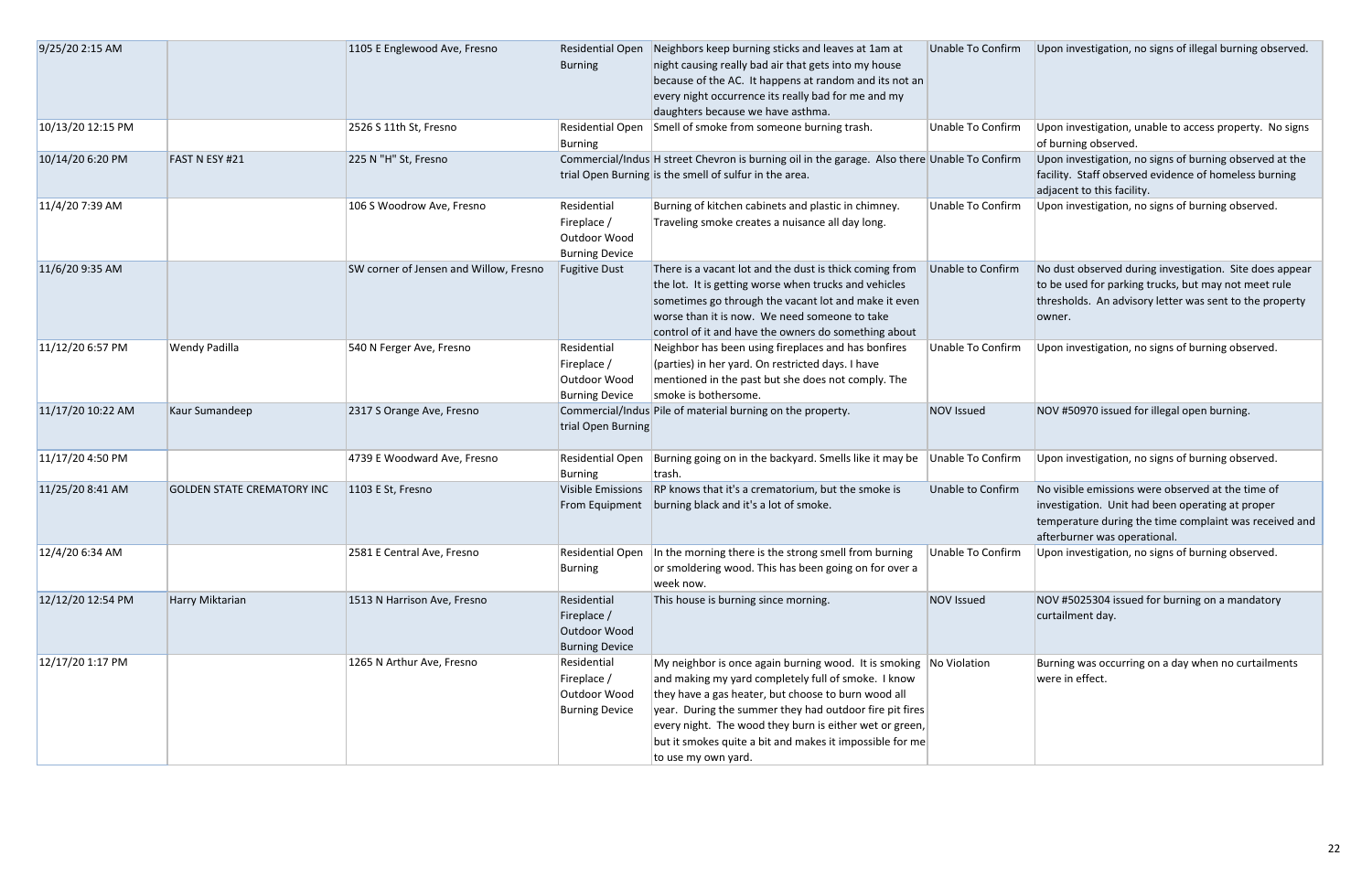| 12/19/20 7:02 AM  | City Of Fresno Or Cal Trans | Under The 41 Overpass At Broadway And<br>Monterey, Fresno | Residential Open<br>Burning                                         | There is a large homeless encampment behind our<br>building at 303 Broadway. They have open fires and<br>smoke most all the time. The area is a fire hazard.<br>Filthy mess with garbage and human feces. Rats<br>running around. There has to be disease there. The<br>place has to be cleaned out. The city cleaned it out<br>once but it's worse now than before. It's not safe to be<br>down there. Please help. | Referred To              | Complaint of burning and other health concerns with thi<br>homeless encampment were referred to the City of<br>Fresno and Fresno County Environmental Health.            |
|-------------------|-----------------------------|-----------------------------------------------------------|---------------------------------------------------------------------|----------------------------------------------------------------------------------------------------------------------------------------------------------------------------------------------------------------------------------------------------------------------------------------------------------------------------------------------------------------------------------------------------------------------|--------------------------|--------------------------------------------------------------------------------------------------------------------------------------------------------------------------|
| 12/24/20 9:15 AM  |                             | 1291 N Arthur Ave, Fresno                                 | Residential<br>Fireplace /<br>Outdoor Wood<br><b>Burning Device</b> | Complaints of a smoking chimney.                                                                                                                                                                                                                                                                                                                                                                                     | <b>Unable To Confirm</b> | Upon investigation, no signs of burning observed.                                                                                                                        |
| 12/24/20 9:17 AM  |                             | 1317 N Vagedes Ave, Fresno                                | Residential<br>Fireplace /<br>Outdoor Wood<br><b>Burning Device</b> | Complaints of a smoking chimney.                                                                                                                                                                                                                                                                                                                                                                                     | Unable To Confirm        | Upon investigation, no signs of burning observed.                                                                                                                        |
| 12/28/20 9:26 AM  | Irene Reneria               | 3414 W Whitesbridge Ave, Fresno                           | Residential Open<br><b>Burning</b>                                  | Burning automotive wiring and trash.                                                                                                                                                                                                                                                                                                                                                                                 | <b>NOV Issued</b>        | NOV #51154 issued for illegal burning in a burn barrel.                                                                                                                  |
| 12/29/20 10:36 AM |                             | SW corner of Cedar and McKinley, Fresno                   | Residential Open<br><b>Burning</b>                                  | Burning debris on a canal bank.                                                                                                                                                                                                                                                                                                                                                                                      | Unable To Confirm        | Upon investigation, no signs of burning observed.                                                                                                                        |
| 1/11/21 4:15 PM   |                             | 4176 E Washington Ave, Fresno                             | <b>Odor Nuisance</b>                                                | Person at this address is a mechanic, repairs cars then<br>paints them in the front yard. There is oil that runs<br>down into street. The property is filled with 4-5 cars<br>which leaves no parking available. Repairs go on all day<br>with noise creating a nuisance.                                                                                                                                            | Unable to Confirm        | Upon investigation, staff was unable to make contact wi<br>the resident of the property or confirm allegations.                                                          |
| 1/12/21 10:42 AM  |                             | 105 S Woodrow Ave, Fresno                                 | Residential<br>Fireplace /<br>Outdoor Wood<br><b>Burning Device</b> | Complaints of burning garbage and untreated wood in Unable to Confirm<br>the fireplace.                                                                                                                                                                                                                                                                                                                              |                          | Upon investigation, unable to confirm any burning.                                                                                                                       |
| $1/16/21$ 3:47 PM |                             | Olive and Palm, Fresno                                    | Residential Open<br><b>Burning</b>                                  | There is strong smoke odor around Olive and Palm<br>area. Not sure what is going on.                                                                                                                                                                                                                                                                                                                                 | Unable to Confirm        | Staff conducted surveillance in the area and did not<br>observe any violations. Smoke was observed near a foo<br>truck parked near the intersection.                     |
| 1/17/21 2:59 PM   | <b>David Purves</b>         | 811 E Dennett Ave, Fresno                                 | Residential Open<br><b>Burning</b>                                  | Resident is burning something in his backyard still. The No Violation<br>smoke is toxic. Upon further inspection it looks like<br>he's maybe making moonshine. He's definitely burning<br>wood during a no burn day.                                                                                                                                                                                                 |                          | Residents were cooking ribs in a smoker in the backyard                                                                                                                  |
| 1/17/21 3:19 PM   | David Purvis                | 811 E Dennett Ave, Fresno                                 | Residential Open<br><b>Burning</b>                                  | Neighbor has been burning all day. Smoke is going<br>everywhere. Into my ac/heater unit and then into my<br>apt. The guy has no consideration for others. Please<br>help.                                                                                                                                                                                                                                            | No Violation             | Residents were cooking ribs in a smoker in the backyard                                                                                                                  |
| 1/25/21 8:02 AM   |                             | 267 N Fulton St, Fresno                                   | <b>Fugitive Dust</b>                                                | Complaints of using a blower which is causing large<br>amounts of dust.                                                                                                                                                                                                                                                                                                                                              | Unable to Confirm        | Conditions were wet outside. No dust emissions could b<br>confirmed.                                                                                                     |
| $1/27/217:46$ AM  |                             | 267 N Fulton St, Fresno                                   | <b>Fugitive Dust</b>                                                | Complaints of using a leaf blower.                                                                                                                                                                                                                                                                                                                                                                                   | No Violation             | Conditions were wet outside. Dust was not the primary<br>reason for the complaint. RP was complaining about the<br>noise which is not under the District's jurisdiction. |
| 1/30/21 10:06 PM  |                             | 2890 Huntington Blvd, Fresno                              | Residential<br>Fireplace /<br>Outdoor Wood<br><b>Burning Device</b> | Odor of a smoking chimney. Not sure exact complex<br>but located close to the southwest corner of the<br>complex.                                                                                                                                                                                                                                                                                                    | Unable to Confirm        | Upon investigation, no smoke was observed from any of<br>the units at this address.                                                                                      |

| Referred To       | Complaint of burning and other health concerns with this<br>homeless encampment were referred to the City of<br>Fresno and Fresno County Environmental Health.           |
|-------------------|--------------------------------------------------------------------------------------------------------------------------------------------------------------------------|
| Unable To Confirm | Upon investigation, no signs of burning observed.                                                                                                                        |
| Unable To Confirm | Upon investigation, no signs of burning observed.                                                                                                                        |
| <b>NOV Issued</b> | NOV #51154 issued for illegal burning in a burn barrel.                                                                                                                  |
| Unable To Confirm | Upon investigation, no signs of burning observed.                                                                                                                        |
| Unable to Confirm | Upon investigation, staff was unable to make contact with<br>the resident of the property or confirm allegations.                                                        |
| Unable to Confirm | Upon investigation, unable to confirm any burning.                                                                                                                       |
| Unable to Confirm | Staff conducted surveillance in the area and did not<br>observe any violations. Smoke was observed near a food<br>truck parked near the intersection.                    |
| No Violation      | Residents were cooking ribs in a smoker in the backyard.                                                                                                                 |
| No Violation      | Residents were cooking ribs in a smoker in the backyard.                                                                                                                 |
| Unable to Confirm | Conditions were wet outside. No dust emissions could be<br>confirmed.                                                                                                    |
| No Violation      | Conditions were wet outside. Dust was not the primary<br>reason for the complaint. RP was complaining about the<br>noise which is not under the District's jurisdiction. |
| Unable to Confirm | Upon investigation, no smoke was observed from any of<br>the units at this address.                                                                                      |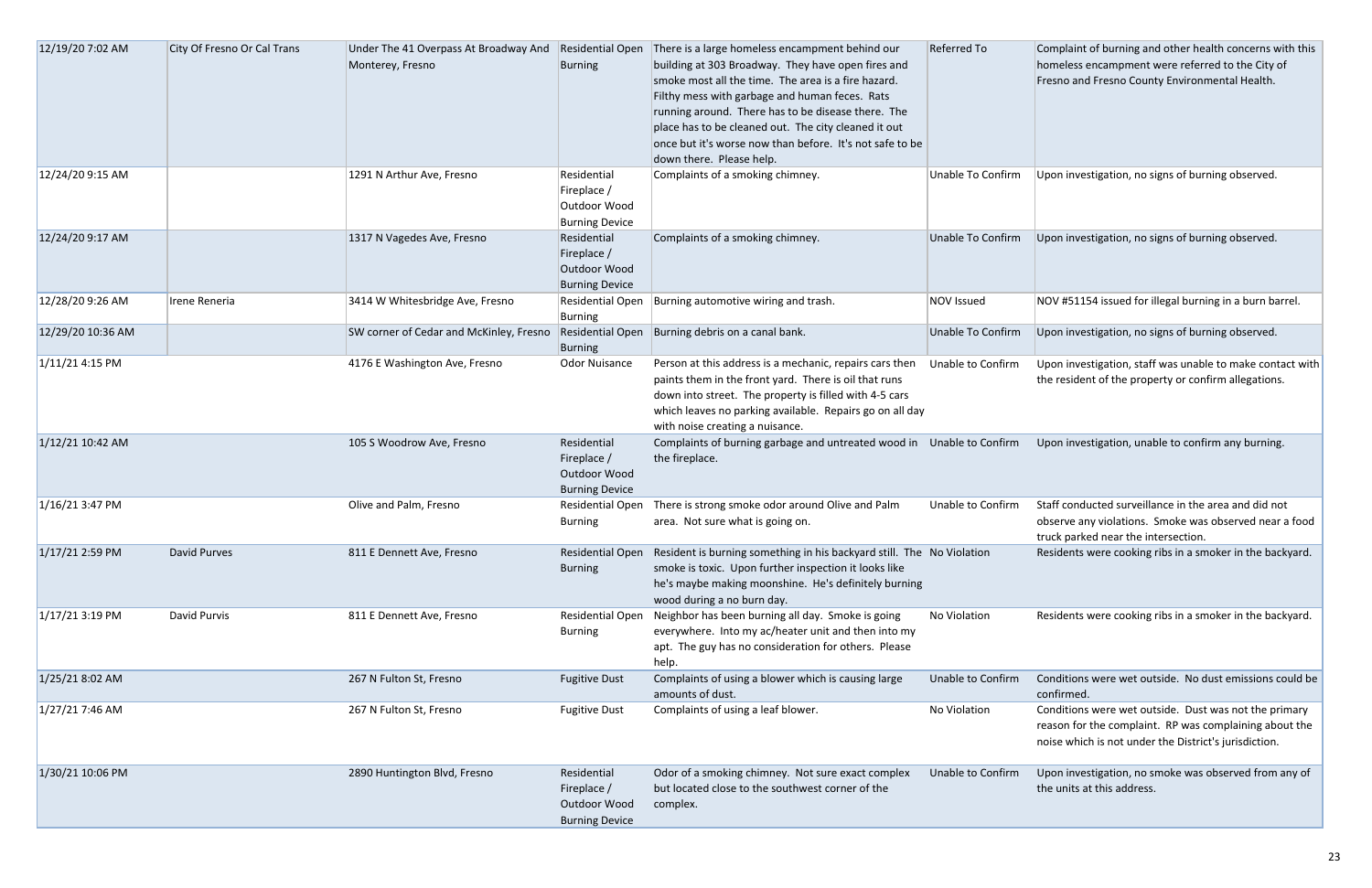| 2/3/21 9:16 AM   | <b>GOLDEN STATE CREMATORY INC</b> | 1103 E St, Fresno                                         | From Equipment                                                      | Visible Emissions Crematory has black smoke spewing out.                                                                                                                                                                                                                                                                                                                                                                                                                                                              | Unable to Confirm | Staff arrived and observed the unit while in operation,<br>however no visible emissions were observed. Equipment<br>appeared to be operating properly.                                                                                 |
|------------------|-----------------------------------|-----------------------------------------------------------|---------------------------------------------------------------------|-----------------------------------------------------------------------------------------------------------------------------------------------------------------------------------------------------------------------------------------------------------------------------------------------------------------------------------------------------------------------------------------------------------------------------------------------------------------------------------------------------------------------|-------------------|----------------------------------------------------------------------------------------------------------------------------------------------------------------------------------------------------------------------------------------|
| 2/8/21 9:10 AM   |                                   | 3226 E Hedges Ave, Fresno                                 | Other                                                               | Use of 2 generators between the hours of 8pm to 4am Unable to Confirm<br>is causing a nuisance. There may not be any power to<br>the house.                                                                                                                                                                                                                                                                                                                                                                           |                   | Upon investigation, staff was unable to confirm the<br>presence of any generators at the complaint address.<br>Property owner was contacted and made aware of<br>District rules. Staff also notified code enforcement of<br>complaint. |
| 2/21/21 2:08 PM  |                                   | 3800 Block of E Laurite Ave, Fresno                       | Residential Open<br>Burning                                         | They are burning in the backyard again.                                                                                                                                                                                                                                                                                                                                                                                                                                                                               | Unable to Confirm | Upon investigation, inspector observed faint smell of<br>smoke in area, but was unable to see visible smoke or<br>determine the source.                                                                                                |
| 2/22/21 1:26 AM  |                                   | 1026 S Cedar Ave, Fresno                                  | Residential Open<br><b>Burning</b>                                  | They are burning right now in the back. A lot of smoke Unable to Confirm<br>coming out by the garage area.                                                                                                                                                                                                                                                                                                                                                                                                            |                   | Upon investigation, unable to confirm any burning.                                                                                                                                                                                     |
| 2/25/21 10:22 AM | <b>Bee Xiong</b>                  | Corner of Annadale and Martin Luther<br>King Blvd, Fresno | <b>Burning</b>                                                      | Agricultural Open Unauthorized ag burn                                                                                                                                                                                                                                                                                                                                                                                                                                                                                | Confirmed         | Inspector met with the property owner and found the<br>burn was caused by squatters on the property. Owner<br>had a roll off bin on site to clean up debris and contacted<br>city about the squatters. No enforcement taken.           |
| 3/3/21 9:19 AM   |                                   | 1247 N Wishon Ave, Fresno                                 | <b>Odor Nuisance</b>                                                | Smells like dead animals.                                                                                                                                                                                                                                                                                                                                                                                                                                                                                             | Unable to Confirm | Upon investigation, staff was unable to detect any odors<br>in the area of the complaint.                                                                                                                                              |
| 3/4/21 11:49 AM  | <b>RDM Body Shop</b>              | 108 N H St, Fresno                                        | Other                                                               | Business is painting multiple vehicles daily.I have<br>reported this several times but met with negative<br>results. Business is using J&A Auto Repair as business<br>permit.                                                                                                                                                                                                                                                                                                                                         | No Violation      | Facility painting records show that they only paint small<br>spot jobs and are not exceeding permit thresholds. No<br>overspray was observed on any of the vehicles in the lot.                                                        |
| 3/8/21 1:31 PM   | <b>RDM Body Shop</b>              | 108 N H St, Fresno                                        | <b>Odor Nuisance</b>                                                | Odor                                                                                                                                                                                                                                                                                                                                                                                                                                                                                                                  | Unable To Confirm | Facility painting records show that they only paint small<br>spot jobs and are not exceeding permit thresholds. No<br>overspray was observed on any of the vehicles in the lot.                                                        |
| 3/15/21 5:59 PM  |                                   | 2567 S Lotus Ave, Fresno                                  | <b>Residential Open</b><br><b>Burning</b>                           | The neighbor keeps burning fires in the back yard. He<br>has a guy living in his back yard in a trailer. Its illegal to<br>be doing such a thing. The residue from the fire its all in<br>the air I can clearly see it on my camera. Someone<br>needs to speak to the owner this started last year and<br>summer is approaching. Its getting into our central<br>heat and entering through our house. Can you please<br>do something about the matter the smoke is to strong.<br>The owner goes by the name of Maine. | Unable to Confirm | Upon investigation, unable to confirm any burning.                                                                                                                                                                                     |
| 3/16/21 3:06 PM  |                                   | 4672 E Tulare St, Fresno                                  | Residential<br>Fireplace /<br>Outdoor Wood<br><b>Burning Device</b> | Fireplace use - smells like plastic and trash. A tree<br>across the street was cut down, person is using wood<br>to burn in fireplace.                                                                                                                                                                                                                                                                                                                                                                                | No Violation      | Unable to confirm prohibited materials being burned in<br>the fireplace. No fireplace burning curtailments in effect<br>from March through October.                                                                                    |
| 3/17/21 9:42 AM  | <b>Eduardo Ruiz</b>               | 2004 E Clay Ave, Fresno                                   | <b>Residential Open</b><br><b>Burning</b>                           | Complaints of burning in a white tub, outside. It's<br>unknown what they're burning in the tub.                                                                                                                                                                                                                                                                                                                                                                                                                       | No Violation      | Staff observed from a distance what looked like a piece of<br>clean lumber that had been burned in an outdoor firepit.<br>Did not occur during winter wood-burning curtailment<br>season.                                              |
| 3/23/21 7:38 AM  |                                   | 637 S Plumas St, Fresno                                   | Asbestos                                                            | Complaints of starting a demo without notification.                                                                                                                                                                                                                                                                                                                                                                                                                                                                   | No Violation      | Contractor knocked down a structurally unsafe building<br>that had burned with District permission and conducted a<br>full survey before continuing work.                                                                              |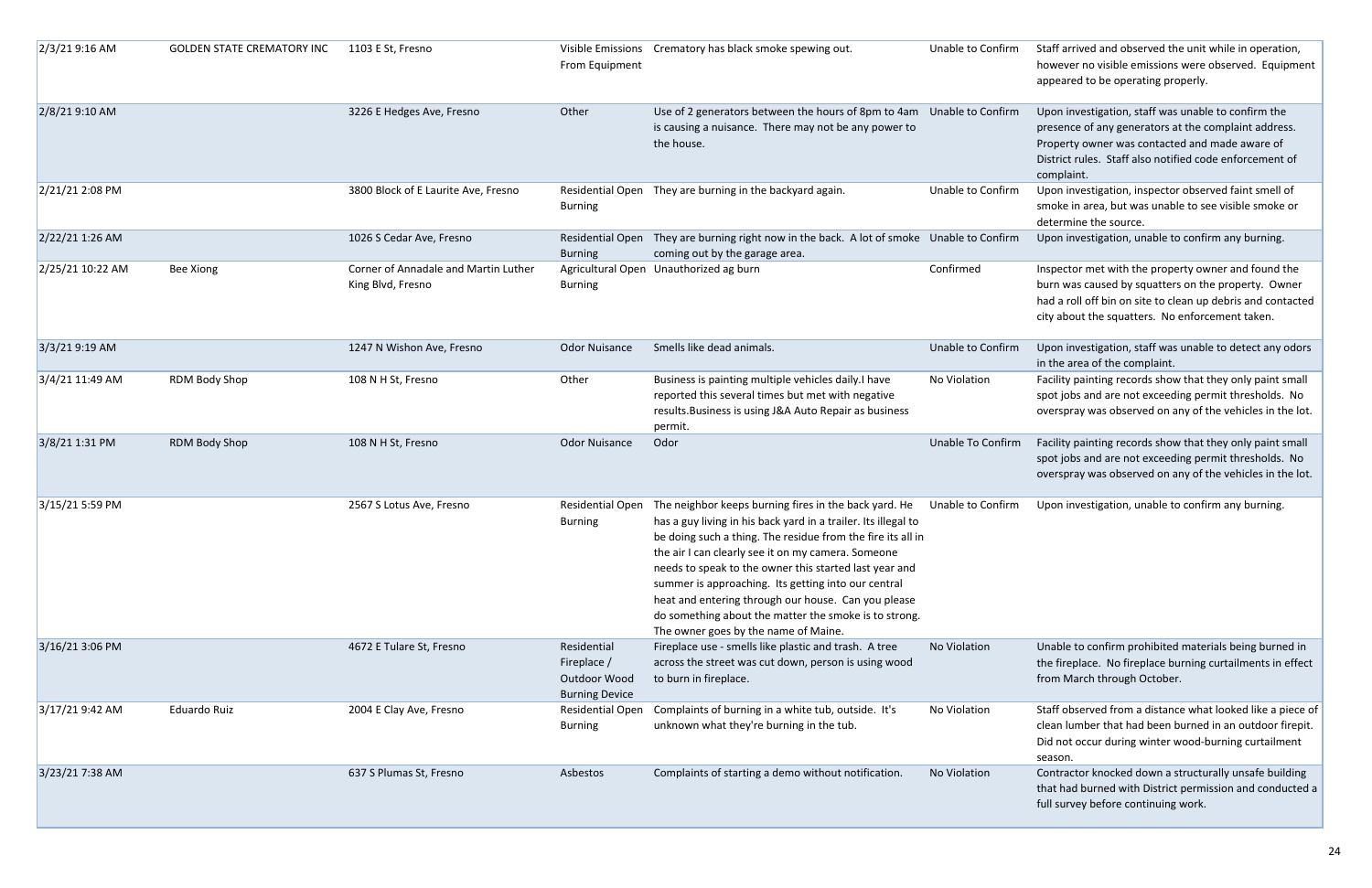| 3/27/21 8:55 AM  | Mrs. Uselton                      | 921 N Vagedes Ave, Fresno                  | Residential Open<br><b>Burning</b>        | Resident burns tree cuttings and wood at 3 times a<br>month.                                                                                                                                                                                                                      | <b>Unable to Confirm</b> | No evidence of illegal burning was observed. Resident<br>had a couple grills they occasionally use for BBQing.                                                                                                                             |
|------------------|-----------------------------------|--------------------------------------------|-------------------------------------------|-----------------------------------------------------------------------------------------------------------------------------------------------------------------------------------------------------------------------------------------------------------------------------------|--------------------------|--------------------------------------------------------------------------------------------------------------------------------------------------------------------------------------------------------------------------------------------|
| 4/11/21 12:57 AM |                                   | 601 N 4Th St, Fresno                       | <b>Residential Open</b><br><b>Burning</b> | Our neighbors are constantly burning wood or trash<br>several times week, causing out air to smell terrible or<br>feel humid. I've included a photo to show what they<br>use to burn with.                                                                                        | No Violation             | Residents had a built-in wood burning oven in the<br>backyard they use for cooking food.                                                                                                                                                   |
| 4/19/21 2:30 PM  | <b>GOLDEN STATE CREMATORY INC</b> | 1103 E St, Fresno                          | From Equipment                            | Visible Emissions Resident's are worried that the smoke that comes from Unable To Confirm<br>the Cremation Society, could be a health risk. Black<br>smoke has been spotted coming from building.                                                                                 |                          | Upon investigation, no visible smoke was observed.<br>Records indicate only one charge was burned on the day<br>of the complaint.                                                                                                          |
| 4/19/21 4:28 PM  | VITRO FLAT GLASS LLC              | 3333 S Peach Ave, Fresno                   | From Equipment                            | Visible Emissions Complaints of dark smoke coming from or around the<br>location listed. Unsure what company is burning. It<br>starts around 10pm, 11pm, 12 and 1am.                                                                                                              | No Violation             | Upon investigation, no signs of smoke were observed in<br>the area. Vitro glass had been operating under a variance<br>to do annual maintenance on their electrostatic<br>precipitator at the time emissions were observed.                |
| 4/20/21 12:30 PM | VITRO FLAT GLASS LLC              | 3333 S Peach Ave, Fresno                   |                                           | Visible Emissions Complaint of dark smoke with an odor, coming from<br>From Equipment the warehouse on Wawona Ave. Later determined that<br>the smoke seen was coming from the stack at Vitro<br>Glass, located behind the warehouse.                                             | No Violation             | Upon investigation, unable to confirm any signs of<br>burning at the warehouse. Vitro glass had been operating<br>under a variance to do annual maintenance on their<br>electrostatic precipitator at the time emissions were<br>observed. |
| 4/30/21 12:11 PM |                                   | 921 N Vagedes Ave, Fresno                  | <b>Residential Open</b><br><b>Burning</b> | Complaints of burning wood and yard clippings in a<br>BBQ pit.                                                                                                                                                                                                                    | No Violation             | Residents were cooking food in a BBQ in the backyard.                                                                                                                                                                                      |
| 5/3/21 10:00 AM  | VITRO FLAT GLASS LLC              | 3333 S Peach Ave, Fresno                   | Visible Emissions<br>From Equipment       | Smoke/fumes coming from Vitro Glass.                                                                                                                                                                                                                                              | Unable to Confirm        | Upon investigation, no visible emissions or odors were<br>observed from either stack at the facility or in the<br>surrounding area.                                                                                                        |
| 5/6/21 11:33 AM  | <b>Cencal Builders</b>            | Maple Between Hamilton & Church,<br>Fresno | <b>Fugitive Dust</b>                      | Complaints of not using a water truck to keep the dust Unable to Confirm<br>down.                                                                                                                                                                                                 |                          | Contractor was building pads for duplexes on the<br>property. Staff observed a water truck was applying<br>water and a street sweeper was actively cleaning Maple<br>Ave during the investigation.                                         |
| 5/7/21 8:10 AM   | Southwest Traders                 | 324 N Fruit Ave, Fresno                    | <b>Fugitive Dust</b>                      | This is a complaint about Southwest Traders. They are<br>using a dirt field for trucks, the trucks make dust, they<br>never water                                                                                                                                                 | Unable to Confirm        | No fugitive dust emissions were observed in the area. The<br>dirt area where the trucks were parked appeared to be<br>sufficiently stabilized. Number of vehicle trips per day is<br>below rule thresholds.                                |
| 5/7/21 9:30 AM   |                                   | 3226 E Hedges Ave, Fresno                  | <b>Odor Nuisance</b>                      | Bod odors and noise are coming from generators being Unable to Confirm<br>operated in the backyard                                                                                                                                                                                |                          | Unable to gain access to the backyard to inspect<br>generators, but believed to be small units not subject to<br>District rules or permitting. Contacted Fresno Code<br>Enforcement about the complaint.                                   |
| 5/10/21 8:45 PM  | Ynanet Lopez                      | 105 E Hedges Ave, Fresno                   | Residential Open<br><b>Burning</b>        | At this residence, they burn almost on a daily basis in<br>the evening hours. It creates a lot of smoke and a very<br>bad smell. They will burn for more than 1 hour at times.                                                                                                    | <b>NOV Issued</b>        | During investigation, inspector found evidence of open<br>burning of wood in the backyard. NOV #5026404 was<br>issued.                                                                                                                     |
| 5/12/21 7:35 AM  | <b>Southwest Traders</b>          | 324 N Fruit Ave, Fresno                    | <b>Fugitive Dust</b>                      | The delivery trucks for facility on Napa and Fruit are<br>using this empty lot on SW Napa and Fruit and creating<br>a lots of dust. Also complained last week, but it is still<br>going on.                                                                                       | <b>Unable to Confirm</b> | No fugitive dust emissions were observed in the area. The<br>dirt area where the trucks were parked appeared to be<br>sufficiently stabilized. Number of vehicle trips per day is<br>below rule thresholds.                                |
| 5/13/21 11:41 AM | RDM Body Shop                     | 108 N H St, Fresno                         | Other                                     | RP believes the spray painting business connected to<br>J&A Automotive Auto Repair Shop doesn't have a<br>license to paint. There's a lot of over spray from the<br>business as well. Paints mininum of 1 car a day. Doesn't<br>have spray booth. Painters paint outside as well. | <b>Unable to Confirm</b> | Facility painting records show that they only paint small<br>spot jobs and are not exceeding permit thresholds. No<br>overspray was observed on any of the vehicles in the lot.                                                            |
| 5/18/21 8:58 AM  |                                   | 4450 E Belmont Ave, Fresno                 | <b>Odor Nuisance</b>                      | Refrigerated trailer has been parked in front of store.<br>Can hear it running, visible emissions. There is no truck<br>attached to trailer.                                                                                                                                      | Unable to Confirm        | Staff was unable to locate any refrigerated trailers parked<br>in the area around this address.                                                                                                                                            |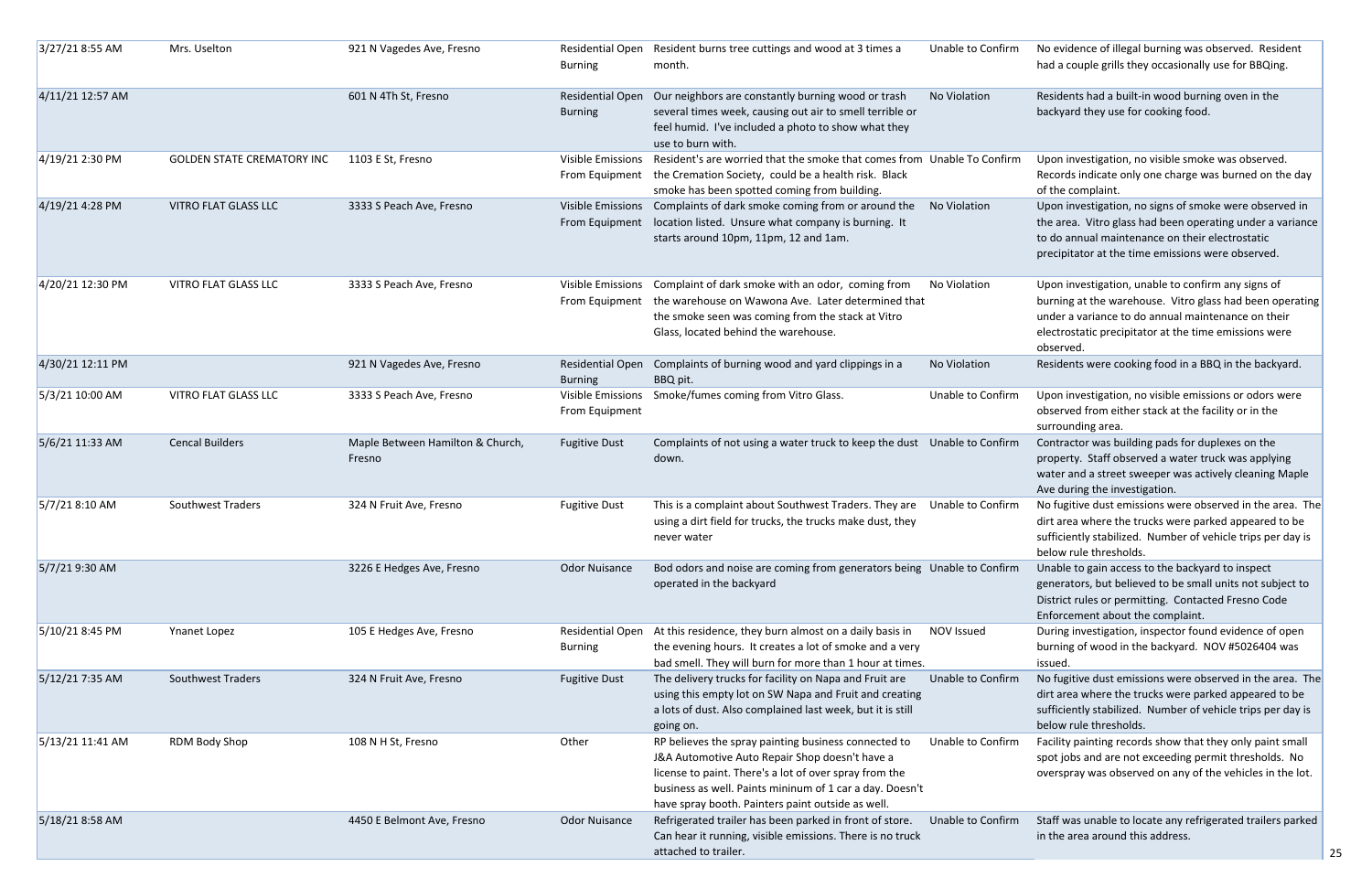| 5/20/21 2:20 PM  | LEH-BON PROPERTIES                    | SW corner of Willow Ave & Jensen Ave,<br>Fresno | <b>Fugitive Dust</b>               | Complaint of fugitive dust coming from a lot due to<br>vehicles driving through it.                                                                                                                                                                                                                                                                   | Unable To Confirm        | No dust observed during investigation. Site does appear<br>to be used for parking trucks, but may not meet rule<br>thresholds. An advisory letter was sent to the property<br>owner.              |
|------------------|---------------------------------------|-------------------------------------------------|------------------------------------|-------------------------------------------------------------------------------------------------------------------------------------------------------------------------------------------------------------------------------------------------------------------------------------------------------------------------------------------------------|--------------------------|---------------------------------------------------------------------------------------------------------------------------------------------------------------------------------------------------|
| 5/26/21 9:20 PM  |                                       | 105 E Hedges Ave, Fresno                        | Residential Open<br><b>Burning</b> | Burning almost daily. Not sure what they are burning.<br>Burns for more than 1 hour. Smells bad. Cause<br>headache and trouble breathing when they burn. Other<br>neighbor has health issues.                                                                                                                                                         | No Violation             | Residents have a smoker they use for cooking meat and<br>have been using it.                                                                                                                      |
| 5/28/21 8:10 AM  | <b>Calaveras Materials</b>            | 410 N Thorne Ave, Fresno                        | <b>Fugitive Dust</b>               | Calaveras Materials has a lot of cement dust in the<br>yard. Large trucks and vehicle traffic continuously kick<br>up dust in the air. There is always cement dust<br>everywhere and the facility does nothing to clean it up.                                                                                                                        | Unable To Confirm        | Upon investigation, staff conducted a full facility<br>inspection and did not document any violations. Some<br>minor dust emissions were observed, but were within ru<br>limits.                  |
| 6/6/21 8:53 PM   | Mrs. Uselton                          | 921 N Vagedes Ave, Fresno                       | Residential Open<br><b>Burning</b> | Residents at this address burning in their backyard.<br>They also burnt yesterday from 8pm to 11pm. All their<br>smoke is coming to my house. They are not burning<br>clean wood because it smells really bad.                                                                                                                                        | <b>Unable To Confirm</b> | Access to backyard was denied. Resident claimed they<br>were BBQing. Previous inspections of the backyard foun<br>clean wood used for BBQing.                                                     |
| 6/9/21 9:35 AM   | Edward Hau Liu and Phansu Gip<br>Anna | SW corner of Willow Ave & Jensen Ave,<br>Fresno | <b>Fugitive Dust</b>               | Dust complaint; getting everywhere on neighboring<br>properties. No water trucks present.                                                                                                                                                                                                                                                             | Unable To Confirm        | No wind blown dust was observed during investigation,<br>any vehicles on the unpaved lot. An advisory letter was<br>sent to the owner.                                                            |
| 6/10/21 2:54 PM  |                                       | 4776 E Lowe Ave, Fresno                         | Residential Open<br><b>Burning</b> | Resident at the address above burns almost everyday.<br>The other day, it smelled like rubber being burned and<br>the smoke is either blue or white when he burns. RP<br>mentioned the resident usually burns from 5 p.m.-8<br>p.m. almost everyday, but every other day for sure. RP<br>unsure of what is being burned, but resident burns<br>often. | No Violation             | Staff met with the resident and inspected the backyard.<br>Resident does welding in the backyard and was welding<br>BBQ during our visit. Welding activities are not regulate<br>by the District. |
| 6/11/21 11:34 AM |                                       | SW corner of Willow Ave & Jensen Ave,<br>Fresno | <b>Fugitive Dust</b>               | Dirt lot that is creating lots of dust. RP is reports there Unable To Confirm<br>has been no dust control done for this lot and the dust<br>is causing a nuisance.                                                                                                                                                                                    |                          | No wind blown dust was observed during investigation,<br>any vehicles on the unpaved lot.                                                                                                         |
| 6/12/21 4:18 PM  |                                       | 4776 E Lowe Ave, Fresno                         | Residential Open<br><b>Burning</b> | Burning in the backyard.                                                                                                                                                                                                                                                                                                                              | No Violation             | Upon investigation, residents were having a party in the<br>backyard and cooking food in a BBQ.                                                                                                   |
| 6/16/21 11:41 AM |                                       | Palm Ave between Olive and McKinley,<br>Fresno  | Residential Open<br><b>Burning</b> | <b>Illegal burning</b>                                                                                                                                                                                                                                                                                                                                | Unable to Confirm        | No exact location given. Upon investigation, no signs of<br>illegal burning were observed in the area.                                                                                            |
| 6/28/21 4:09 PM  | <b>LEH-BON PROPERTIES</b>             | SW corner of Willow Ave & Jensen Ave,<br>Fresno | <b>Fugitive Dust</b>               | Diesel trucks park in vacant lot and dust blows when<br>they drive through the lot. Dust is getting worse from 3<br>weeks ago. Dust blows all over cars in the area.                                                                                                                                                                                  | Unable to Confirm        | Three trucks were observed parked on the lot, but no du<br>was observed.                                                                                                                          |

| Unable To Confirm | No dust observed during investigation. Site does appear<br>to be used for parking trucks, but may not meet rule<br>thresholds. An advisory letter was sent to the property<br>owner.                 |
|-------------------|------------------------------------------------------------------------------------------------------------------------------------------------------------------------------------------------------|
| No Violation      | Residents have a smoker they use for cooking meat and<br>have been using it.                                                                                                                         |
| Unable To Confirm | Upon investigation, staff conducted a full facility<br>inspection and did not document any violations. Some<br>minor dust emissions were observed, but were within rule<br>limits.                   |
| Unable To Confirm | Access to backyard was denied. Resident claimed they<br>were BBQing. Previous inspections of the backyard found<br>clean wood used for BBQing.                                                       |
| Unable To Confirm | No wind blown dust was observed during investigation, or<br>any vehicles on the unpaved lot. An advisory letter was<br>sent to the owner.                                                            |
| No Violation      | Staff met with the resident and inspected the backyard.<br>Resident does welding in the backyard and was welding a<br>BBQ during our visit. Welding activities are not regulated<br>by the District. |
| Unable To Confirm | No wind blown dust was observed during investigation, or<br>any vehicles on the unpaved lot.                                                                                                         |
| No Violation      | Upon investigation, residents were having a party in the<br>backyard and cooking food in a BBQ.                                                                                                      |
| Unable to Confirm | No exact location given. Upon investigation, no signs of<br>illegal burning were observed in the area.                                                                                               |
| Unable to Confirm | Three trucks were observed parked on the lot, but no dust<br>was observed.                                                                                                                           |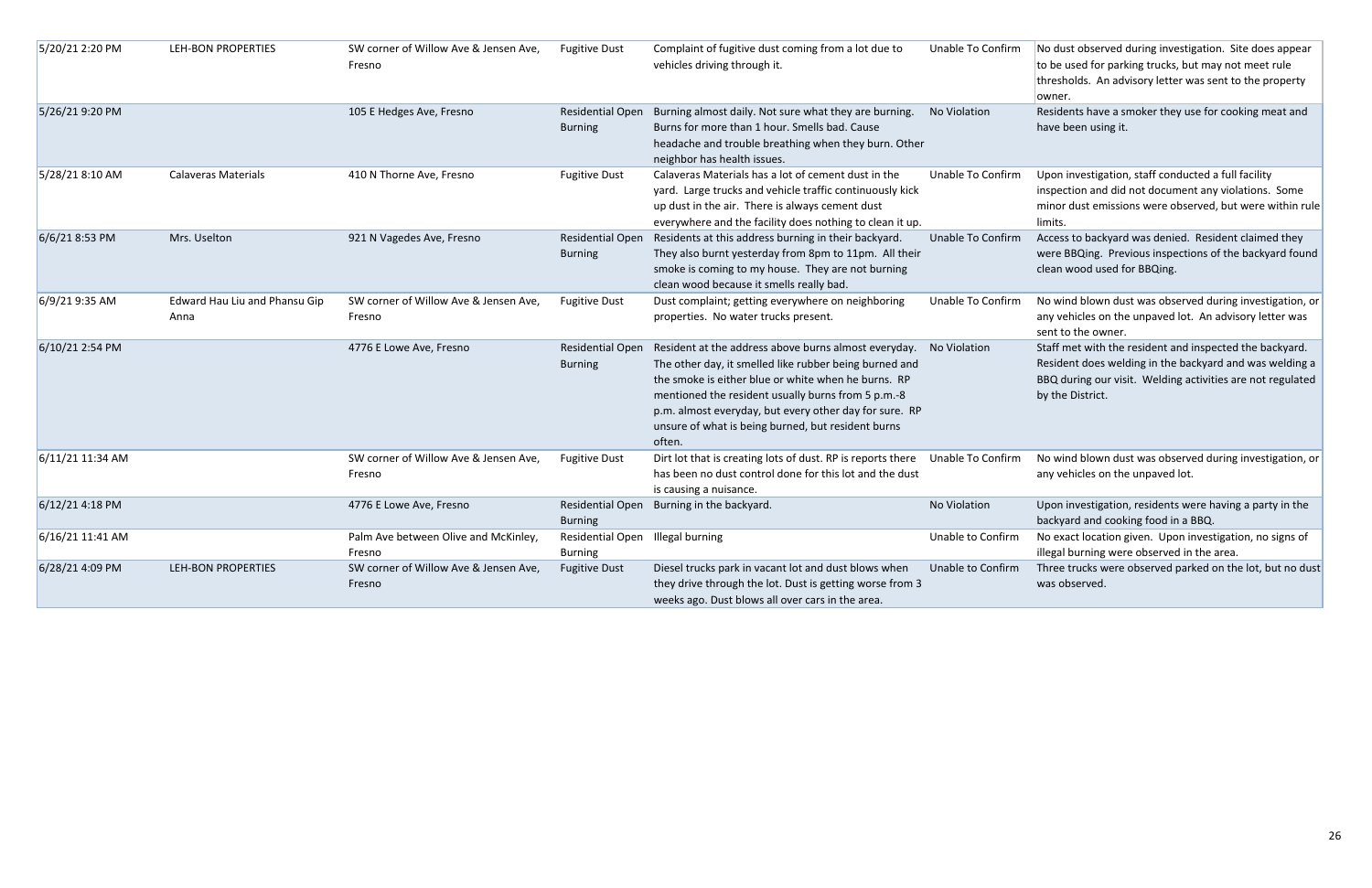#### **Enforcement Plan**  Summary of Violations Found

The District implements a robust enforcement program that includes regular inspections of facilities with District permits as well as other potential sources of air contaminants. In the South Central Fresno CERP, the District committed to further enhancing its enforcement efforts in a few areas of concern to the community. Over the first year of implementation, District compliance staff have completed numerous hours of additional surveillance in the South Central Fresno Community for open burning violations, fireplace violations, and idling diesel truck violations, in addition to conducting more frequent inspections at facilities with recent emissions violations and dust generating sites.

When a violation of a District rule or other air pollution regulation is discovered during an inspection, complaint investigation, or through surveillance activities, the violation is documented through the issuance of a formal notice to the owner or operator, and depending on the nature of the violation, may be subject to substantial monetary penalties. The following is a summary of all violation notices issued from July 2020 to June 2021 for violations of District Rules or other State air pollution control regulations within the South Central Fresno Community. These include violations at permitted facilities as well as other non-permitted facilities and private residences. A previous list of violations can be found in [Appendix F](http://community.valleyair.org/media/1507/12-scfresno_appf_enforcementplan.pdf) of the South Central Fresno CERP and in the 2020 annual report.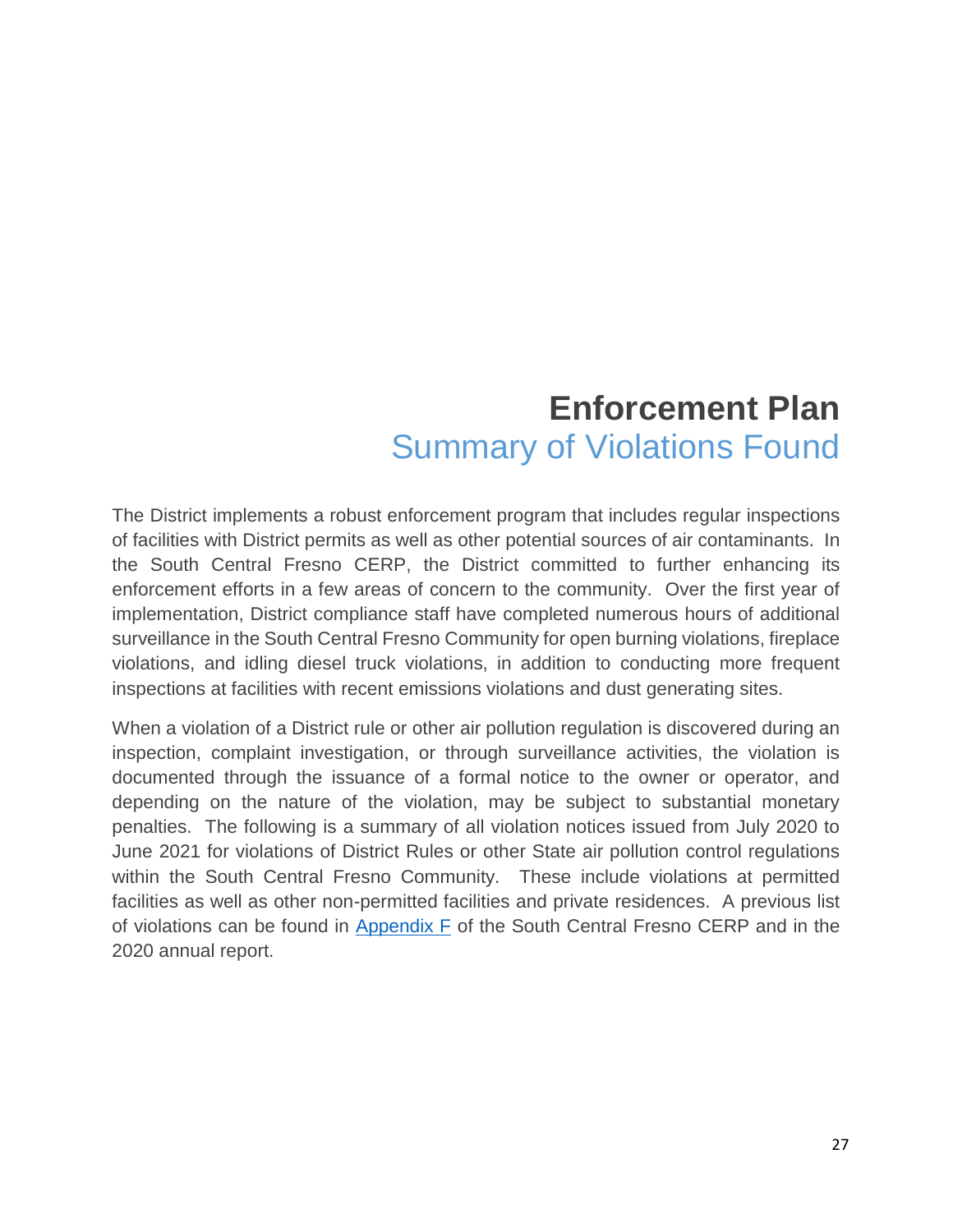| <b>Date</b>   | <b>Type</b> | <b>Violation #</b> | <b>Issued To</b>                                     | <b>Facility ID</b> | <b>Property Address</b>                    | <b>Description</b>                                                                                                                                                                                                                                                                                                                                                                           | <b>Rules</b>                                                                                                                                          |
|---------------|-------------|--------------------|------------------------------------------------------|--------------------|--------------------------------------------|----------------------------------------------------------------------------------------------------------------------------------------------------------------------------------------------------------------------------------------------------------------------------------------------------------------------------------------------------------------------------------------------|-------------------------------------------------------------------------------------------------------------------------------------------------------|
| 7/1/2020      | <b>NOV</b>  | 5024309            | Vitro Flat Glass LLC                                 | $C-948$            | 3333 S Peach Ave, Fresno                   | Failure to comply with condition #34 of Permit to Operate C-948-11-18.<br>Failure to maintain the CEMS.                                                                                                                                                                                                                                                                                      | 2070 (Standards for Granting Applications),<br>4354 (Glass Melting Furnaces)                                                                          |
| 7/6/2020      | <b>NOV</b>  | 5024327            | Kao Chang as an agent of<br><b>Banks and Company</b> |                    | 4594 E Belmont Ave, Fresno                 | Failure to comply with the 24-hour notification requirement.                                                                                                                                                                                                                                                                                                                                 | 1177 (Gasoline Dispensing Facility Tester Certification)                                                                                              |
| 7/13/2020     | <b>NOV</b>  | 5024366            | Kroeker, Inc.                                        | $C-3216$           | 4627 S Chestnut Ave, Fresno                | (1) Source failed to replace Tier 1 engine with a Tier 4 engine by<br>8/1/2017, per PTO -9-0, Condition #1; (2) PTO-9-0, condition #12,<br>exceeded the quantity of wood waste processed through the grinding<br>operation limit of 26.3 tons (equivalent to 200 cubic yards) in any one<br>day; and (3) exceeded the 917 tons limit (equivalent to 6,975 cubic yards)<br>per calendar year. | 2070 (Standards for Granting Applications),<br>2201 (New and Modified Stationary Source Review Rule),<br>4702 (Internal Combustion Engines - Phase 2) |
| 8/6/2020      | <b>NTC</b>  | 5009566            | SFPP, L.P.                                           | $C-1077$           | 4149 S Maple Ave, Fresno                   | Failure to seek certification of the bulk terminal vapor recovery system<br>from the Air Resources Board.                                                                                                                                                                                                                                                                                    | 41954(f) (ARB Shall Certify Vapor Recovery Systems)                                                                                                   |
| 8/7/2020      | NOV         | 46997              | Robin Hernandez                                      |                    | 4758 E Platt Ave, Fresno                   | Open burning of prohibited materials                                                                                                                                                                                                                                                                                                                                                         | 4103 (Open Burning)                                                                                                                                   |
| 8/10/2020     | <b>NOV</b>  | 5024496            | <b>Liftco Caps Sandblasting</b>                      | $C-782$            | 4460 S Chestnut Ave, Fresno                | VOC content of solvents used exceeded 25 g/L.                                                                                                                                                                                                                                                                                                                                                | 2070 (Standards for Granting Applications),<br>4603 (Surface Coating of Metal Parts and Products)                                                     |
| 8/11/2020     | <b>NOV</b>  | 5024504            | Hertz Equipment Rental<br>Corp                       | $C-7174$           | 3057 S Golden State Frontage<br>Rd, Fresno | Failure to conduct and pass the required gasoline vapor recovery<br>performance test.                                                                                                                                                                                                                                                                                                        | 2070 (Standards for Granting Applications),<br>4622 (Gasoline Transfer into Motor Vehicle Fuel Tanks)                                                 |
| 8/11/2020     | <b>NOV</b>  | 5024510            | SFPP, L.P.                                           | $C-1077$           | 4149 S Maple Ave, Fresno                   | Operating contrary to Permit to Operate C-1077-0-4 condition # 5 and C-<br>1077-19-6 condition #16. Ladder seal had a 1" gap.                                                                                                                                                                                                                                                                | 2070 (Standards for Granting Applications),<br>2520 (Federally Mandated Operating Permits)                                                            |
| 9/1/2020      | <b>NTC</b>  | 5009584            | Malaga Power, LLC                                    | $C-4305$           | 2611 E North Ave, Fresno                   | Operating contrary to Permit to Operate C-4305-0-1 condition # 5 & 10.<br>Facility listed the incorrect Report of Required Monitoring period for<br>reporting period 4/1/19-9/30/19.                                                                                                                                                                                                         | 2010 (Permits Required),<br>2070 (Standards for Granting Applications)                                                                                |
| 9/3/2020      | <b>NOV</b>  | 5024588            | Vitro Flat Glass LLC                                 | $C-948$            | 3333 S Peach Ave, Fresno                   | Failure to obtain an Authority to Construct prior to bringing an engine<br>onsite and operating it.                                                                                                                                                                                                                                                                                          | 2010 (Permits Required)                                                                                                                               |
| 9/14/2020 NOV |             | 5024619            | <b>Frank Ruiz Avionics</b>                           | $C-517$            | 970 W Chandler Field, Fresno               | Failure to conduct and pass required vapor recovery performance testing<br>within 30 days of compliance anniversary date.                                                                                                                                                                                                                                                                    | 2070 (Standards for Granting Applications),<br>4621 (Gasoline Transfer into Stationary Storage Containers,<br>Delivery Vessels, and Bulk Plants)      |
| 9/15/2020 NOV |             | 51103              | LG Pallet Services, Inc                              | $C-7441$           | 3210 S East Ave, Fresno                    | (1) Failure to equip the stenciling spray booth with a pressure gauge. (2)<br>Failure to maintain differential pressure records for the stenciling spray<br>booth.                                                                                                                                                                                                                           | 2070 (Standards for Granting Applications)                                                                                                            |
| 9/16/2020 NTC |             | 5009590            | Rio Bravo-Fresno                                     | $C-1820$           | 3350 S Willow Ave, Fresno                  | Failed to include deviation reported on 1/25/20 for permit -5-13,<br>Conditions #5,6,& 7 on the RRM for reporting period of 01/01/2020<br>through 6/30/2020.                                                                                                                                                                                                                                 | 2070 (Standards for Granting Applications),<br>2520 (Federally Mandated Operating Permits)                                                            |
| 9/17/2020     | <b>NOV</b>  | 5024647            | Jessica I Salcedo                                    |                    | 2510 S Kirk St, Fresno                     | Conducting an outdoor open burn for the purpose of disposing of tree<br>trimmings.                                                                                                                                                                                                                                                                                                           | 4103 (Open Burning)                                                                                                                                   |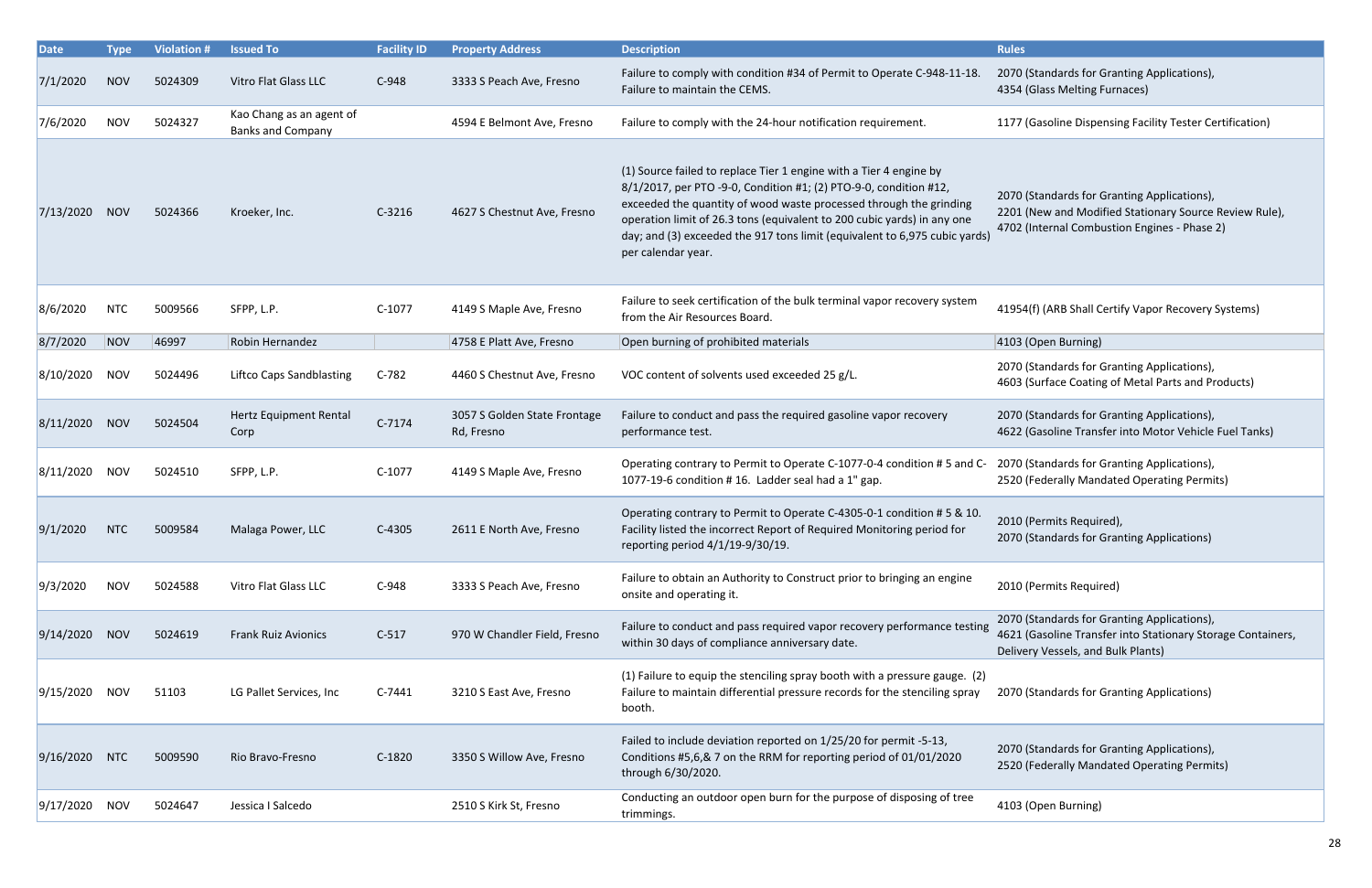| 9/18/2020        | <b>NOV</b> | 48511   | Denny's                                 |          | 2568 S East Ave, Fresno         | Failure to submit a demolition notification 10 working days prior to<br>demolition with applicable fees and asbestos survey.                                                                                                                                                                                                       | 4002 (National Emission Standards for Haz                                                          |
|------------------|------------|---------|-----------------------------------------|----------|---------------------------------|------------------------------------------------------------------------------------------------------------------------------------------------------------------------------------------------------------------------------------------------------------------------------------------------------------------------------------|----------------------------------------------------------------------------------------------------|
| 9/18/2020        | <b>NOV</b> | 48512   | Kochergan Farms                         |          | 2365 E North Ave, Fresno        | Operating without a valid permit to operate.                                                                                                                                                                                                                                                                                       | 2010 (Permits Required)                                                                            |
| 9/30/2020        | <b>NOV</b> | 5024698 | Salvador Sanchez                        |          | 3633 S Peach Ave, Fresno        | Open burning of residential waste using outdoor wood burning device.                                                                                                                                                                                                                                                               | 4901 (Wood Burning Fireplaces and Wood                                                             |
| 10/8/2020        | <b>NOV</b> | 5024745 | Vitro Flat Glass LLC                    | $C-948$  | 3333 S Peach Ave, Fresno        | Failure of the CEMS.                                                                                                                                                                                                                                                                                                               | 2070 (Standards for Granting Applications)                                                         |
| 10/15/2020 NOV   |            | 5024776 | Harmon Star Mart #2 (Avtar<br>Singh)    | $C-2312$ | 1564 N Blackstone Ave, Fresno   | Failure to obtain an Authority to Construct prior to constructing or<br>modifying as gasoline vapor recovery system                                                                                                                                                                                                                | 2010 (Permits Required)                                                                            |
| 10/22/2020 NOV   |            | 5024810 | Wilkey's Construction, Inc.             |          | 1408 E North Ave, Fresno        | Failure to installed a Phase II EVR system as certified.                                                                                                                                                                                                                                                                           | 41954(f) (ARB Shall Certify Vapor Recovery                                                         |
| 11/5/2020        | <b>NTC</b> | 25185   | Valley Wrecker Sales                    | $C-1322$ | 1556 N Clark St, Fresno         | Waste containing materials containing paint were not in a closed non-<br>absorbent container & waste paint drum did not have a lid on the<br>container.                                                                                                                                                                            | 2070 (Standards for Granting Applications)<br>4612 (Motor Vehicle and Mobile Equipmer<br>Phase II) |
| 11/9/2020        | <b>NOV</b> | 5024876 | Sierra Ockey and Ralph &<br>Susan Clark |          | 1441 N Harrison Ave, Fresno     | Use of a wood burning fireplace, wood burning heater, or outdoor wood<br>burning device on an episodic wood burning curtailment day.                                                                                                                                                                                               | 4901 (Wood Burning Fireplaces and Wood                                                             |
| 11/9/2020        | <b>NOV</b> | 5024880 | Ronald Kugelman                         |          | 835 N Vagedes Ave, Fresno       | Use of a wood burning fireplace, wood burning heater, or outdoor wood<br>burning device on an episodic wood burning curtailment day.                                                                                                                                                                                               | 4901 (Wood Burning Fireplaces and Wood                                                             |
| 11/9/2020        | <b>NOV</b> | 5024883 | <b>Betty Jean Roberts</b>               |          | 4738 E Hamilton Ave, Fresno     | Use of a wood burning fireplace, wood burning heater, or outdoor wood<br>burning device on an episodic wood burning curtailment day.                                                                                                                                                                                               | 4901 (Wood Burning Fireplaces and Wood                                                             |
| $11/10/2020$ NOV |            | 50968   | E-Z Haul Ready Mix                      | $C-473$  | 1538 N Blackstone Ave, Fresno   | Failed to monitor and maintain records of the operating differential<br>pressure for the baghouse per Permit C-473-3-1, Condition #11 & 12.                                                                                                                                                                                        | 2070 (Standards for Granting Applications)                                                         |
| $11/12/2020$ NOV |            | 5024894 | Carlton Davis II                        |          | 2667 S Lee Ave, Fresno          | Use of a wood burning fireplace, wood burning heater, or outdoor wood<br>burning device on an episodic wood burning curtailment day.                                                                                                                                                                                               | 4901 (Wood Burning Fireplaces and Wood                                                             |
| $11/13/2020$ NOV |            | 5024909 | California Dept of<br>Transportation    | $C-7674$ | 1283 N West Ave, Fresno         | Failure to conduct and pass the required gasoline vapor recovery test<br>within +/- 30 days of the anniversary date.                                                                                                                                                                                                               | 2070 (Standards for Granting Applications)<br>4622 (Gasoline Transfer into Motor Vehicle           |
| $11/16/2020$ NOV |            | 5024932 | Robert & Josie Lucero                   |          | 1537 S Sierra Vista Ave, Fresno | Use of a wood burning fireplace, wood burning heater, or outdoor wood<br>burning device on an episodic wood burning curtailment day.                                                                                                                                                                                               | 4901 (Wood Burning Fireplaces and Wood                                                             |
| $11/16/2020$ NTC |            | 5009636 | Sunnyland Bulgur Wheat,<br>Inc.         | C-1968   | 4469 E Annadale Ave, Fresno     | Operating contrary to Permit to Oerate C-1968-2-4 condition #22.<br>Monthly emission readings were not averaged over a 15 consecutive-<br>minute period by either taking a cumulative 15 consecutive-minute<br>sample reading or by taking at least five (5) readings, evenly spaced out<br>over the 15 consecutive-minute period. | 2070 (Standards for Granting Applications)<br>4309 (Dryers, Dehydrators and Ovens)                 |

002 (National Emission Standards for Hazardous Air Pollutants)

001 (Wood Burning Fireplaces and Wood Burning Heaters)

1954(f) (ARB Shall Certify Vapor Recovery Systems)

070 (Standards for Granting Applications), 612 (Motor Vehicle and Mobile Equipment Coating Operations  $\frac{1}{1}$ nase II)

1441 Harrison Ave, Spanning burning burning heaters, poor wood Burning deaters, only an episodic wood burning

901 (Wood Burning Fireplaces and Wood Burning Heaters)

901 (Wood Burning Fireplaces and Wood Burning Heaters)

901 (Wood Burning Fireplaces and Wood Burning Heaters)

070 (Standards for Granting Applications),<br>622 (Gasoline Transfer into Motor Vehicle Fuel Tanks)

901 (Wood Burning Fireplaces and Wood Burning Heaters)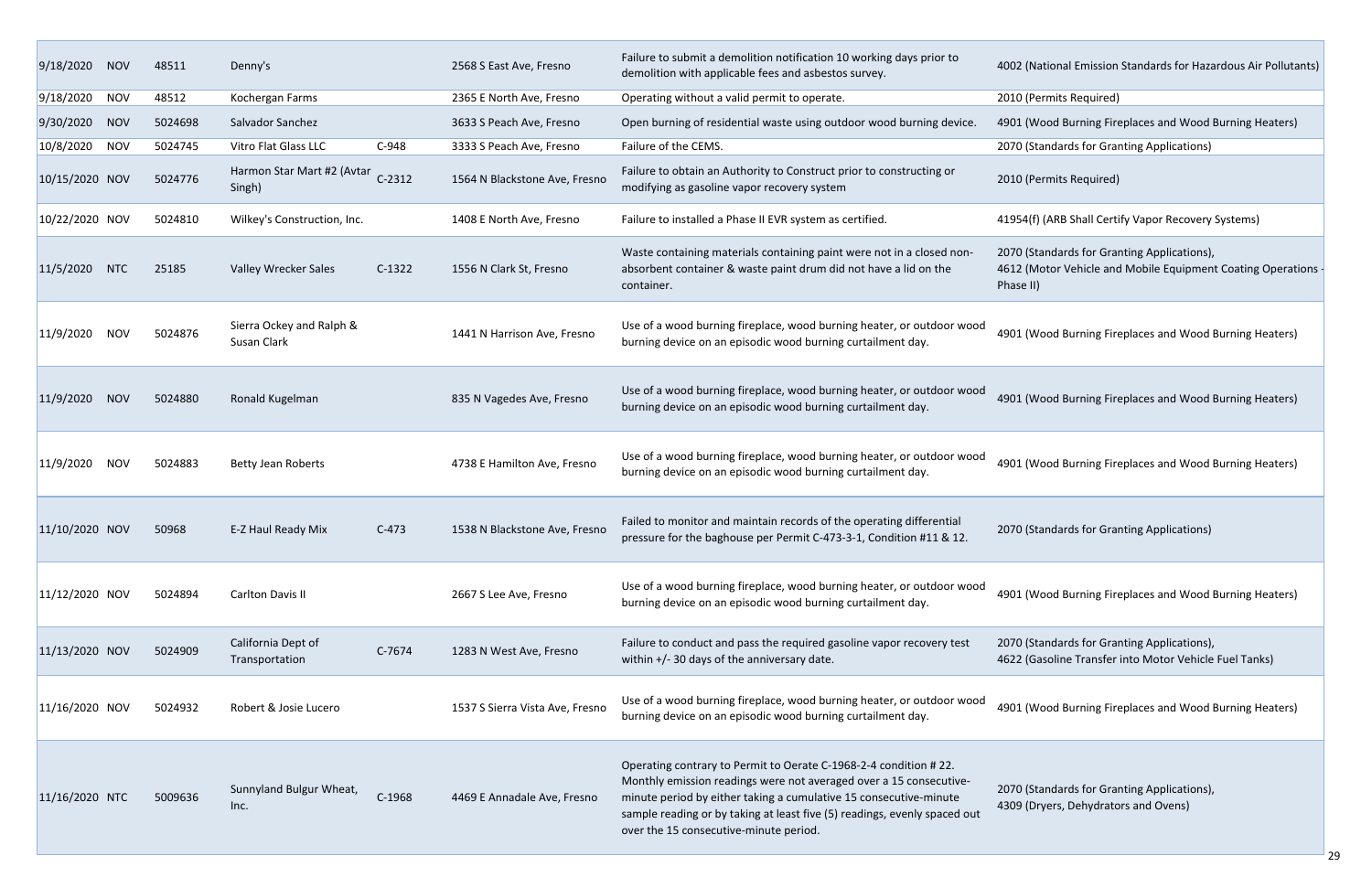| $11/17/2020$ NOV        | 50969   | Mando's Collision & Paint             | C-6327   | 1560 N Effie St, Fresno         | Operating coating operation with suspended permit for failure to pay<br>invoices.                                                                                                                                               | 2070 (Standards for Granting Applications)<br>4612 (Motor Vehicle and Mobile Equipmer<br>Phase II) |
|-------------------------|---------|---------------------------------------|----------|---------------------------------|---------------------------------------------------------------------------------------------------------------------------------------------------------------------------------------------------------------------------------|----------------------------------------------------------------------------------------------------|
| 11/18/2020 NOV          | 5024964 | Theotis S. Crump                      |          | 2016 S Sierra Vista Ave, Fresno | Use of a wood burning fireplace, wood burning heater, or outdoor wood<br>burning device on an episodic wood burning curtailment day.                                                                                            | 4901 (Wood Burning Fireplaces and Wood                                                             |
| 11/23/2020 NOV          | 5024983 | Oscar Chapa                           |          | 2306 S Chestnut Ave, Fresno     | Use of a wood burning fireplace, wood burning heater, or outdoor wood<br>burning device on an episodic wood burning curtailment day.                                                                                            | 4901 (Wood Burning Fireplaces and Wood                                                             |
| 11/23/2020 NOV          | 5025009 | Vitro Flat Glass LLC                  | $C-948$  | 3333 S Peach Ave, Fresno        | Failed CEMS calibration check due to operator error.                                                                                                                                                                            | 2201 (New and Modified Stationary Source                                                           |
| 11/23/2020 NOV          | 5025010 | <b>Miller Milling Company</b>         | $C-2197$ | 2908 S Maple Ave, Fresno        | Source replaced Drag Conveyor and installed 2 Bin Vent Filters prior to<br>ATC -1-5 receiving final approval.                                                                                                                   | 2010 (Permits Required),<br>2070 (Standards for Granting Applications)                             |
| 11/25/2020 NOV          | 5025036 | Sierra Ockey & Ralph &<br>Susan Clark |          | 1441 N Harrison Ave, Fresno     | Use of a wood burning fireplace, wood burning heater, or outdoor wood<br>burning device on an episodic wood burning curtailment day.                                                                                            | 4901 (Wood Burning Fireplaces and Wood                                                             |
| 11/25/2020 NOV          | 5025037 | Darren Kidd                           |          | 1595 N Vagedes Ave, Fresno      | Use of a wood burning fireplace, wood burning heater, or outdoor wood<br>burning device on an episodic wood burning curtailment day. Smoke<br>observed coming from a registered wood-burning device during normal<br>operation. | 4901 (Wood Burning Fireplaces and Wood                                                             |
| 11/25/2020 NOV          | 5025039 | <b>Quality Concrete</b>               | C-8984   | 157 E North Ave, Fresno         | Records of daily amounts of cement unloaded shall be maintained,<br>retained on-site for a period of at least five (5) years and made available<br>for District inspection upon request.                                        | 2070 (Standards for Granting Applications)                                                         |
| 11/30/2020 NOV          | 5025043 | Suzanna and Humberto<br><b>Bravo</b>  |          | 1044 N Adoline Ave, Fresno      | Use of a wood burning fireplace, wood burning heater, or outdoor wood<br>burning device on an episodic wood burning curtailment day.                                                                                            | 4901 (Wood Burning Fireplaces and Wood                                                             |
| 11/30/2020 NOV          | 5025044 | <b>Robert Spears</b>                  |          | 1286 N Lucerne Ln, Fresno       | Use of a wood burning fireplace, wood burning heater, or outdoor wood<br>burning device on an episodic wood burning curtailment day.                                                                                            | 4901 (Wood Burning Fireplaces and Wood                                                             |
| 11/30/2020 NOV          | 5025048 | Lorenzo Palacios                      |          | 3726 E Illinois Ave, Fresno     | Use of a wood burning fireplace, wood burning heater, or outdoor wood<br>burning device on an episodic wood burning curtailment day.                                                                                            | 4901 (Wood Burning Fireplaces and Wood                                                             |
| 11/30/2020 NOV          | 5025060 | Joseph Robert Alessandri              |          | 1410 N Roosevelt Ave, Fresno    | Use of a wood burning fireplace, wood burning heater, or outdoor wood<br>burning device on an episodic wood burning curtailment day.                                                                                            | 4901 (Wood Burning Fireplaces and Wood                                                             |
| 12/7/2020<br><b>NOV</b> | 5025189 | Lilia Falcon                          |          | 231 E Alhambra Ave, Fresno      | Use of a wood burning fireplace, wood burning heater, or outdoor wood<br>burning device on an episodic wood burning curtailment day.                                                                                            | 4901 (Wood Burning Fireplaces and Wood                                                             |

070 (Standards for Granting Applications),<br>612 (Motor Vehicle and Mobile Equipment Coating Operations ‐ Phase II)

901 (Wood Burning Fireplaces and Wood Burning Heaters)

901 (Wood Burning Fireplaces and Wood Burning Heaters)

201 (New and Modified Stationary Source Review Rule)

901 (Wood Burning Fireplaces and Wood Burning Heaters)

901 (Wood Burning Fireplaces and Wood Burning Heaters)

901 (Wood Burning Fireplaces and Wood Burning Heaters)

901 (Wood Burning Fireplaces and Wood Burning Heaters)

901 (Wood Burning Fireplaces and Wood Burning Heaters)

901 (Wood Burning Fireplaces and Wood Burning Heaters)

901 (Wood Burning Fireplaces and Wood Burning Heaters)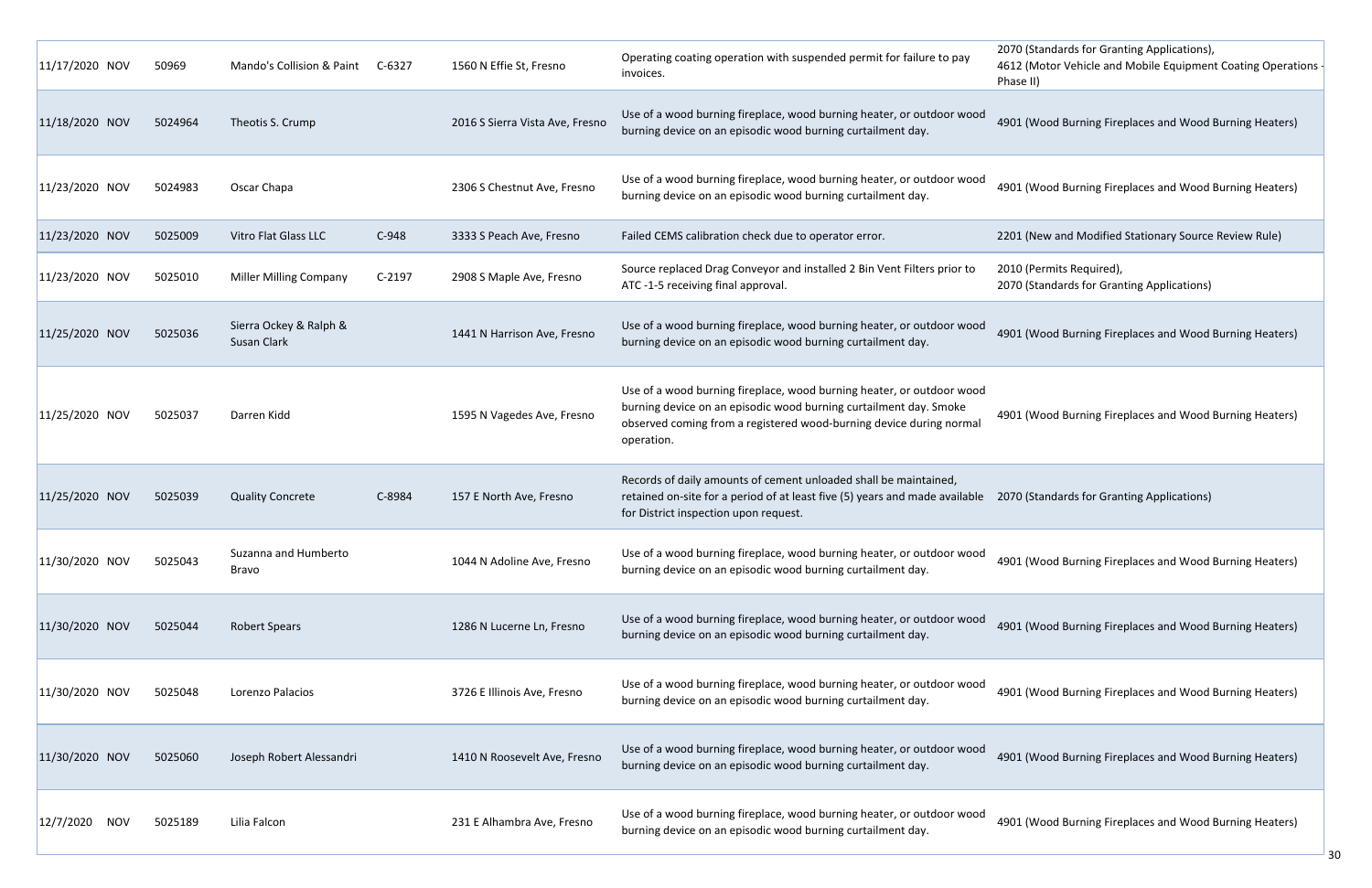| 12/7/2020      | <b>NOV</b> | 5025190 | <b>Tiffany Acosta</b>                   | 1834 S Backer Ave, Fresno    | Use of a wood burning fireplace, wood burning heater, or outdoor wood<br>burning device on an episodic wood burning curtailment day. | 4901 (Wood Burning    |
|----------------|------------|---------|-----------------------------------------|------------------------------|--------------------------------------------------------------------------------------------------------------------------------------|-----------------------|
| 12/7/2020      | <b>NOV</b> | 50970   | Ernesto Ayala                           | 2317 S Orange Ave, Fresno    | Unauthorized open burn consisting of dry grass and cardboard                                                                         | 4103 (Open Burning)   |
| 12/14/2020 NOV |            | 5025273 | Ulyssa Toles                            | 824 N Adoline Ave, Fresno    | Use of a wood burning fireplace, wood burning heater, or outdoor wood<br>burning device on an episodic wood burning curtailment day. | 4901 (Wood Burning    |
| 12/14/2020 NOV |            | 5025288 | Mary T Perez                            | 3611 E Illinois Ave, Fresno  | Use of a wood burning fireplace, wood burning heater, or outdoor wood<br>burning device on an episodic wood burning curtailment day. | 4901 (Wood Burning    |
| 12/14/2020 NOV |            | 5025289 | David and Rebecca Pigg                  | 2370 S Attucks Ave, Fresno   | Use of a wood burning fireplace, wood burning heater, or outdoor wood<br>burning device on an episodic wood burning curtailment day. | 4901 (Wood Burning    |
| 12/14/2020 NOV |            | 5025290 | Alejandro Sanchez                       | 1657 B St, Fresno            | Use of a wood burning fireplace, wood burning heater, or outdoor wood<br>burning device on an episodic wood burning curtailment day. | 4901 (Wood Burning    |
| 12/14/2020 NOV |            | 5025291 | Alex & Jacqueline Moreno                | 4345 E Liberty Ave, Fresno   | Use of a wood burning fireplace, wood burning heater, or outdoor wood<br>burning device on an episodic wood burning curtailment day. | 4901 (Wood Burning    |
| 12/15/2020 NOV |            | 5025304 | Diana Shipley                           | 1513 N Harrison Ave, Fresno  | Use of a wood burning fireplace, wood burning heater, or outdoor wood<br>burning device on an episodic wood burning curtailment day. | 4901 (Wood Burning    |
| 12/15/2020 NOV |            | 5025313 | Maria Efrain Santa                      | 3428 E Kerckhoff Ave, Fresno | Use of a wood burning fireplace, wood burning heater, or outdoor wood<br>burning device on an episodic wood burning curtailment day. | 4901 (Wood Burning    |
| 12/15/2020 NOV |            | 5025314 | <b>Charlotte and Robert</b><br>Marshall | 4768 E Hamilton Ave, Fresno  | Use of a wood burning fireplace, wood burning heater, or outdoor wood<br>burning device on an episodic wood burning curtailment day. | 4901 (Wood Burning    |
| 12/15/2020 NOV |            | 5025315 | Toney Lavafa                            | 4746 E Tulare Ave, Fresno    | Use of a wood burning fireplace, wood burning heater, or outdoor wood<br>burning device on an episodic wood burning curtailment day. | 4901 (Wood Burning    |
| 12/17/2020 NOV |            | 49305   | Franzen-Hill                            | 2885 E Jensen Ave, Fresno    | Failure to install a gasoline vapor recovery system as certified                                                                     | 41954(f) (ARB Shall O |
| 12/21/2020 NOV |            | 5025343 | James L Jackson                         | 1437 S Stephens Ave, Fresno  | Use of a wood burning fireplace, wood burning heater, or outdoor wood<br>burning device on an episodic wood burning curtailment day. | 4901 (Wood Burning    |

901 (Wood Burning Fireplaces and Wood Burning Heaters)

1901 (Wood Burning Fireplaces and Wood Burning Heaters)

901 (Wood Burning Fireplaces and Wood Burning Heaters)

1901 (Wood Burning Fireplaces and Wood Burning Heaters)

901 (Wood Burning Fireplaces and Wood Burning Heaters)

1901 (Wood Burning Fireplaces and Wood Burning Heaters)

1901 (Wood Burning Fireplaces and Wood Burning Heaters)

1901 (Wood Burning Fireplaces and Wood Burning Heaters)

901 (Wood Burning Fireplaces and Wood Burning Heaters)

41954(f) (ARB Shall Certify Vapor Recovery Systems)

901 (Wood Burning Fireplaces and Wood Burning Heaters)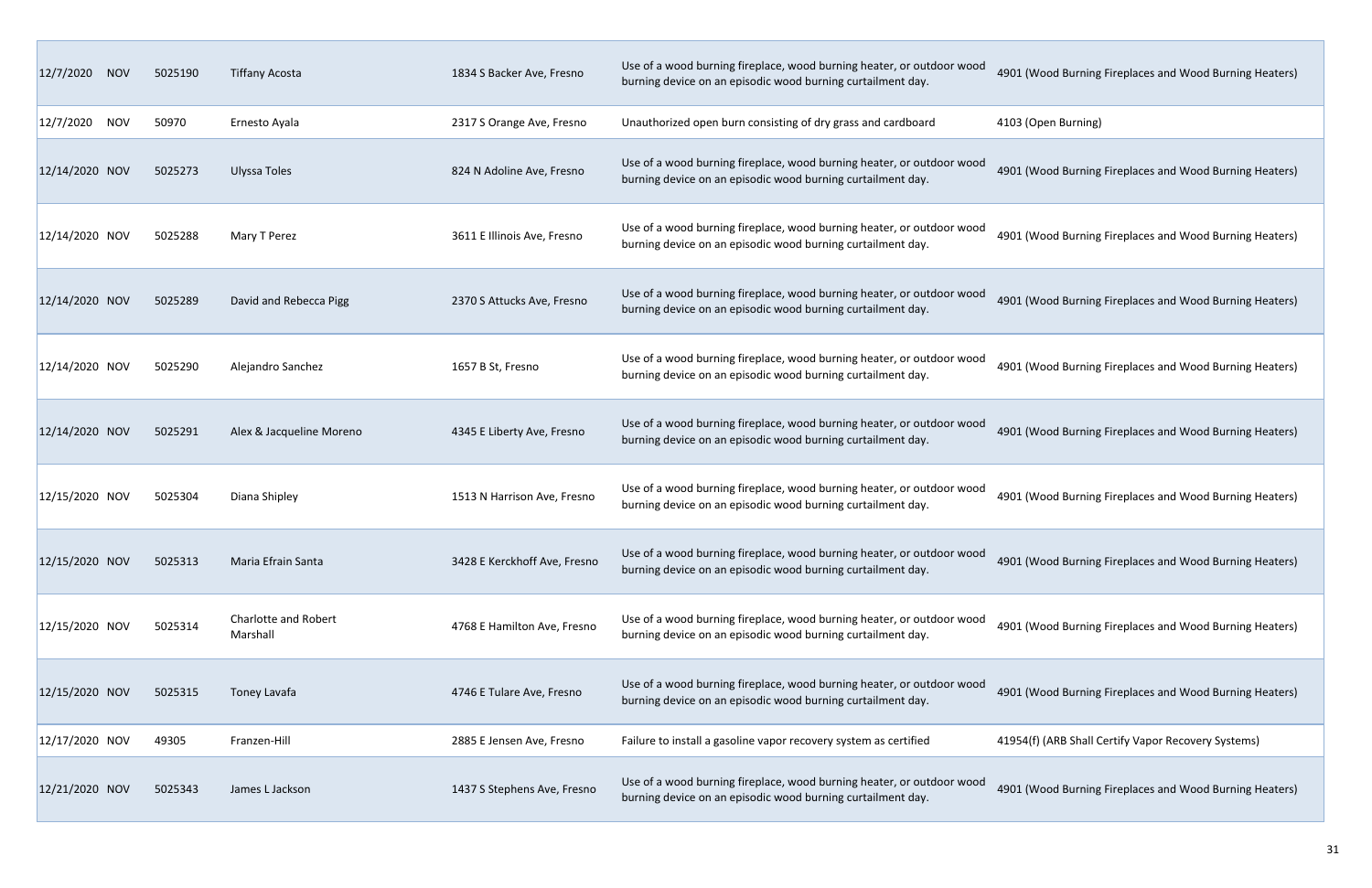| 12/22/2020 NOV | 5025413 | Joseph & Tracy Marzullo    | 1203 N Teilman Ave, Fresno         | Use of a wood burning fireplace, wood burning heater, or outdoor wood<br>burning device on an episodic wood burning curtailment day. |    |
|----------------|---------|----------------------------|------------------------------------|--------------------------------------------------------------------------------------------------------------------------------------|----|
| 12/22/2020 NOV | 5025420 | <b>Braulio Ibarra</b>      | 4151 E Balch Ave, Fresno           | Use of a wood burning fireplace, wood burning heater, or outdoor wood<br>burning device on an episodic wood burning curtailment day. |    |
| 12/28/2020 NOV | 5025486 | <b>Steven Reese</b>        | 1589 N Teilman Ave, Fresno         | Use of a wood burning fireplace, wood burning heater, or outdoor wood<br>burning device on an episodic wood burning curtailment day. |    |
| 12/28/2020 NOV | 5025487 | Julie Ramsey               | 808 N Farris Ave, Fresno           | Use of a wood burning fireplace, wood burning heater, or outdoor wood<br>burning device on an episodic wood burning curtailment day. |    |
| 12/28/2020 NOV | 5025488 | <b>Dwanice Williams</b>    | 1596 N Ferger Ave, Fresno          | Use of a wood burning fireplace, wood burning heater, or outdoor wood<br>burning device on an episodic wood burning curtailment day. |    |
| 12/28/2020 NOV | 5025490 | Joseph Robert Alessandri   | 1410 N Roosevelt Ave, Fresno       | Use of a wood burning fireplace, wood burning heater, or outdoor wood<br>burning device on an episodic wood burning curtailment day. |    |
| 12/28/2020 NOV | 5025493 | <b>Vincent Garrlentine</b> | 3238 E Huntington Blvd, Fresno     | Use of a wood burning fireplace, wood burning heater, or outdoor wood<br>burning device on an episodic wood burning curtailment day. |    |
| 12/28/2020 NOV | 5025509 | <b>Chester Price</b>       | 4749 E Hamilton Ave, Fresno        | Use of a wood burning fireplace, wood burning heater, or outdoor wood<br>burning device on an episodic wood burning curtailment day. |    |
| 12/28/2020 NOV | 5025510 | Lilia Falcon               | 231 E Alhambra Ave, Fresno         | Use of a wood burning fireplace, wood burning heater, or outdoor wood<br>burning device on an episodic wood burning curtailment day. |    |
| 12/28/2020 NOV | 5025514 | Al Laney                   | 1498 N Del Mar Ave, Fresno         | Use of a wood burning fireplace, wood burning heater, or outdoor wood<br>burning device on an episodic wood burning curtailment day. |    |
| 12/28/2020 NOV | 5025516 | Alberto Serna              | 1102 N Arthur Ave, Fresno          | Use of a wood burning fireplace, wood burning heater, or outdoor wood<br>burning device on an episodic wood burning curtailment day. |    |
| 12/28/2020 NOV | 5025517 | Julie Breseman             | 1242 N Del Mar Ave, Fresno         | Use of a wood burning fireplace, wood burning heater, or outdoor wood<br>burning device on an episodic wood burning curtailment day. |    |
| 12/28/2020 NOV | 51154   | Irene Reneria              | 3414 W Whitesbridge Ave,<br>Fresno | Burinng trash and wood in a barrel                                                                                                   | 9. |

1901 (Wood Burning Fireplaces and Wood Burning Heaters)

1901 (Wood Burning Fireplaces and Wood Burning Heaters)

1901 (Wood Burning Fireplaces and Wood Burning Heaters)

1901 (Wood Burning Fireplaces and Wood Burning Heaters)

1901 (Wood Burning Fireplaces and Wood Burning Heaters)

1901 (Wood Burning Fireplaces and Wood Burning Heaters)

901 (Wood Burning Fireplaces and Wood Burning Heaters)

1901 (Wood Burning Fireplaces and Wood Burning Heaters)

901 (Wood Burning Fireplaces and Wood Burning Heaters)

1901 (Wood Burning Fireplaces and Wood Burning Heaters)

901 (Wood Burning Fireplaces and Wood Burning Heaters)

93113 (CA Code of Regulations, Title 17)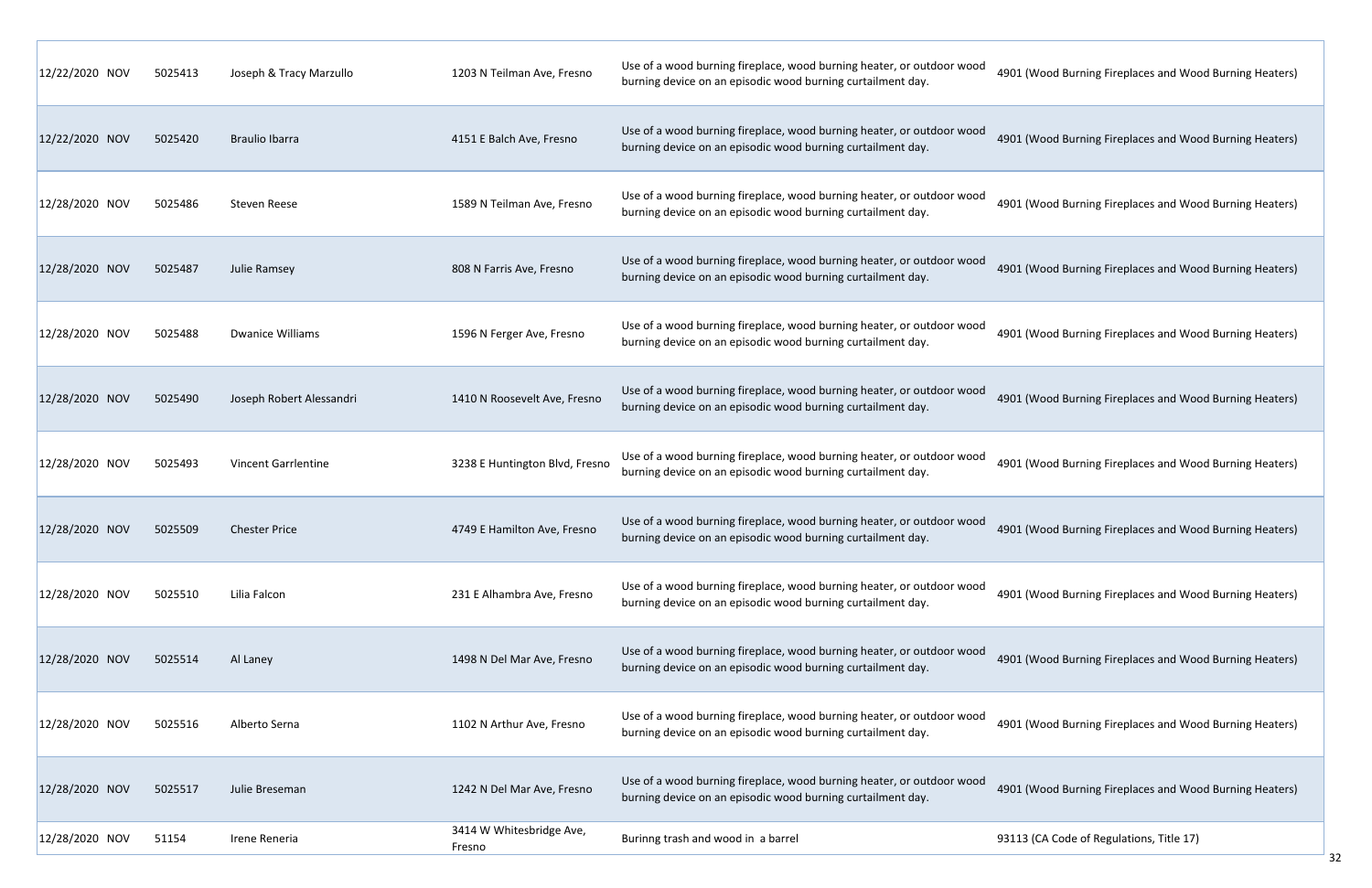| 12/29/2020 NOV |            | 5025529 | Stephanie Wright                                 | 2540 S Price Ave, Fresno            | Use of a wood burning fireplace, wood burning heater, or outdoor wood<br>burning device on an episodic wood burning curtailment day.                         | 4901 (Wood Burning Fir                                         |
|----------------|------------|---------|--------------------------------------------------|-------------------------------------|--------------------------------------------------------------------------------------------------------------------------------------------------------------|----------------------------------------------------------------|
| 12/29/2020 NOV |            | 5025530 | Albert A. Romero                                 | 4433 E Kaviland Ave, Fresno         | Use of a wood burning fireplace, wood burning heater, or outdoor wood<br>burning device on an episodic wood burning curtailment day.                         | 4901 (Wood Burning Fir                                         |
| 12/30/2020 NOV |            | 5025541 | <b>Vincent Contreras</b>                         | 1317 N Vagedes Ave, Fresno          | Use of a wood burning fireplace, wood burning heater, or outdoor wood<br>burning device on an episodic wood burning curtailment day.                         | 4901 (Wood Burning Fir                                         |
| 12/30/2020 NOV |            | 5025543 | <b>Marco Antonio Silvas</b>                      | 619 N Safford Ave, Fresno           | Use of a wood burning fireplace, wood burning heater, or outdoor wood<br>burning device on an episodic wood burning curtailment day.                         | 4901 (Wood Burning Fire                                        |
| 12/30/2020 NOV |            | 5025544 | Harmon Star Mart #2 (Avtar<br>$C-2312$<br>Singh) | 1564 N Blackstone Ave, Fresno       | Failure to conduct and pass required vapor recovery performance testing<br>within 60 days of initial start-up. Failure to maintain vapor recovery<br>system. | 2010 (Permits Required)                                        |
| 12/31/2020 NOV |            | 5025559 | Desiree Garza                                    | 4170 E Iowa Ave, Fresno             | Use of a wood burning fireplace, wood burning heater, or outdoor wood<br>burning device on an episodic wood burning curtailment day.                         | 4901 (Wood Burning Fir                                         |
| 1/4/2021       | <b>NOV</b> | 5025565 | Darlene and Joseph<br>Gardner                    | 4630 E Woodward Ave, Fresno         | Use of a wood burning fireplace, wood burning heater, or outdoor wood<br>burning device on an episodic wood burning curtailment day.                         | 4901 (Wood Burning Fir                                         |
| 1/4/2021       | <b>NOV</b> | 5025566 | Maria Efrain Santa                               | 3428 E Kerckhoff Ave, Fresno        | Use of a wood burning fireplace, wood burning heater, or outdoor wood<br>burning device on an episodic wood burning curtailment day.                         | 4901 (Wood Burning Fir                                         |
| 1/4/2021       | <b>NOV</b> | 5025586 | Humberto & Suzanna Bravo                         | 1044 N Adoline Ave, Fresno          | Use of a wood burning fireplace, wood burning heater, or outdoor wood<br>burning device on an episodic wood burning curtailment day.                         | 4901 (Wood Burning Fir                                         |
| 1/4/2021       | <b>NOV</b> | 5025588 | Pedro R Quiroz                                   | 4215 E Iowa Ave, Fresno             | Use of a wood burning fireplace, wood burning heater, or outdoor wood<br>burning device on an episodic wood burning curtailment day.                         | 4901 (Wood Burning Fir                                         |
| 1/5/2021       | <b>NOV</b> | 5025622 | Steve Quintana                                   | 959 N Adoline Ave, Fresno           | Use of a wood burning fireplace, wood burning heater, or outdoor wood<br>burning device on an episodic wood burning curtailment day.                         | 4901 (Wood Burning Fire                                        |
| 1/5/2021       | <b>NOV</b> | 5025640 | Wholesale Equipment Of<br>$C-2675$<br>Fresno     | 3183 S Golden State Blvd,<br>Fresno | Using non compliant primer/coating                                                                                                                           | 2201 (New and Modified<br>4612 (Motor Vehicle and<br>Phase II) |

1901 (Wood Burning Fireplaces and Wood Burning Heaters)

901 (Wood Burning Fireplaces and Wood Burning Heaters)

4901 (Wood Burning Fireplaces and Wood Burning Heaters)

1901 (Wood Burning Fireplaces and Wood Burning Heaters)

4901 (Wood Burning Fireplaces and Wood Burning Heaters)

1901 (Wood Burning Fireplaces and Wood Burning Heaters)

901 (Wood Burning Fireplaces and Wood Burning Heaters)

1901 (Wood Burning Fireplaces and Wood Burning Heaters)

901 (Wood Burning Fireplaces and Wood Burning Heaters)

2201 (New and Modified Stationary Source Review Rule),<br>4612 (Motor Vehicle and Mobile Equipment Coating Operations ‐ Phase II)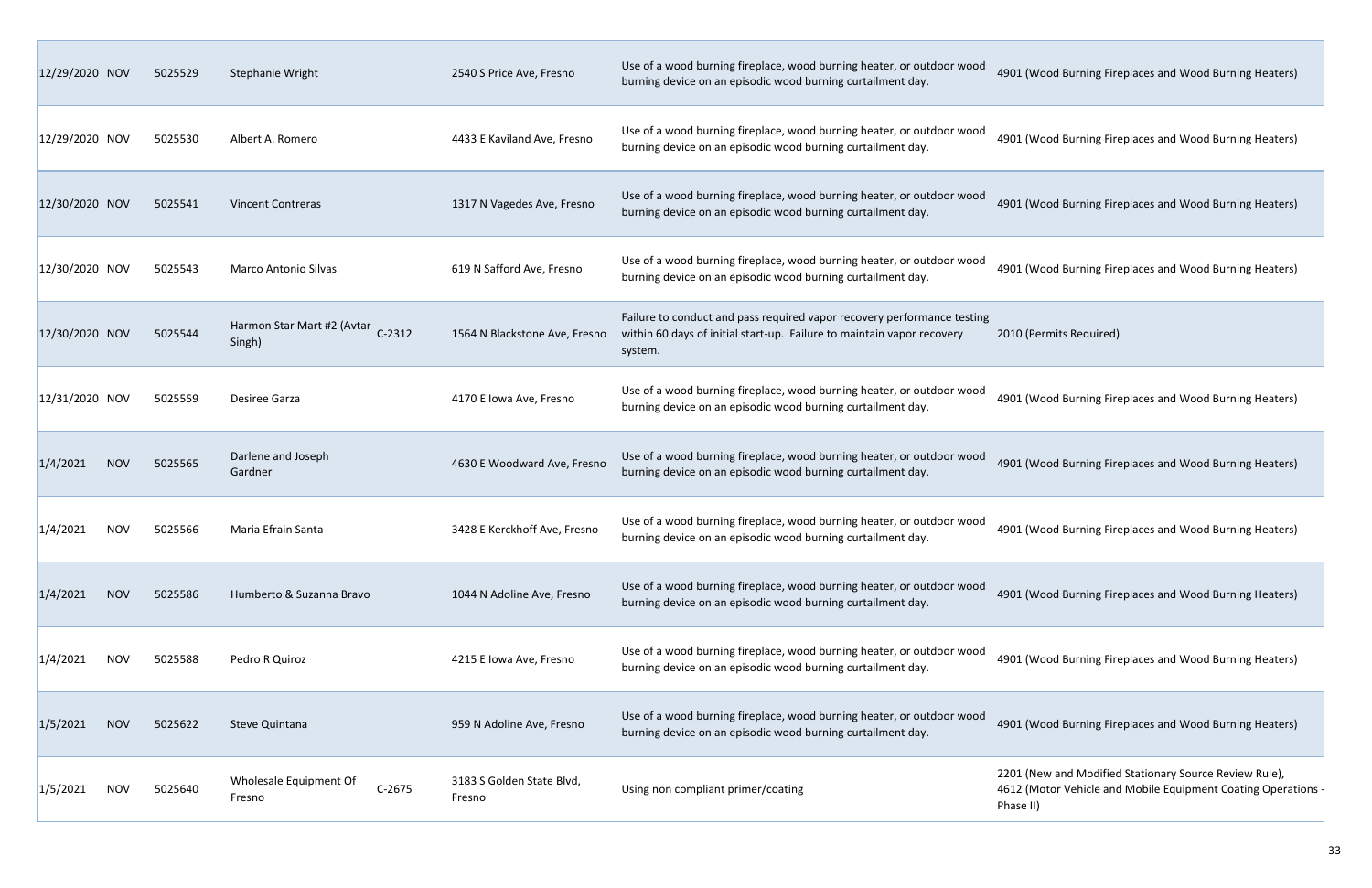| 1/6/2021  | <b>NOV</b> | 5025662 | Earl & Gloria White            |          | 1195 S Recreation Ave, Fresno | Use of a wood burning fireplace, wood burning heater, or outdoor wood<br>burning device on an episodic wood burning curtailment day. | 4901 (Wood Burning Fireplaces and Wood Bu                                                              |
|-----------|------------|---------|--------------------------------|----------|-------------------------------|--------------------------------------------------------------------------------------------------------------------------------------|--------------------------------------------------------------------------------------------------------|
| 1/7/2021  | <b>NOV</b> | 5025676 | Debra Rhodus                   |          | 731 E Carmen Ave, Fresno      | Use of a wood burning fireplace, wood burning heater, or outdoor wood<br>burning device on an episodic wood burning curtailment day. | 4901 (Wood Burning Fireplaces and Wood Bu                                                              |
| 1/11/2021 | <b>NOV</b> | 5025738 | Alejandro Quijada              |          | 635 Mayor Ave, Fresno         | Use of a wood burning fireplace, wood burning heater, or outdoor wood<br>burning device on an episodic wood burning curtailment day. | 4901 (Wood Burning Fireplaces and Wood Bu                                                              |
| 1/11/2021 | <b>NOV</b> | 5025739 | John & Rosa Maria<br>Daugherty |          | 1304 W Myers Ave, Fresno      | Use of a wood burning fireplace, wood burning heater, or outdoor wood<br>burning device on an episodic wood burning curtailment day. | 4901 (Wood Burning Fireplaces and Wood Bu                                                              |
| 1/11/2021 | <b>NOV</b> | 5025745 | David and Rebecca Pigg         |          | 2370 S Attucks Ave, Fresno    | Use of a wood burning fireplace, wood burning heater, or outdoor wood<br>burning device on an episodic wood burning curtailment day. | 4901 (Wood Burning Fireplaces and Wood Bu                                                              |
| 1/11/2021 | <b>NOV</b> | 5025778 | Tenesha Neely                  |          | 2355 S Meridian Ave, Fresno   | Use of a wood burning fireplace, wood burning heater, or outdoor wood<br>burning device on an episodic wood burning curtailment day. | 4901 (Wood Burning Fireplaces and Wood Bu                                                              |
| 1/12/2021 | <b>NOV</b> | 5025815 | Lilia N Falcon                 |          | 231 E Alhambra Ave, Fresno    | Use of a wood burning fireplace, wood burning heater, or outdoor wood<br>burning device on an episodic wood burning curtailment day. | 4901 (Wood Burning Fireplaces and Wood Bu                                                              |
| 1/12/2021 | <b>NOV</b> | 5025818 | Steven Reese                   |          | 1589 N Teilman Ave, Fresno    | Use of a wood burning fireplace, wood burning heater, or outdoor wood<br>burning device on an episodic wood burning curtailment day. | 4901 (Wood Burning Fireplaces and Wood Bu                                                              |
| 1/21/2021 | <b>NOV</b> | 51362   | Juan Guevara                   |          | 3106 E North Ave, Fresno      | Illegal burn consisting of woodwaste.                                                                                                | 4103 (Open Burning)                                                                                    |
| 1/21/2021 | <b>NOV</b> | 51363   | <b>NG Trucking</b>             |          | 3292 S Willow Ave, Fresno     | Diesel truck idling > 5 minutes. 9:44 AM - 9:54 AM.                                                                                  | 2485 (CA Code of Regulations, Title 13)                                                                |
| 1/22/2021 | <b>NOV</b> | 5025903 | Larry Garcia                   |          | 2952 E Grant Ave, Fresno      | Use of a wood burning fireplace, wood burning heater, or outdoor wood<br>burning device on an episodic wood burning curtailment day. | 4901 (Wood Burning Fireplaces and Wood Bu                                                              |
| 2/1/2021  | <b>NTC</b> | 5009804 | Vitro Flat Glass LLC           | $C-948$  | 3333 S Peach Ave, Fresno      | Not providing requested information to get this vacuum permitted                                                                     | 2010 (Permits Required),<br>2520 (Federally Mandated Operating Permits)                                |
| 2/1/2021  | <b>NOV</b> | 5025953 | Jose Castaneda                 |          | 441 W Hawes Ave, Fresno       | Use of a wood burning fireplace, wood burning heater, or outdoor wood<br>burning device on an episodic wood burning curtailment day. | 4901 (Wood Burning Fireplaces and Wood Bu                                                              |
| 2/1/2021  | <b>NOV</b> | 50978   | Peacock Auto Body              | $C-4371$ | 3269 E North Ave, Fresno      | Failed to maintain records                                                                                                           | 2070 (Standards for Granting Applications),<br>4612 (Motor Vehicle and Mobile Equipment C<br>Phase II) |

901 (Wood Burning Fireplaces and Wood Burning Heaters)

901 (Wood Burning Fireplaces and Wood Burning Heaters)

901 (Wood Burning Fireplaces and Wood Burning Heaters)

901 (Wood Burning Fireplaces and Wood Burning Heaters)

901 (Wood Burning Fireplaces and Wood Burning Heaters)

901 (Wood Burning Fireplaces and Wood Burning Heaters)

901 (Wood Burning Fireplaces and Wood Burning Heaters)

901 (Wood Burning Fireplaces and Wood Burning Heaters)

901 (Wood Burning Fireplaces and Wood Burning Heaters)

070 (Standards for Granting Applications), 612 (Motor Vehicle and Mobile Equipment Coating Operations hase II)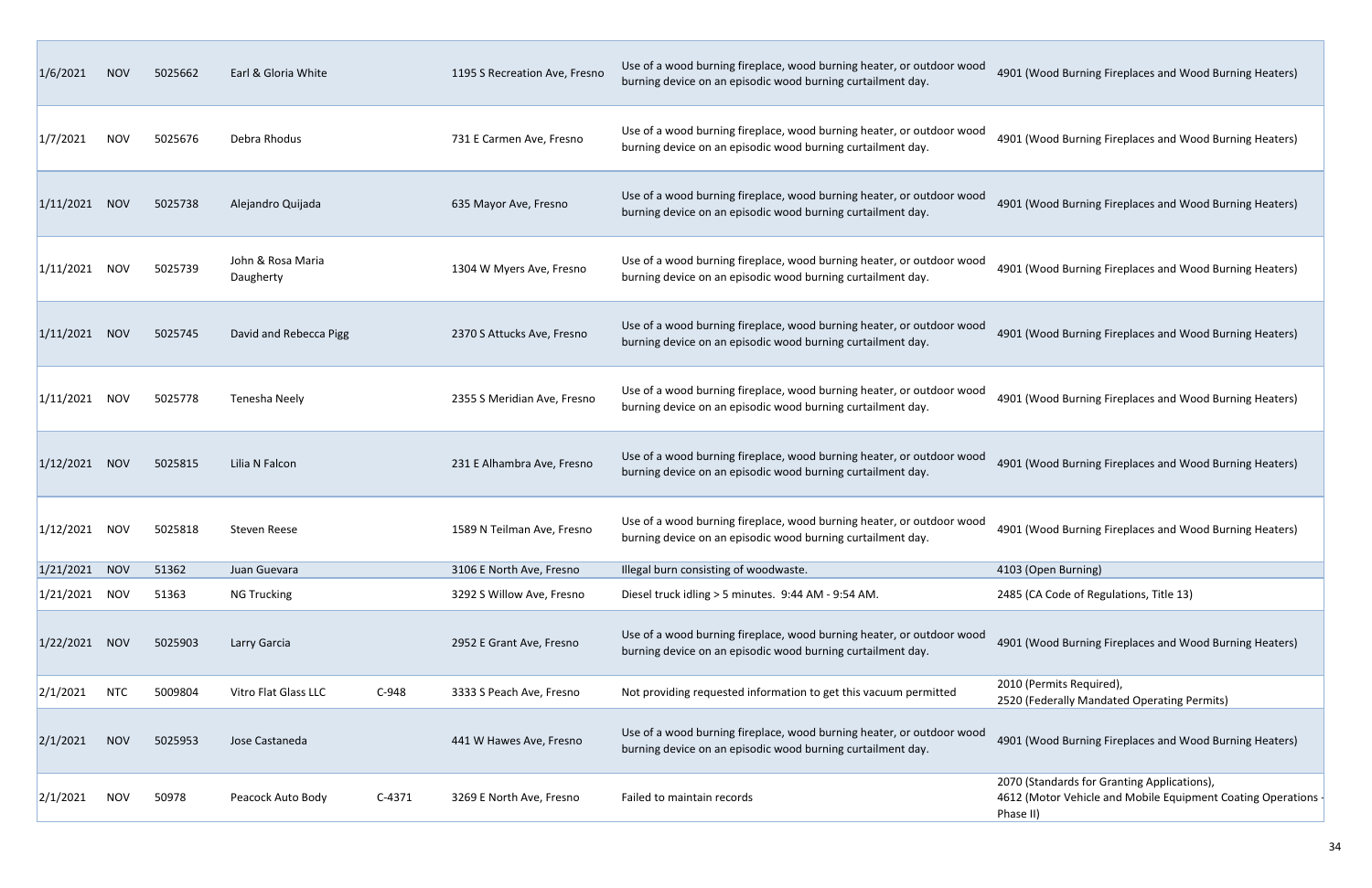| 2/2/2021        | <b>NOV</b> | 5025969 | Theotis S. Crump         |          | 2016 S Sierra Vista Ave, Fresno | Use of a wood burning fireplace, wood burning heater, or outdoor wood<br>burning device on an episodic wood burning curtailment day.                                                                                                                                           | 4901 (Wood Burning Fireplaces and Wood Burning Heaters)                                                                      |
|-----------------|------------|---------|--------------------------|----------|---------------------------------|--------------------------------------------------------------------------------------------------------------------------------------------------------------------------------------------------------------------------------------------------------------------------------|------------------------------------------------------------------------------------------------------------------------------|
| 2/3/2021        | NOV        | 5025971 | Tower Gas & Mini Mart    | $C-1245$ | 394 E Olive Ave, Fresno         | Failure to conduct and pass all required vapor recovery performance<br>testing within 30 days of compliance anniversary date.                                                                                                                                                  | 2070 (Standards for Granting Applications),<br>4622 (Gasoline Transfer into Motor Vehicle Fuel Tanks)                        |
| 2/8/2021        | <b>NOV</b> | 5026002 | Chris Arline             |          | 3205 E Liberty Ave, Fresno      | Use of a wood burning fireplace, wood burning heater, or outdoor wood<br>burning device on an episodic wood burning curtailment day.                                                                                                                                           | 4901 (Wood Burning Fireplaces and Wood Burning Heaters)                                                                      |
| 2/8/2021        | <b>NOV</b> | 5026003 | Victoriano Conseco       |          | 3575 E Lyell Ave, Fresno        | Use of a wood burning fireplace, wood burning heater, or outdoor wood<br>burning device on an episodic wood burning curtailment day.                                                                                                                                           | 4901 (Wood Burning Fireplaces and Wood Burning Heaters)                                                                      |
| 2/8/2021        | <b>NOV</b> | 5026008 | <b>Chester Price</b>     |          | 4749 E Hamilton Ave, Fresno     | Use of a wood burning fireplace, wood burning heater, or outdoor wood<br>burning device on an episodic wood burning curtailment day.                                                                                                                                           | 4901 (Wood Burning Fireplaces and Wood Burning Heaters)                                                                      |
| 2/10/2021       | <b>NOV</b> | 5026039 | Vitro Flat Glass LLC     | $C-948$  | 3333 S Peach Ave, Fresno        | Operating contrary to the facility wide permit conditions 3, 6, and 12.<br>Facility failed to report breakdown deviation report within 10 days of the 2070 (Standards for Granting Applications),<br>breakdown (Breakdown reported on 1/25/21). Report was one day<br>overdue. | 2520 (Federally Mandated Operating Permits)                                                                                  |
| 2/16/2021       | <b>NOV</b> | 5026059 | <b>Alfred McCormick</b>  |          | 1249 N Adoline Ave, Fresno      | Use of a wood burning fireplace, wood burning heater, or outdoor wood<br>burning device on an episodic wood burning curtailment day.                                                                                                                                           | 4901 (Wood Burning Fireplaces and Wood Burning Heaters)                                                                      |
| 2/16/2021       | NOV.       | 5026060 | <b>Vincent Contreras</b> |          | 1317 N Vagedes Ave, Fresno      | Use of a wood burning fireplace, wood burning heater, or outdoor wood<br>burning device on an episodic wood burning curtailment day.                                                                                                                                           | 4901 (Wood Burning Fireplaces and Wood Burning Heaters)                                                                      |
| 2/17/2021       | <b>NOV</b> | 5026073 | Maria Efrain Santa       |          | 3428 E Kerckhoff Ave, Fresno    | Use of a wood burning fireplace, wood burning heater, or outdoor wood<br>burning device on an episodic wood burning curtailment day.                                                                                                                                           | 4901 (Wood Burning Fireplaces and Wood Burning Heaters)                                                                      |
| $2/19/2021$ NOV |            | 5026101 | <b>Chester Price</b>     |          | 4749 E Hamilton Ave, Fresno     | Use of a wood burning fireplace, wood burning heater, or outdoor wood<br>burning device on an episodic wood burning curtailment day.                                                                                                                                           | 4901 (Wood Burning Fireplaces and Wood Burning Heaters)                                                                      |
| $2/19/2021$ NOV |            | 5026102 | Dathal DeLancey          |          | 2347 S Maple Ave, Fresno        | Use of a wood burning fireplace, wood burning heater, or outdoor wood<br>burning device on an episodic wood burning curtailment day.                                                                                                                                           | 4901 (Wood Burning Fireplaces and Wood Burning Heaters)                                                                      |
| 3/4/2021        | <b>NOV</b> | 51166   | <b>Rutter Armey</b>      | $C-1049$ | 2684 S Cherry Ave, Fresno       | Failure to submit annual compliance status report by 2-1-21.                                                                                                                                                                                                                   | 7011 (Hexavelent Chromium - Chrome Plating And Chromic<br>Anodizing Operations),<br>93102 (CA Code of Regulations, Title 17) |

|  |  | 01 (Wood Burning Fireplaces and Wood Burning Heaters) |  |
|--|--|-------------------------------------------------------|--|
|  |  |                                                       |  |

7011 (Hexavelent Chromium ‐ Chrome Plating And Chromic Acid Anodizing Operations), 93102 (CA Code of Regulations, Title 17)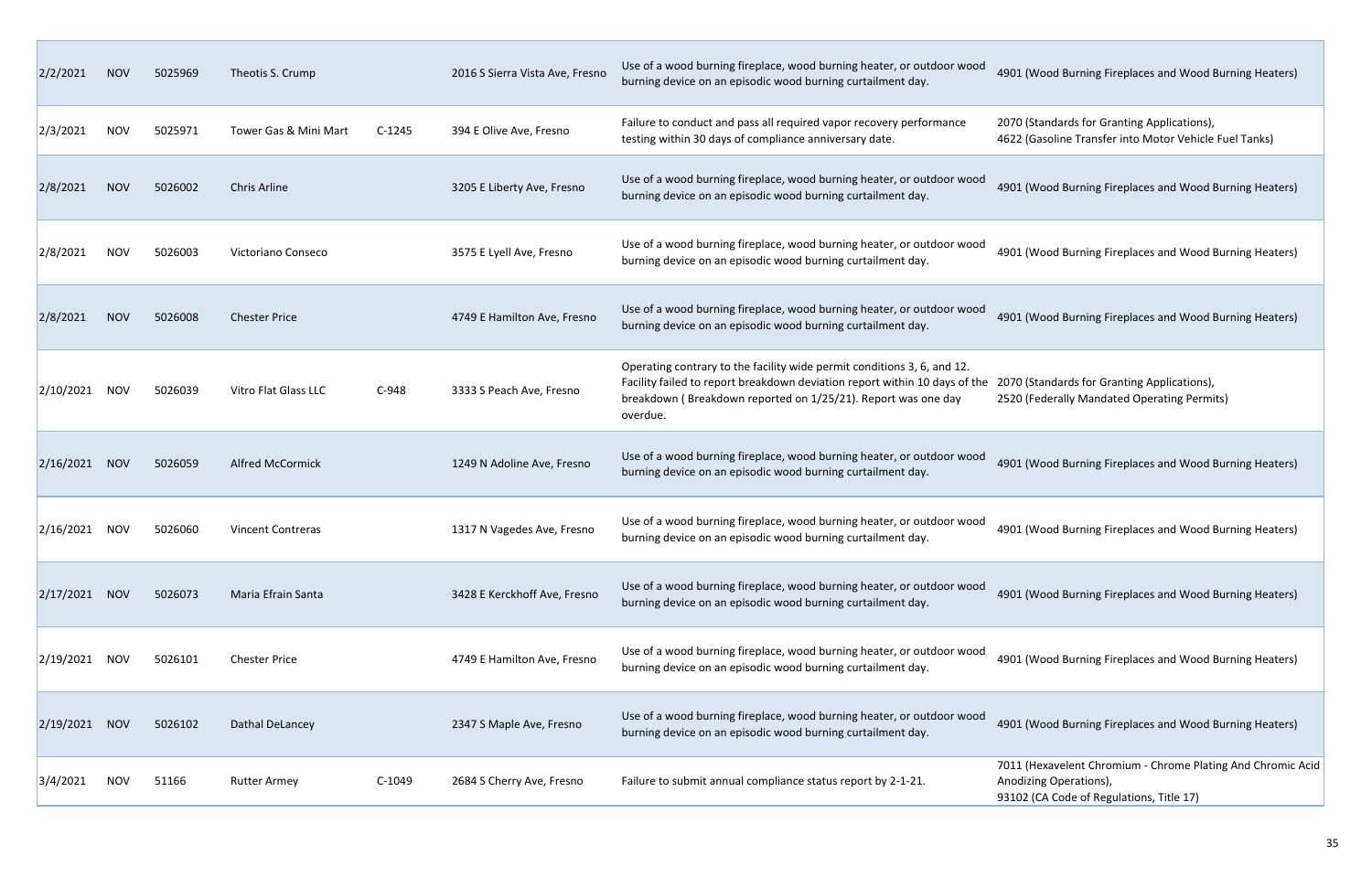2070 (Standards for Granting Applications), 603 (Surface Coating of Metal Parts and Products)

100 (Equipment Breakdown)

201 (New and Modified Stationary Source Review Rule)

170 (Standards for Granting Applications)

170 (Federally Mandated Ozone Nonattainment Fee)

201 (New and Modified Stationary Source Review Rule)

070 (Standards for Granting Applications)

070 (Standards for Granting Applications), 621 (Gasoline Transfer into Stationary Storage Containers, elivery Vessels, and Bulk Plants)

1510 (CA Health & Safety Code 41510)

2201 (New and Modified Stationary Source Review Rule)

370 (Standards for Granting Applications)

| 3/24/2021 | <b>NTC</b> | 10683   | Los Dos Amigos Auto Body                 | C-788    | 3686 S Front St, Fresno                   | Current paint usage records were not on site $\omega$ the time of inspection<br>and waste materials containing coatings were not in a closed non-<br>absorbent container. | 2070 (Standards for Grantin<br>4612 (Motor Vehicle and M<br>Phase II)                       |
|-----------|------------|---------|------------------------------------------|----------|-------------------------------------------|---------------------------------------------------------------------------------------------------------------------------------------------------------------------------|---------------------------------------------------------------------------------------------|
| 3/27/2021 | <b>NOV</b> | 50981   | Westrock CP, LLC                         | $C-7165$ | 3366 E Muscat Ave, Fresno                 | Source exceeded permit range limit of 0" wc to 5" wc on differential<br>pressure by operating baghouse from 5.1" wc up to 7.1" wc on Permit -10-<br>0                     | 2070 (Standards for Grantin<br>2201 (New and Modified St.                                   |
| 3/30/2021 | <b>NTC</b> | 5009828 | Paul Evert's Rv Country, Inc. C-2063     |          | 3633 S Maple Ave, Fresno                  | Failed to submit facility name change application to the District.                                                                                                        | 2070 (Standards for Grantin                                                                 |
| 4/1/2021  | <b>NOV</b> | 5026256 | Jenny Aphay                              |          | SE of East Ave and Central Ave,<br>Fresno | Open burning of cardboard, and wood.                                                                                                                                      | 4103 (Open Burning)                                                                         |
| 4/8/2021  | <b>NTC</b> | 10682   | RM King CO                               | $C-1029$ | 315 N Marks Ave, Fresno                   | Operating contrary to permit to operate. Solvent laden rags, waste<br>materials, and cleaning solvent not stored in closed non-absorbent<br>container.                    | 2070 (Standards for Grantin<br>4603 (Surface Coating of M                                   |
| 4/8/2021  | <b>NTC</b> | 5009835 | Vitro Flat Glass LLC                     | $C-948$  | 3333 S Peach Ave, Fresno                  | Unpermitted glass cullet piles                                                                                                                                            | 2010 (Permits Required)                                                                     |
| 4/20/2021 | <b>NOV</b> | 5026319 | Vitro Flat Glass LLC                     | $C-948$  | 3333 S Peach Ave, Fresno                  | Not submitting breakdown report within 10 days of initial reporting.                                                                                                      | 1100 (Equipment Breakdow                                                                    |
| 4/22/2021 | <b>NOV</b> | 5026330 | <b>Taylor Communications-</b><br>Fresno  | $C-2783$ | 3225 S Orange Ave, Fresno                 | Exceedence of daily VOC emissions limits                                                                                                                                  | 2201 (New and Modified St.                                                                  |
| 4/27/2021 | <b>NOV</b> | 50983   | Plaza Concrete Inc.                      | $C-8256$ | 3121 E Malaga Ave, Fresno                 | Exceeded daily throughput limits of 70 tons per day.                                                                                                                      | 2070 (Standards for Grantin                                                                 |
| 4/30/2021 | <b>NOV</b> | 5026362 | Vitro Flat Glass LLC                     | $C-948$  | 3333 S Peach Ave, Fresno                  | Failure to submit annual emission inventory                                                                                                                               | 3170 (Federally Mandated 0                                                                  |
| 4/30/2021 | <b>NOV</b> | 5026365 | Vitro Flat Glass LLC                     | $C-948$  | 3333 S Peach Ave, Fresno                  | Failure to maintain dust collector in good operating condition                                                                                                            | 2201 (New and Modified St.                                                                  |
| 4/30/2021 | <b>NOV</b> | 5026367 | <b>Vitro Flat Glass LLC</b>              | $C-948$  | 3333 S Peach Ave, Fresno                  | Failure to maintain equipment in proper condition to minimize air<br>contaminants into the air.                                                                           | 2070 (Standards for Grantin                                                                 |
| 5/5/2021  | <b>NOV</b> | 5026382 | Lyons Magnus                             | $C-7348$ | 1636 S 2nd St, Fresno                     | Failure to submit the Annual Emissions Inventory Survey - 2020 by the<br>required due date of March 31st, 2021.                                                           | 1160 (Emission Statements)                                                                  |
| 5/12/2021 | <b>NOV</b> | 5026404 | Ynanet Lopez                             |          | 105 E Hedges Ave, Fresno                  | Open burning of prohibited materials                                                                                                                                      | 4103 (Open Burning)                                                                         |
| 5/25/2021 | <b>NOV</b> | 5026450 | California Highway Patrol                | C-9034   | 1380 E Fortune Ave, Fresno                | Failure to conduct and pass required vapor recovery performance testing.                                                                                                  | 2070 (Standards for Grantin<br>4621 (Gasoline Transfer into<br>Delivery Vessels, and Bulk P |
| 5/26/2021 | <b>NTC</b> | 5009861 | <b>Frederick Antique</b><br>Restorations | $C-2104$ | 1946 E Home Ave, Fresno                   | Failure to allow District Staff to conduct a facility inspection to verify<br>compliance with District Rules and Regulations.                                             | 41510 (CA Health & Safety (                                                                 |
| 5/26/2021 | <b>NOV</b> | 5026454 | <b>Valley Fig Growers</b>                | $C-1326$ | 2028 S Third St, Fresno                   | Operating a scrubber serving the digester lagoon with out a permit to<br>operate and 4,148,000 BTU/Hr boiler doesn't match permitted boiler<br>BTU/hr rating.             | 2010 (Permits Required)                                                                     |

070 (Standards for Granting Applications), 612 (Motor Vehicle and Mobile Equipment Coating Operations nase II)

070 (Standards for Granting Applications),